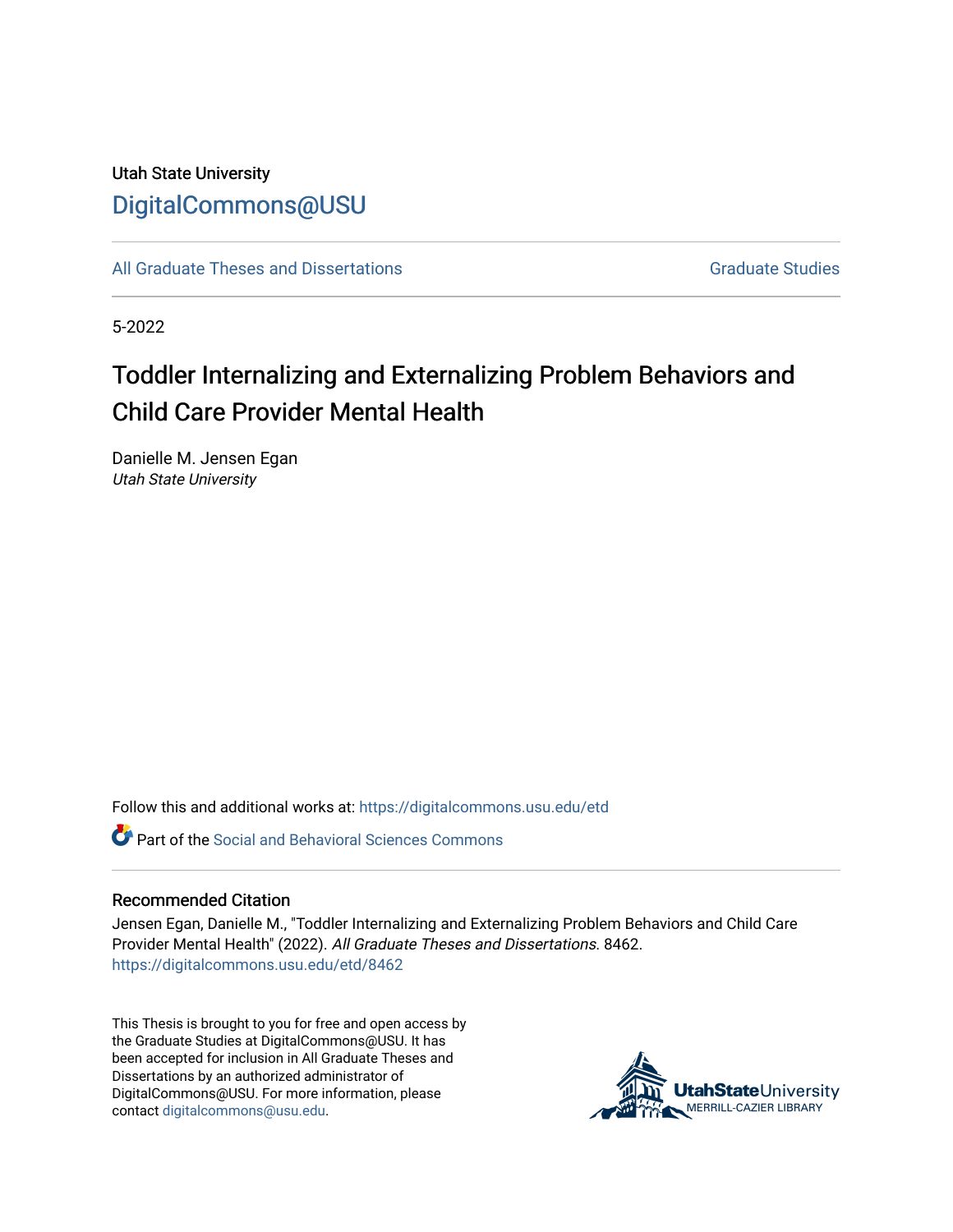# TODDLER INTERNALIZING AND EXTERNALIZING PROBLEM BEHAVIORS AND CHILD CARE PROVIDER MENTAL HEALTH

by

Danielle M. Jensen Egan

A thesis submitted in partial fulfillment Of the requirements for the degree

of

### MASTER OF SCIENCE

in

Human Development and Family Studies

Approved:

Major Professor Committee Member

Lisa K. Boyce, Ph.D. Audrey C. Juhasz, Ph.D.

Committee Member **Interim Vice Provost** 

Sarah S. Tulane, Ph.D. D. Richard Cutler, Ph.D. of Graduate Studies

> UTAH STATE UNIVERSITY Logan, Utah

> > 2022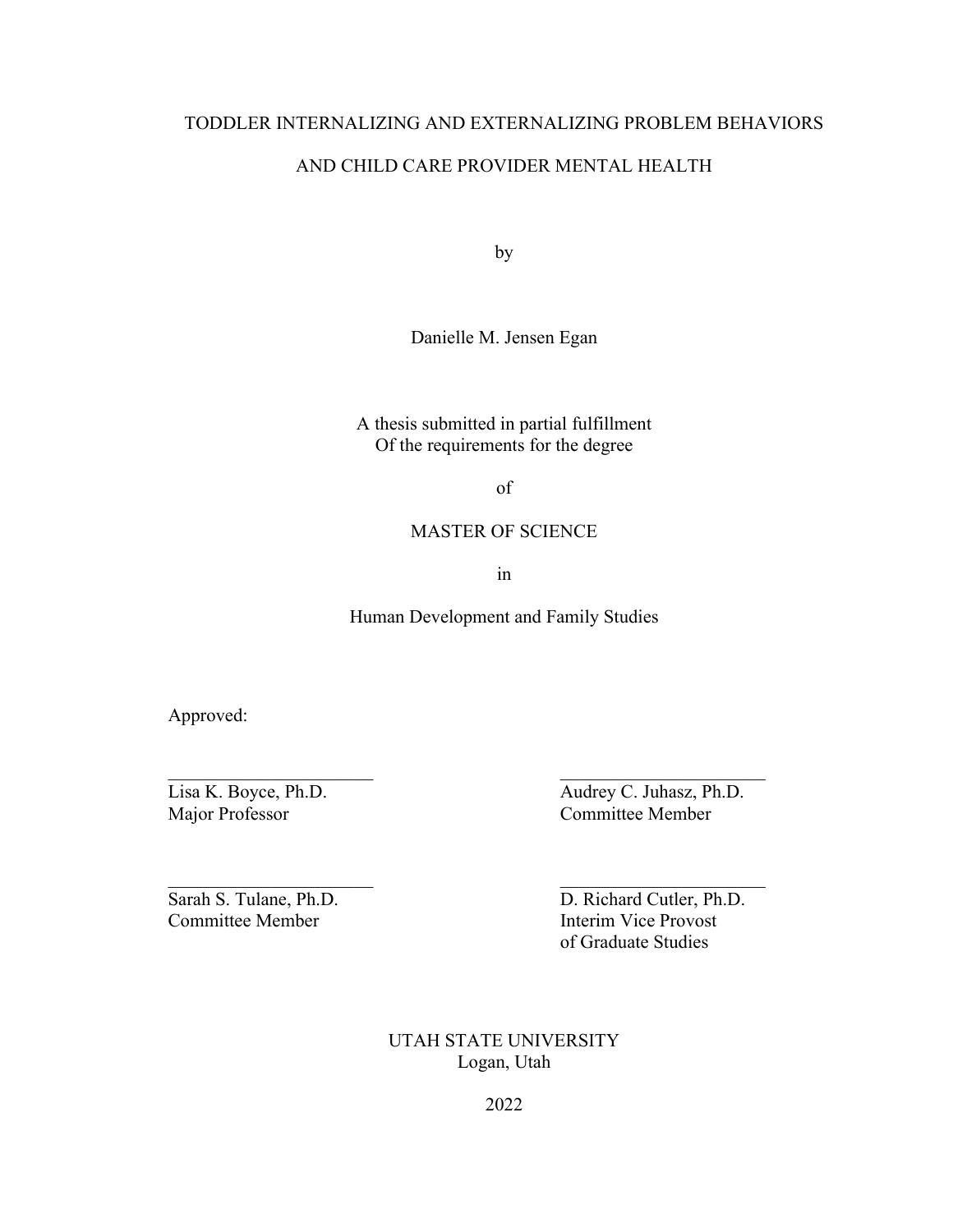Copyright © Danielle Jensen Egan

All Rights Reserved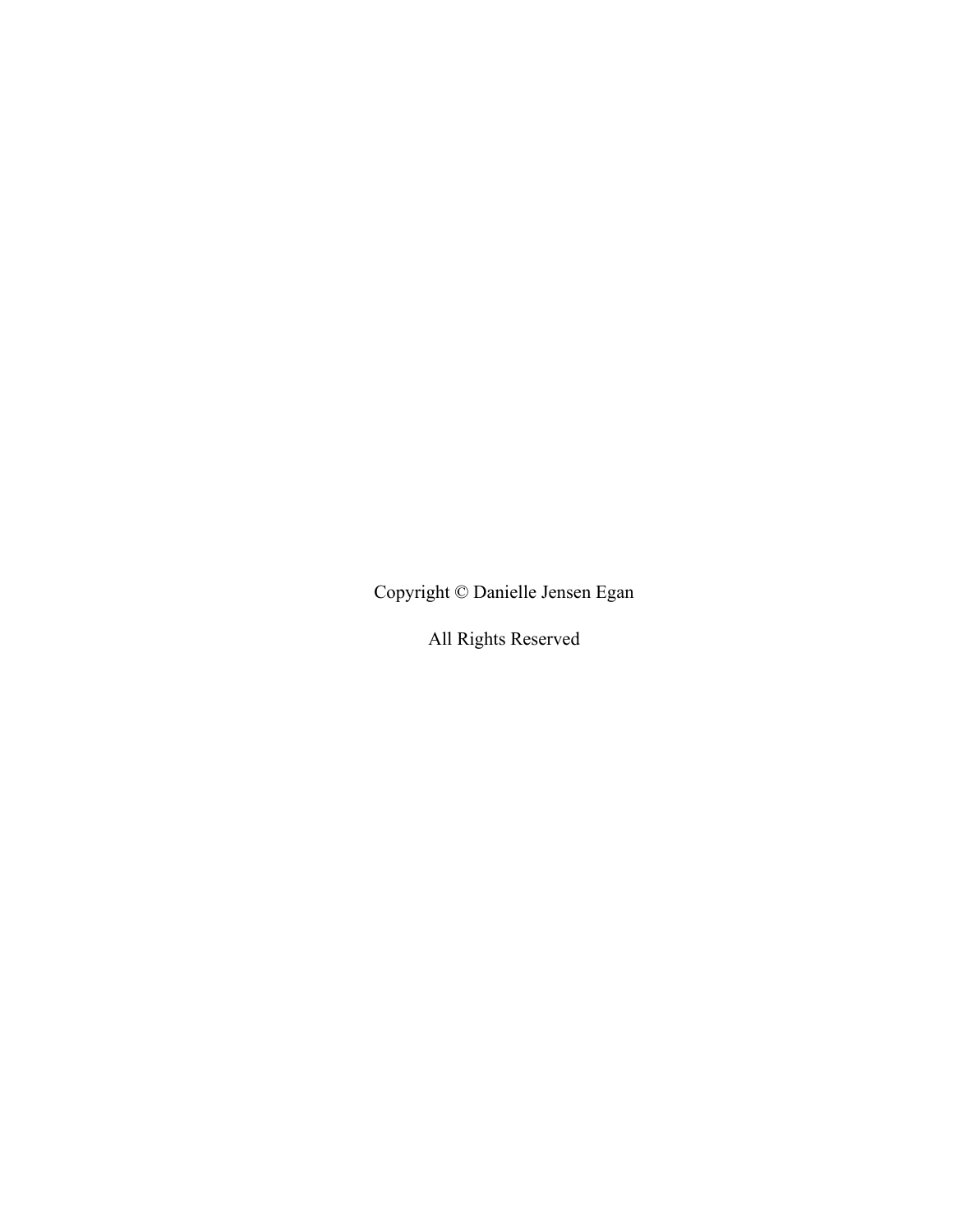### ABSTRACT

### <span id="page-3-0"></span>Toddler Internalizing and Externalizing Problem Behaviors

### And Child Care Provider Mental Health

By

Danielle Jensen Egan, Master of Science

Utah State University, 2022

Major Professor: Dr. Lisa K. Boyce Department: Human Development and Family Studies

Caregiver depression, particularly maternal depression, has repeatedly been shown to be a risk factor for the development of internalizing and externalizing behaviors in young children. Gaps still exist in the research regarding the mental health of other caregivers that directly interact with children's lives. Increasingly more children spend a great deal of time in child care settings. Less is known about child care provider stress and depression in relation to toddler internalizing and externalizing problem behaviors.

Previous investigations found that child care provider education, experience, and interactions with the children influence quality. These variables are also related to toddler problem behaviors. Other factors such as child care provider mental health have yet to be explored fully to understand its influence on the development of internalizing and externalizing behaviors in toddler aged children.

This research sought to explore the associations among child care provider stress and depression and toddler internalizing and externalizing problem behaviors. Extant data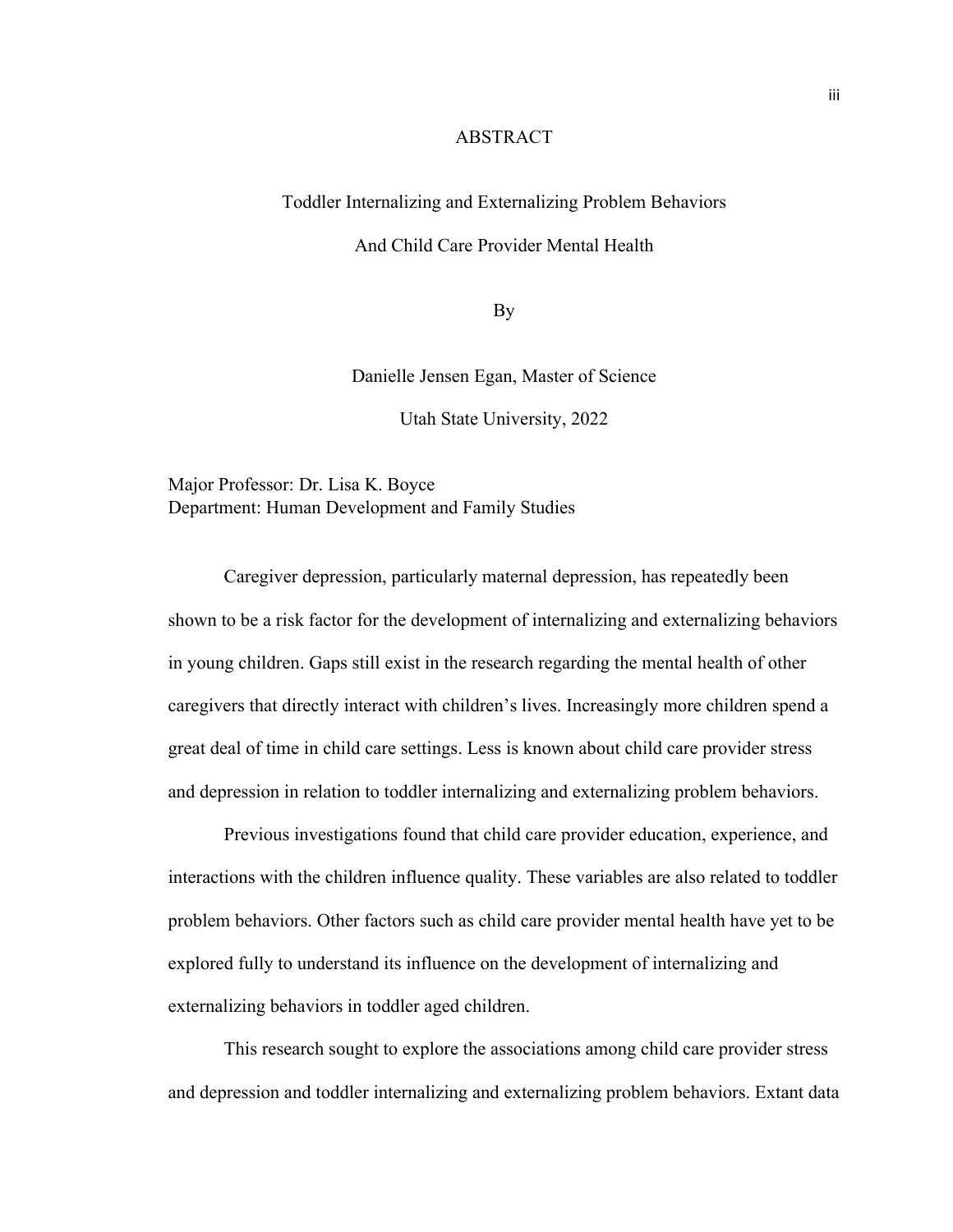from the Utah State University Child Care Access Means Parents in School (CCAMPIS) grant were analyzed. Additional child care providers in Utah were sampled, as well as parents in their program who had toddler aged children.

Results indicated that a high number of toddlers in the sample showed higher levels of negative emotionality and depression symptoms compared to previous research with children in child care. Toddler aged male children showed higher levels of activity and impulsivity. In contrast to previous research, higher family income was associated with higher toddler peer aggression. Additionally, high levels of child care provider stress were correlated with higher levels of peer aggression. This small correlation and crosssectional research study points to the need for further research to look at these and possible mediating variables further.

(86 Pages)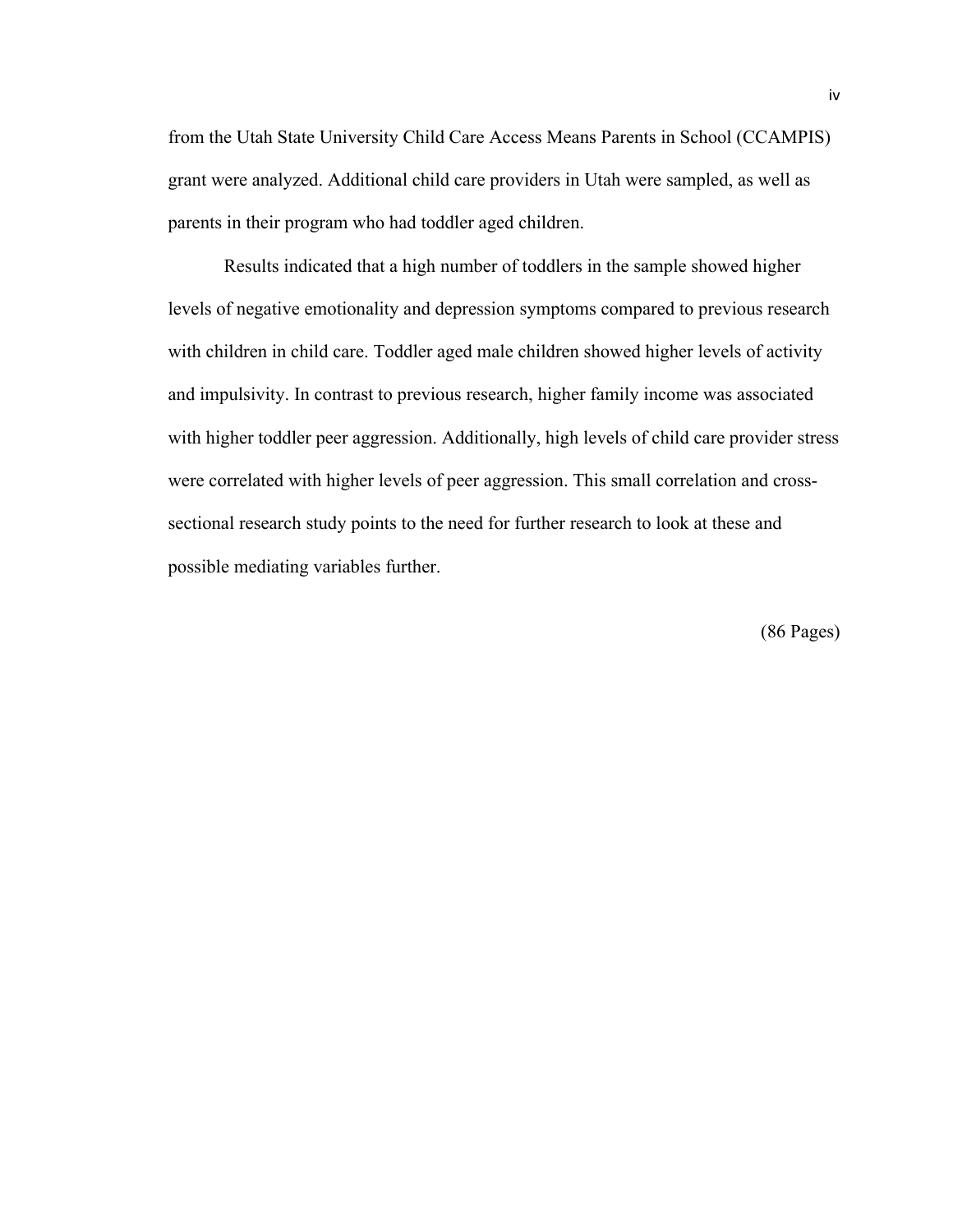### PUBLIC ABSTRACT

<span id="page-5-0"></span>Toddler Internalizing and Externalizing Problem Behaviors And Child Care Provider Mental Health Danielle Jensen Egan

Caregiver depression, particularly maternal depression, has repeatedly been shown to be a risk factor for the development of problem behaviors in young children. Problem behaviors fit within two categories: internalizing and externalizing. Externalizing behaviors include peer aggression, defiance, and impulsivity. Internalizing behaviors include generalized anxiety, withdrawal, separation distress, depression, and inhibition to novelty.

Gaps still exist in the research regarding the mental health of other caregivers that directly interact with children's lives. Increasingly more children spend a great deal of time in child care settings. Less is known about child care provider stress and depression in relation to toddler problem behaviors.

Previous investigations found that child care provider education, experience, and interactions with the children influence quality. These variables are also related to toddler problem behaviors. Other factors such as child care provider mental health have yet to be explored fully to understand its influence on the development of problematic behaviors in young children.

This research sought to explore the associations among child care provider stress and depression and toddler internalizing and externalizing problem behaviors. Data from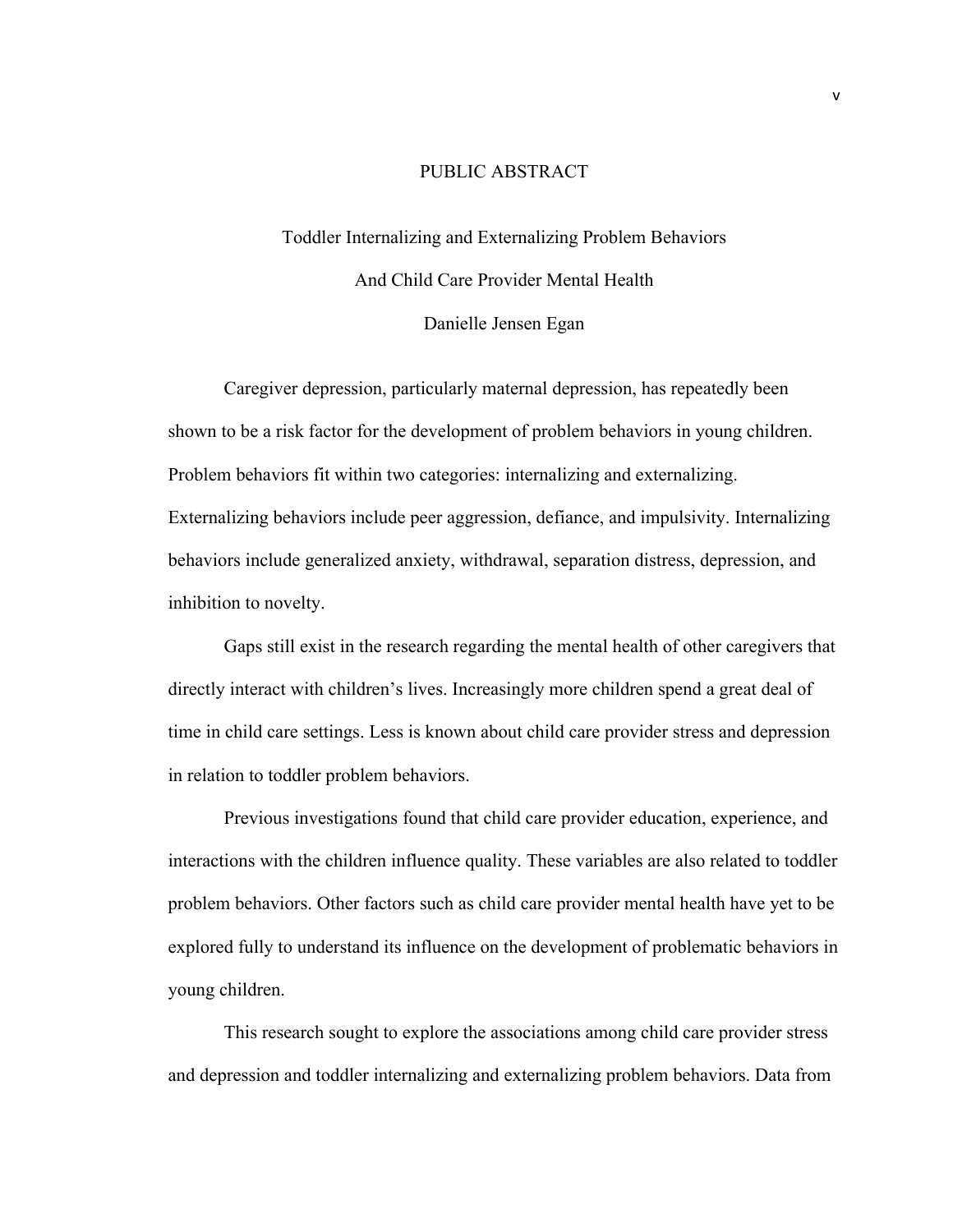the Utah State University Child Care Access Means Parents In School (CCAMPIS) grant were analyzed. Additional child care providers in Utah were sampled, as well as parents in their program who had toddler aged children.

Results indicated that a high number of toddlers in the sample showed higher levels of negative emotionality and depression symptoms compared to previous research with children in child care. Toddler aged male children showed higher levels of impulsivity. In contrast to previous research, higher family income was associated with higher toddler peer aggression. Additionally, high levels of child care provider stress were correlated with higher levels of peer aggression. This small exploratory research study points to the need for further research to look at these variables and other possible contributing factors.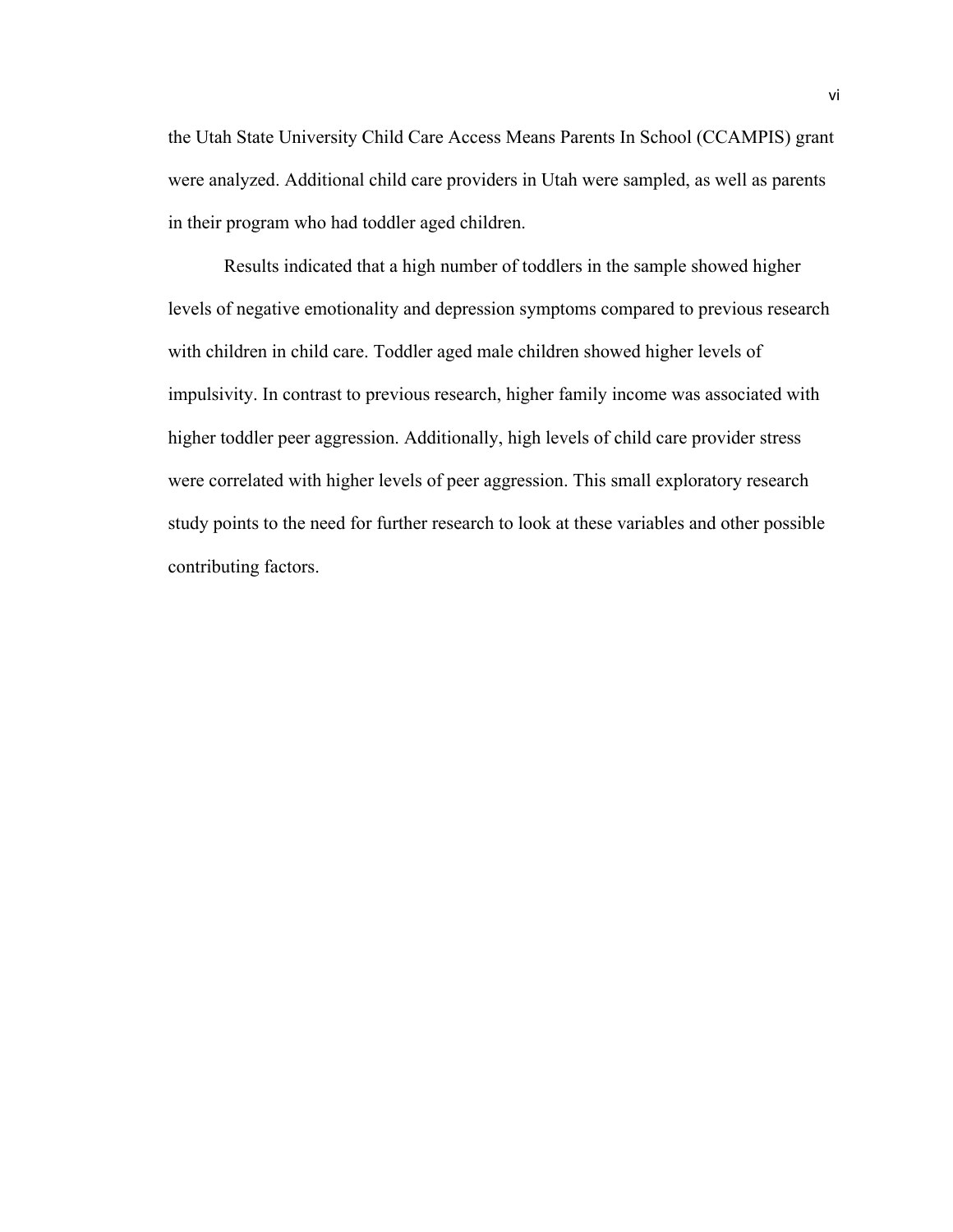#### ACKNOWLEDGMENTS

<span id="page-7-0"></span>The process of completing this requirement of my master's program was supported by several individuals, without whom I would never have been able to complete this final proposal.

My sincerest and deepest gratitude to Lisa Boyce my major advisor, who stuck with me for the long haul and who continually asked how she could support me in any way. Her patience and dedication are what got me to this point, and without whom I would have given up so many times. In addition, thanks to Lisa for the use of the Child Care Access Means Parents in School (CCAMPIS) data set.

To my committee members Audrey Juhasz and Sarah Tulane, who have been supportive and patient with me as I have worked towards completing this proposal. Special thanks to Audrey who helped with so many of my questions, especially in regard to the CCAMPIS data and SPSS. I truly was grateful for your willingness to listen and answer my many questions.

To my husband who continually pushed me and reminded me that I was capable of finishing if I would put my mind to it and move forward. You provided more support for me emotionally than I can thank you for.

Thanks to my friends and family who offered advice and supported me all along the way in so many ways. Thanks to my father, Wallace, who offered advice that helped me to push myself past the doubt of getting to the finish line. Finally, thanks to Kristie Egan who has provided so much support during this last hurdle to complete this proposal.

Danielle M. Jensen Egan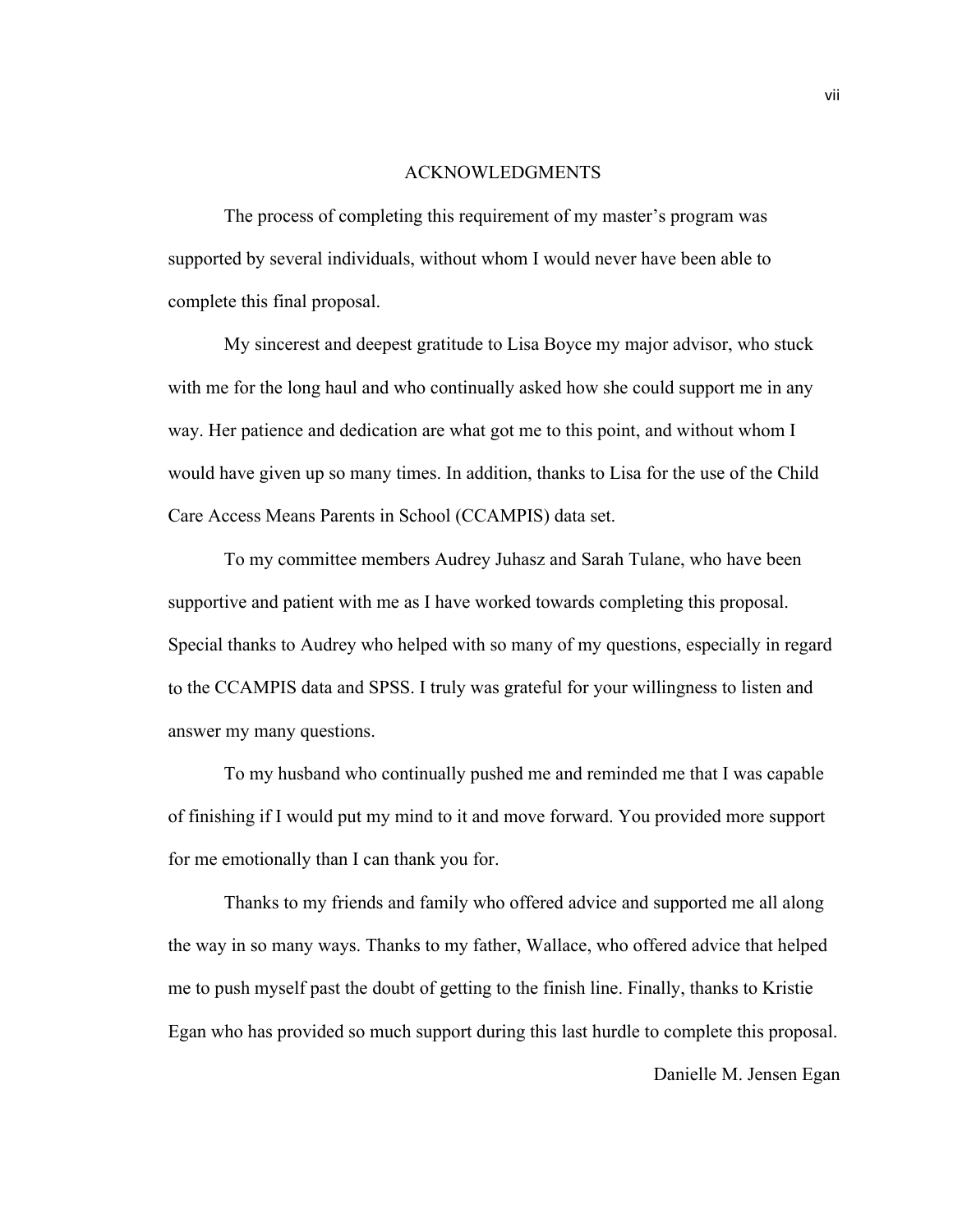## **CONTENTS**

|                                                                    | Page |
|--------------------------------------------------------------------|------|
|                                                                    |      |
|                                                                    |      |
|                                                                    |      |
|                                                                    |      |
|                                                                    |      |
|                                                                    |      |
|                                                                    |      |
|                                                                    |      |
|                                                                    |      |
|                                                                    |      |
|                                                                    |      |
|                                                                    |      |
|                                                                    |      |
|                                                                    |      |
|                                                                    |      |
|                                                                    |      |
|                                                                    |      |
|                                                                    |      |
|                                                                    |      |
| Description of Child Internalizing and Externalizing Behaviors  38 |      |
|                                                                    |      |
|                                                                    |      |
|                                                                    |      |
|                                                                    |      |
|                                                                    |      |
|                                                                    |      |
|                                                                    |      |
|                                                                    |      |
|                                                                    |      |
|                                                                    |      |
|                                                                    |      |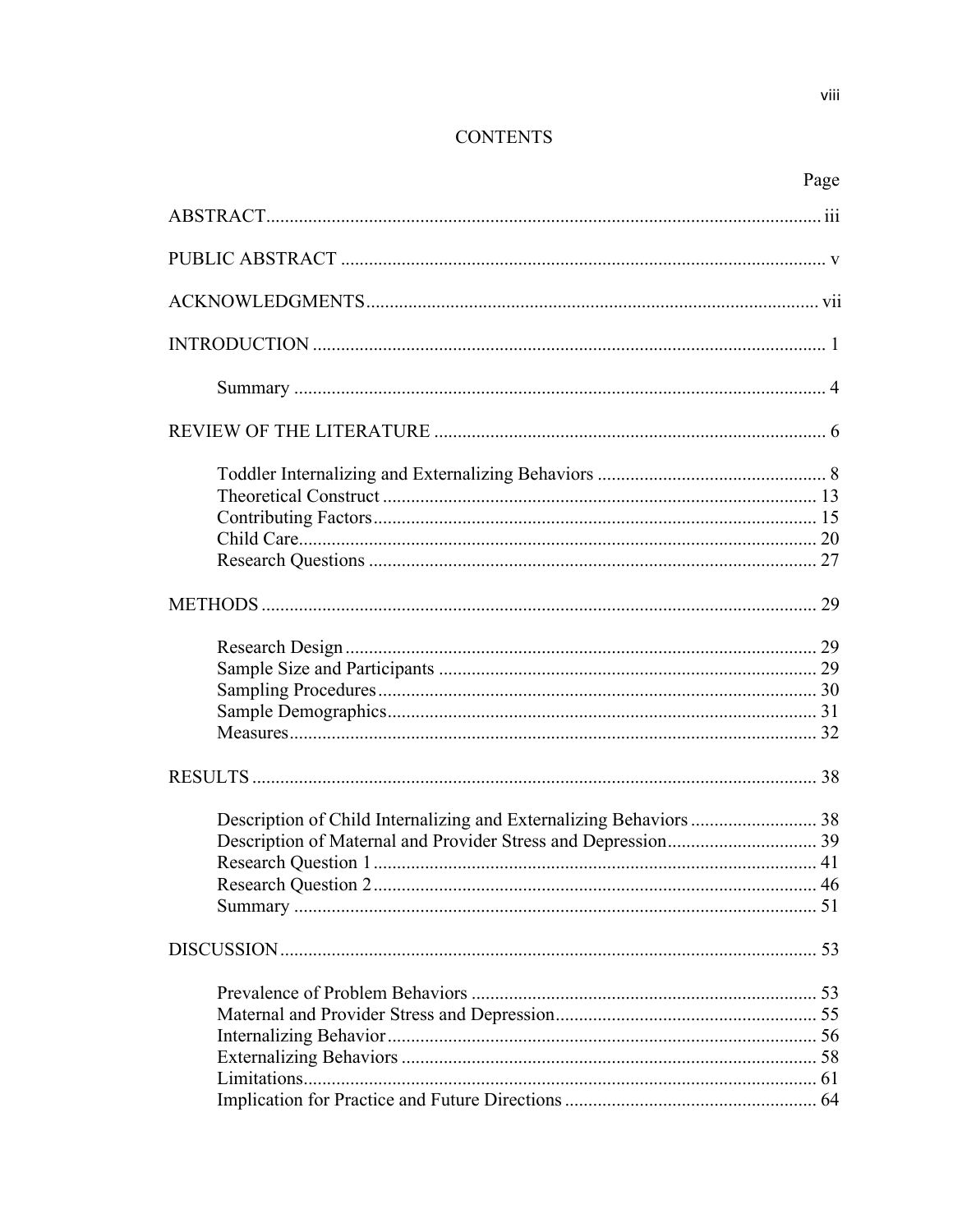|--|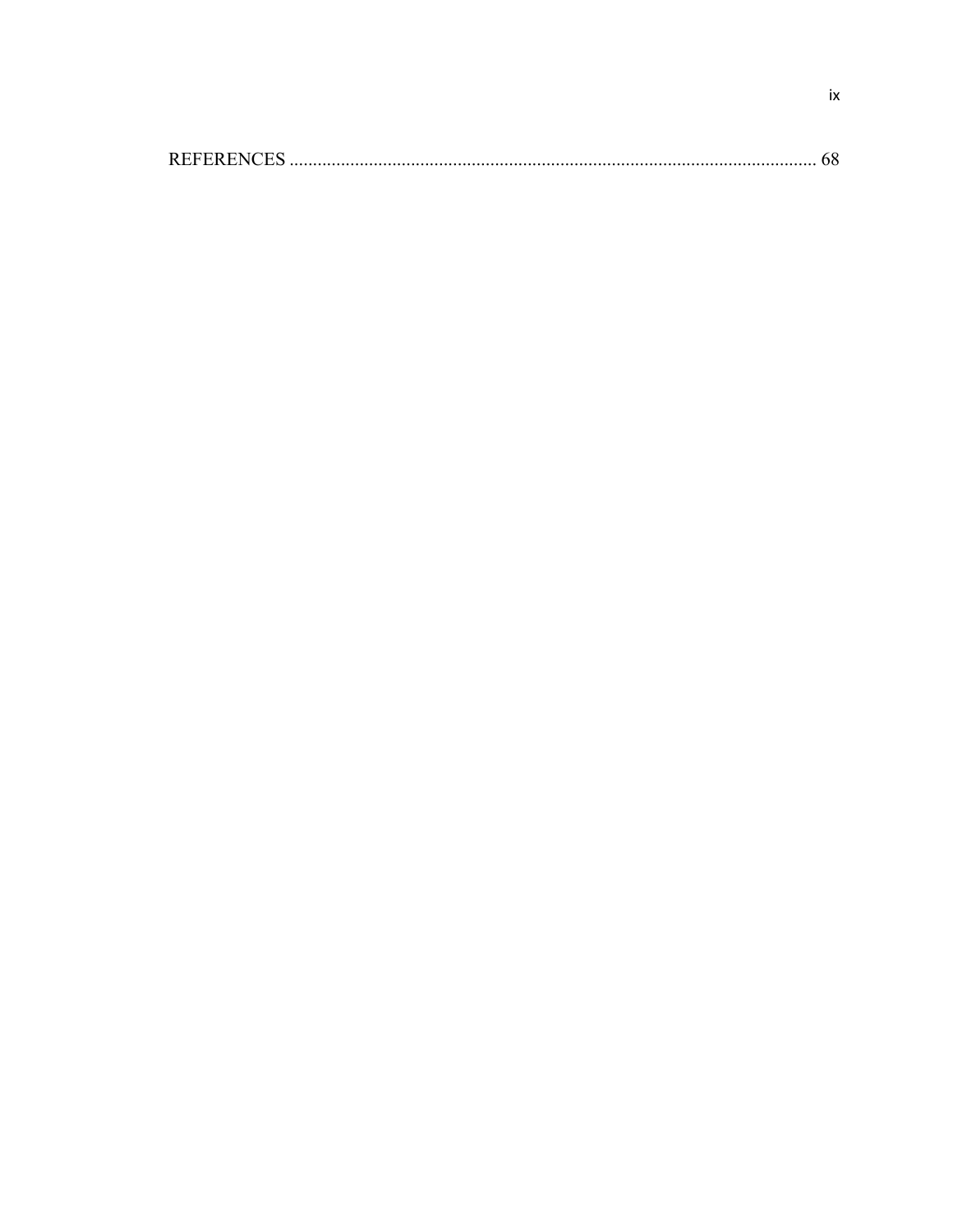### LIST OF TABLES

| Table 1 | Means and Standard Deviations of Key Measures for Children  39                     |
|---------|------------------------------------------------------------------------------------|
| Table 2 | Children Scoring in the Area of Concern for Internalizing and Externalizing        |
| Table 3 | Means and Standard Deviations of Key Measures for Mothers and                      |
| Table 4 | Mothers and Providers Scoring in Area of Concern for Stress and                    |
| Table 5 | Intercorrelations of Child, Maternal, and Teacher Demographics and Child           |
| Table 6 | Correlations Between Maternal Stress and Depression and Child Internalizing        |
| Table 7 | Correlations Among Provider Stress and Depression and Child Internalizing          |
| Table 8 | Correlations Among Maternal Stress and Depression and Provider Stress and          |
| Table 9 | Summary of Hierarchical Linear Regression for Child Internalizing                  |
|         | Table 10 Intercorrelations of Child, Maternal, and Provider Demographics and Child |
|         | Table 11 Correlations Among Maternal Stress and Depression and Child               |
|         | Table 12 Correlations Between Provider Stress and Depression and Child             |
|         | Table 13 Summary of Hierarchical Linear Regression for Child Peer Aggression 51    |

Page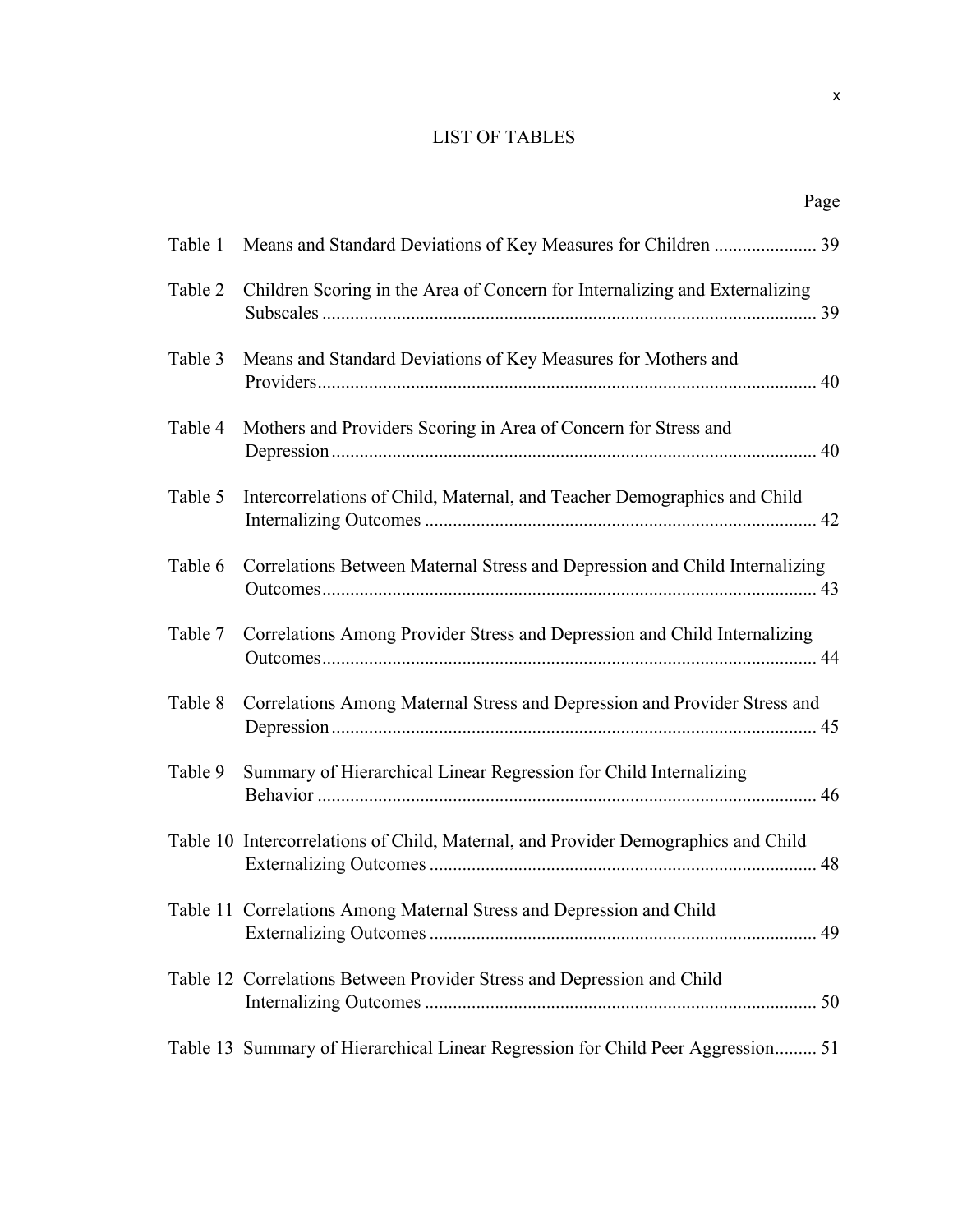# CHAPTER I INTRODUCTION

<span id="page-11-0"></span>Child problem behaviors including withdrawal, depression, anxiety, aggression, and attention problems impact later development in many ways. Some of these outcomes related to early problem behaviors include juvenile delinquency, poor school outcomes, mental illness, psychopathology, and problems developing relationships (Beijers, Riksen-Walravan, Putnam, & Jong, 2013; Eisenberg et al., 2001; Gravener et al., 2012; Masten et al., 2014; Valiente et al., 2012). Internalizing and externalizing behaviors are both considered problem behaviors; however, they are both unique considering the developmental outcomes associated with them. Internalizing behaviors are directed at one's self and include anxiety, depression, and withdrawal. In opposition, externalizing behaviors are directed outside the individual and are described as aggression, disruptiveness, and difficulty staying focused (Eisenberg et al., 2001). These behaviors have been studied a great deal in school-aged children. Researchers now recognize that these problem behaviors can be studied in younger children.

Mantymaa et al. (2012) reported problem behaviors evident at age two remain consistent at age five. In fact, 7% of the 2-year-olds in their sample demonstrated internalizing behaviors, 14% demonstrated externalizing, and 6% demonstrated both internalizing and externalizing behaviors. This illustrates the ability of identifying problem behaviors earlier, however more research still needs to be done to identify antecedents that may influence the development of these behaviors at such an early age. Early identification may allow for intervention, which can be more effective when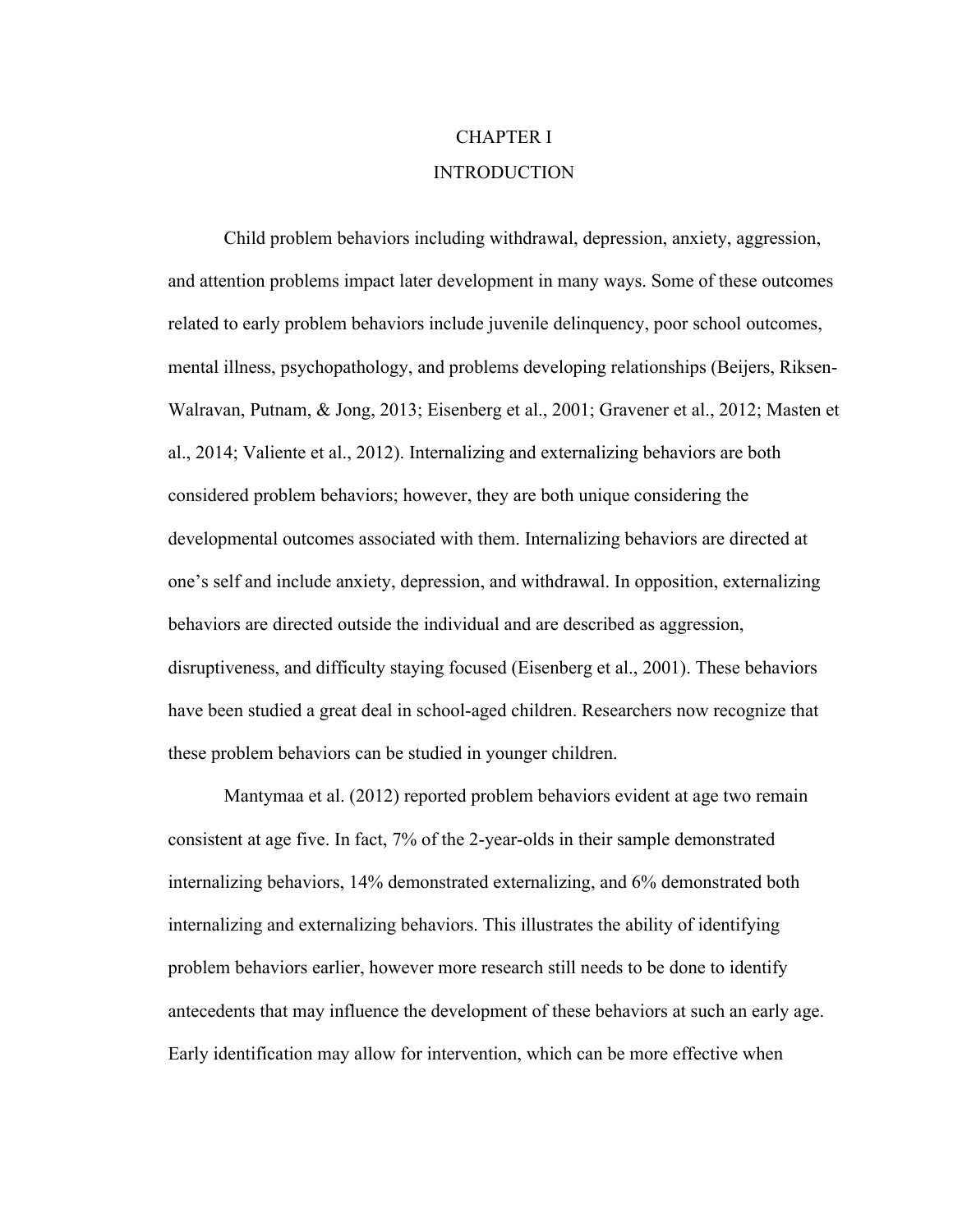implemented at a younger age (Holtz et al., 2015; Mäntymaa et al., 2012; Masten et al., 2014).

A great deal of research has found connections between internalizing and externalizing problem behaviors and later negative outcomes. Outcomes related to future emotional and social wellbeing and school success have been consistently documented. Both internalizing and externalizing behaviors have been shown to have negative outcomes such as lower school success, later psychopathology, and difficulty connecting with peers (Eisenberg et al., 2001; Mäntymaa et al., 2012; Masten et al., 2014; Murray, J. et al., 2010; Valiente et al., 2012). These negative outcomes have pushed researchers to pursue understanding problem behaviors and what influences their development.

Developmental theories can be applied to social situations or problems in order to provide a unique lens that can help us understand more about the phenomenon. Bioecological theory was developed over a lifetime by Urie Bronfenbrenner and assists in providing ideas to the possible antecedents of the development of early internalizing and externalizing problem behaviors. According to bioecological theory, the interactions or proximal processes that an individual has with those around them as well as the environment can impact that individual's development (Bronfenbrenner & Morris, 2006). This provides a viewpoint of how interactions with others may influence the development of both internalizing and externalizing behaviors in toddlers.

Many family variables have been explored by researchers, and many have focused on parental depression. Having a parent with depression has been shown to relate to the development of early problem behaviors including both internalizing and externalizing behaviors (Edwards & Hans, 2015; Mäntymaa et al., 2012). If the child's primary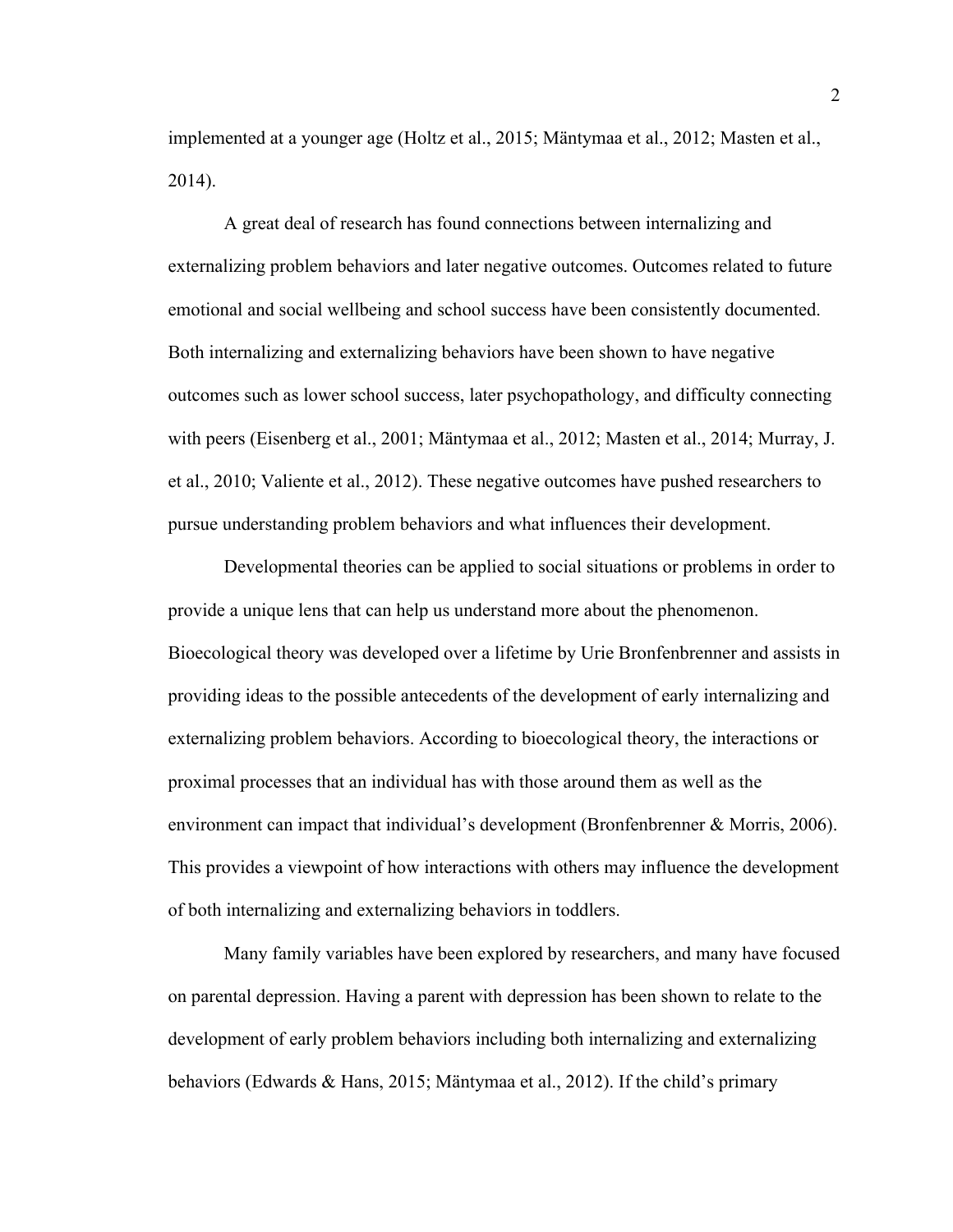caregiver, often the mother in many studies, has depression it can impact the direct interactions they have with the child. This may be demonstrated through biological risk, criticism directed towards the child, as well as hostility and intrusiveness (Gravener et al., 2012; Mäntymaa et al., 2004). Given the vast research regarding parental mental health, it is important to recognize the other non-parental caregivers who can influence the development of the child. More research is needed to provide understanding of how the mental health of other caregivers may influence the development of early internalizing and externalizing problem behaviors.

Child care providers serve a great number of children, and the care that toddlers receive in their programs can influence their overall development both positively and negatively (Kryzer et al., 2007). Some previous research has showed positive outcomes for children who have been in child care, including in areas of language and cognition (Arace et al., 2021). Contradictory results have been found by others that show no real impact from child care on development and behaviors of children in child care (Arace et al., 2021; Kryzer et al., 2007). Finally, there is research that has linked early child care and increased rates of toddler internalizing and externalizing problem behaviors, as well as other related negative outcomes (Arace et al., 2021, Crockenberg, & Leerkes, 2005; Goelman et al., 2014; Jeon et al., 2014; Gunner et al., 2010; Lemay et al., 2014; Morrissey, 2009; Watermura et al., 2011).

For this reason, researchers have begun to examine possible antecedents of child care that do relate to negative outcomes including early problem behaviors. Most of this research focuses on center child care, and in particular the quality of care (Jeon et al., 2014). The degree of influence on rates of internalizing and externalizing behaviors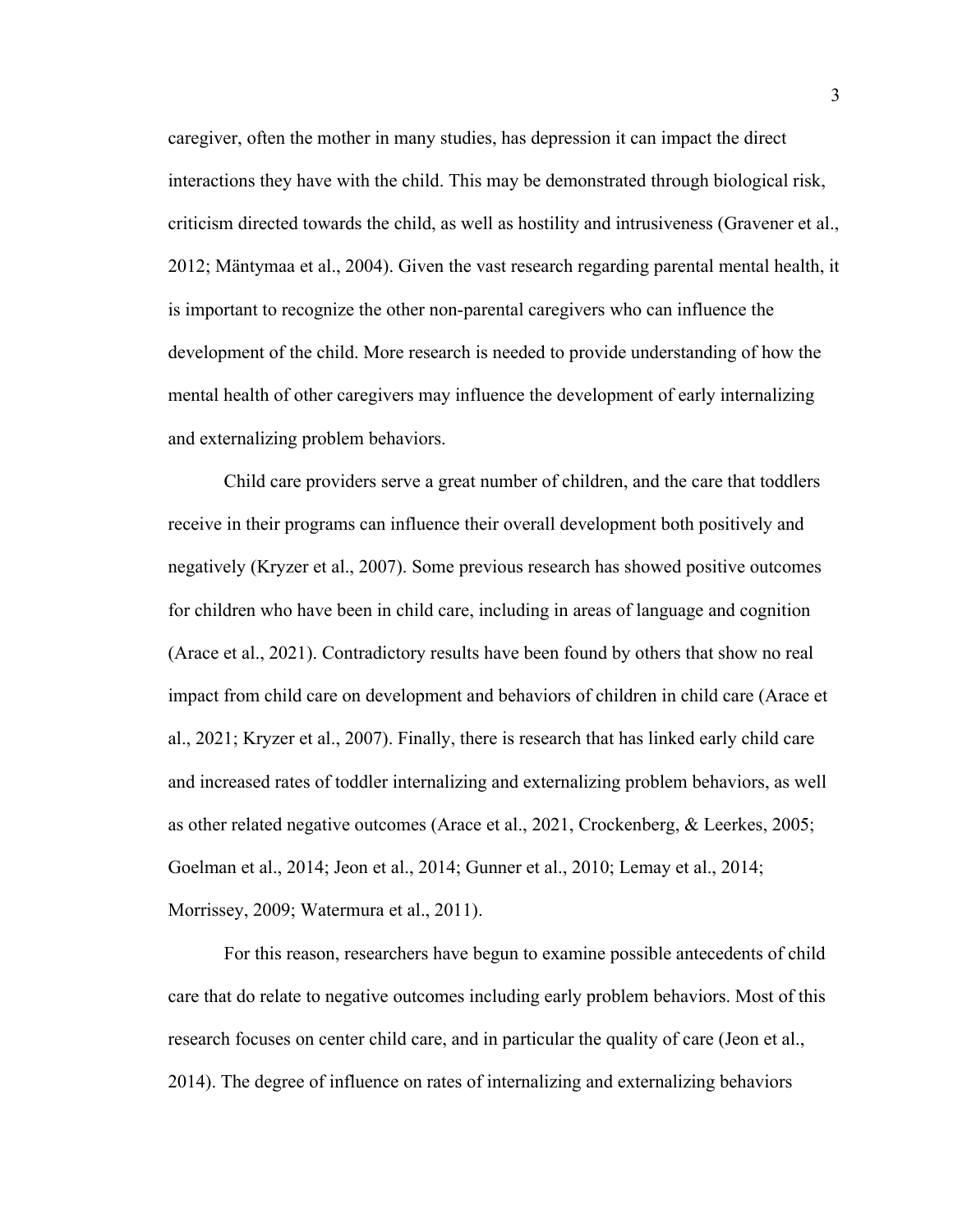depends on the quality of the center. Low-quality care, such as indicated by lower quality classroom interactions and inadequate classroom environment, has been related to higher rates of internalizing and externalizing behaviors (Lemay et al., 2014; Goelman et al., 2014; Watamura et al., 2011). This finding leads to questions regarding what influences child care quality, and what other factors may be involved.

Previous investigations found that child care provider education, experience, and direct interactions with the children influence quality. Child care quality has been connected to problem behaviors during toddlerhood (Lemay et al., 2014). Other factors such as child caregiver mental health have yet to be explored fully to understand its influence on the development of internalizing and externalizing behaviors in young children. Few studies have focused on child care provider mental health, but those that have, primarily investigated center child care and preschool age children (Jeon et al., 2014).

### **Summary**

<span id="page-14-0"></span>Internalizing and externalizing problem behaviors in childhood have been shown to contribute to later negative outcomes. Maternal mental health has consistently been related to rates of problem behaviors in children, but gaps still exist in the research regarding the mental health of other caregivers that directly interact with children's lives (Gao et al., 2007; Goelman et al., 2014; Mäntymaa et al., 2004). This study seeks to fill this gap in the research by focusing on both center and family child care providers. Specifically, mental health of child care providers, including stress and depression will be explored to exam their relation with early problem behaviors. Specifically, this study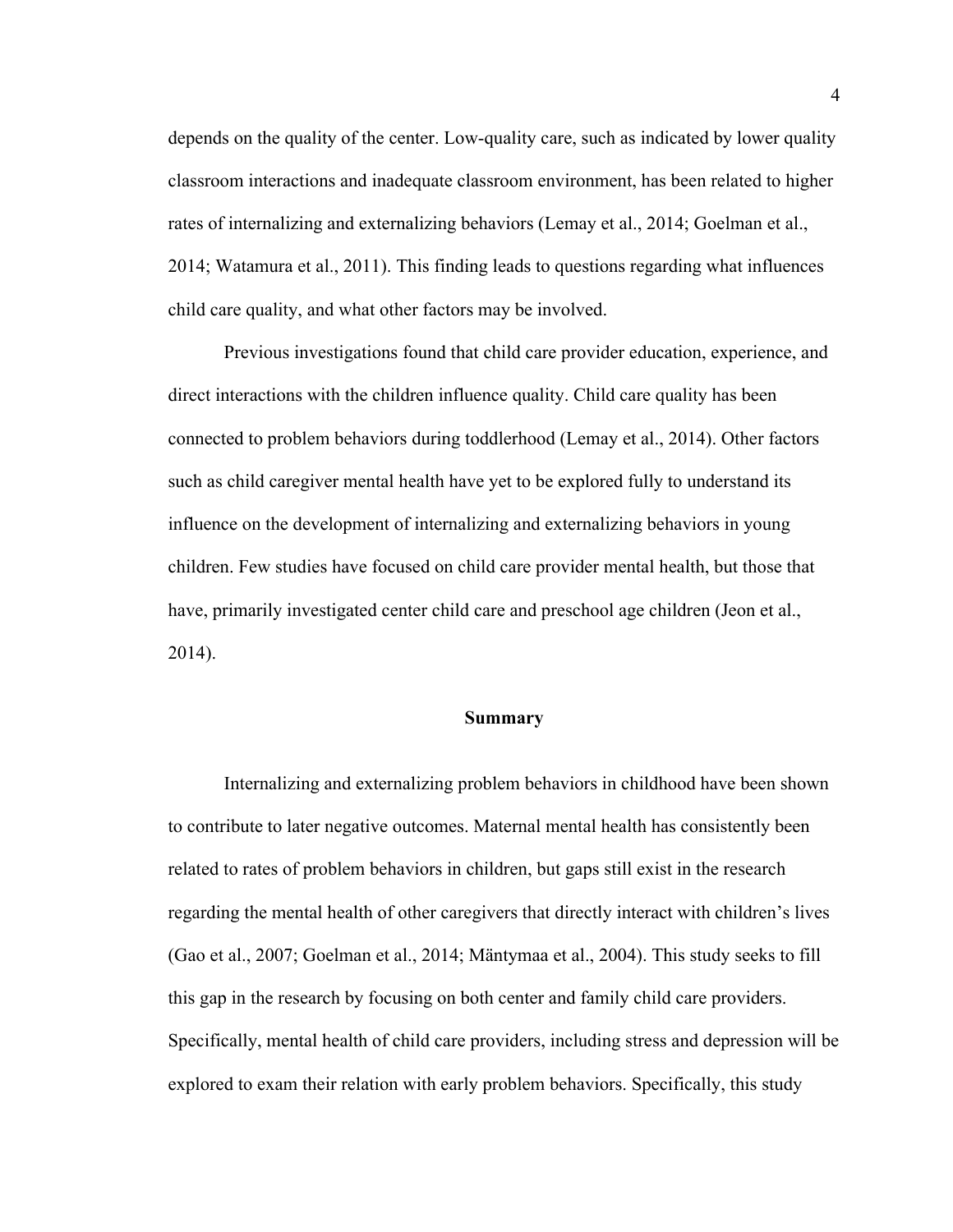seeks to examine the relation between child care provider mental health and internalizing and externalizing problem behaviors in toddlers between the ages of 11-36 months. It also seeks to understand how child care provider stress and depression may influence the development of both toddler internalizing and externalizing problem behaviors above and beyond that of parental mental health.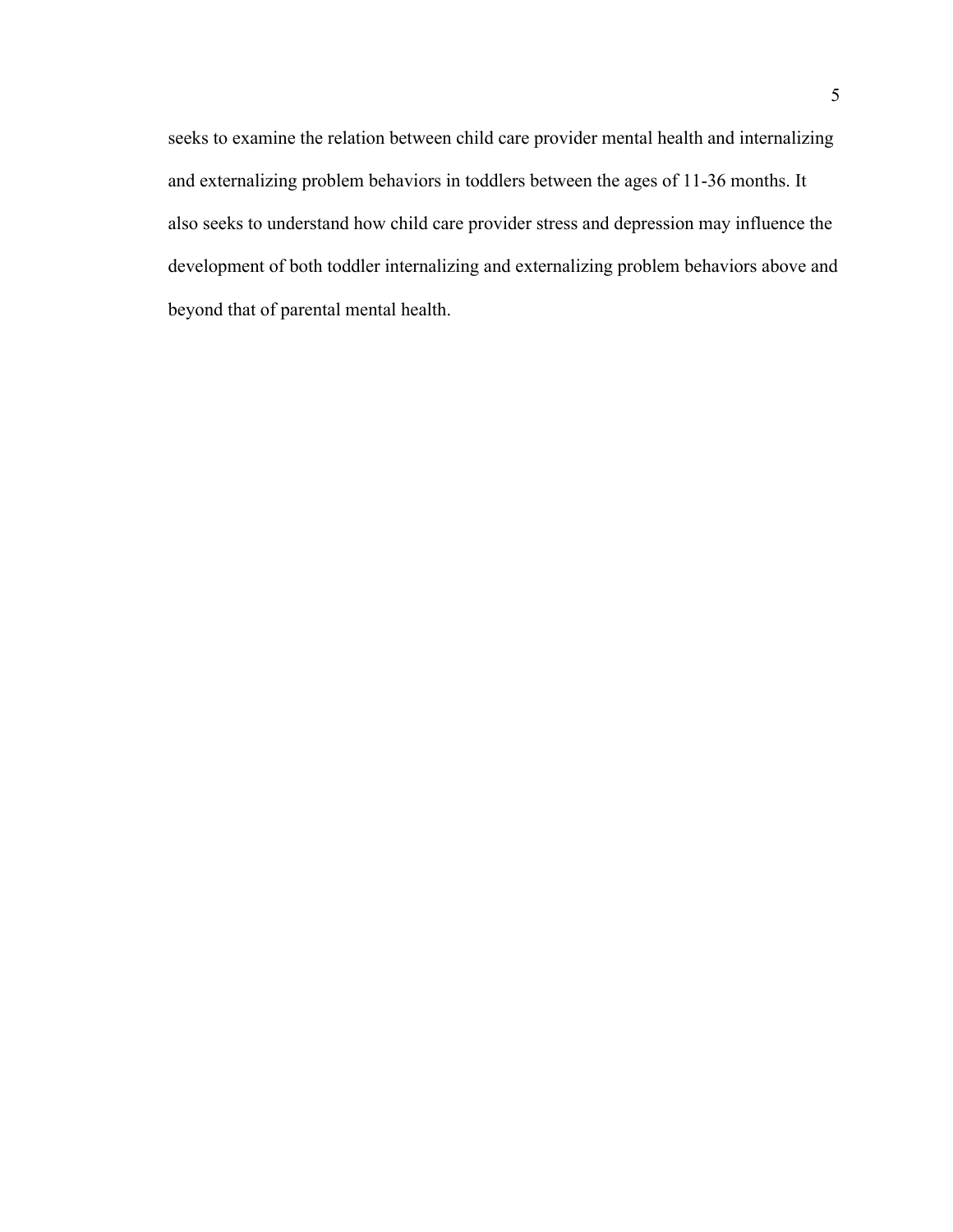# CHAPTER II REVIEW OF THE LITERATURE

<span id="page-16-0"></span>A myriad of negative behaviors exhibited by young children potentially contribute to several undesirable developmental outcomes later in life (Cole et al., 2008; Murray et al., 2010). Problem behaviors have often been studied in school aged and more recently preschool aged children (Murray et al., 2010). For children between 12-36 months there has been a gap in the research regarding problem behaviors which include both internalizing and externalizing behaviors.

Young children normally exhibit behaviors that are considered problematic in older children, but for their age group it is considered normal, and the behaviors are often transient (Briggs-Gowan et al., 2006). For example, the "terrible twos" is a statement often used to explain misbehavior during 24-36 months. High frequencies of behaviors, extreme behavior, and behavior rated above a cut off level as described by a diagnostic tool can persist as children age (Briggs-Gowan et al., 2006). Problem behaviors as discussed in this research fit within the category of being persistent, frequent, and/or above a cut off level on a diagnostic tool. These persistent early problem behaviors are related to later problem behaviors and negative outcomes, making it important to be able to identify problem behaviors early.

Externalizing behaviors are often easy to identify as they are directed outward at an individual or the environment. Because of the disruptive nature of these behaviors, externalizing behaviors have received a great deal of attention in the research related to school-age children. Internalizing problem behaviors are much harder to detect at times. This, however, does not mean that internalizing problem behaviors are less important.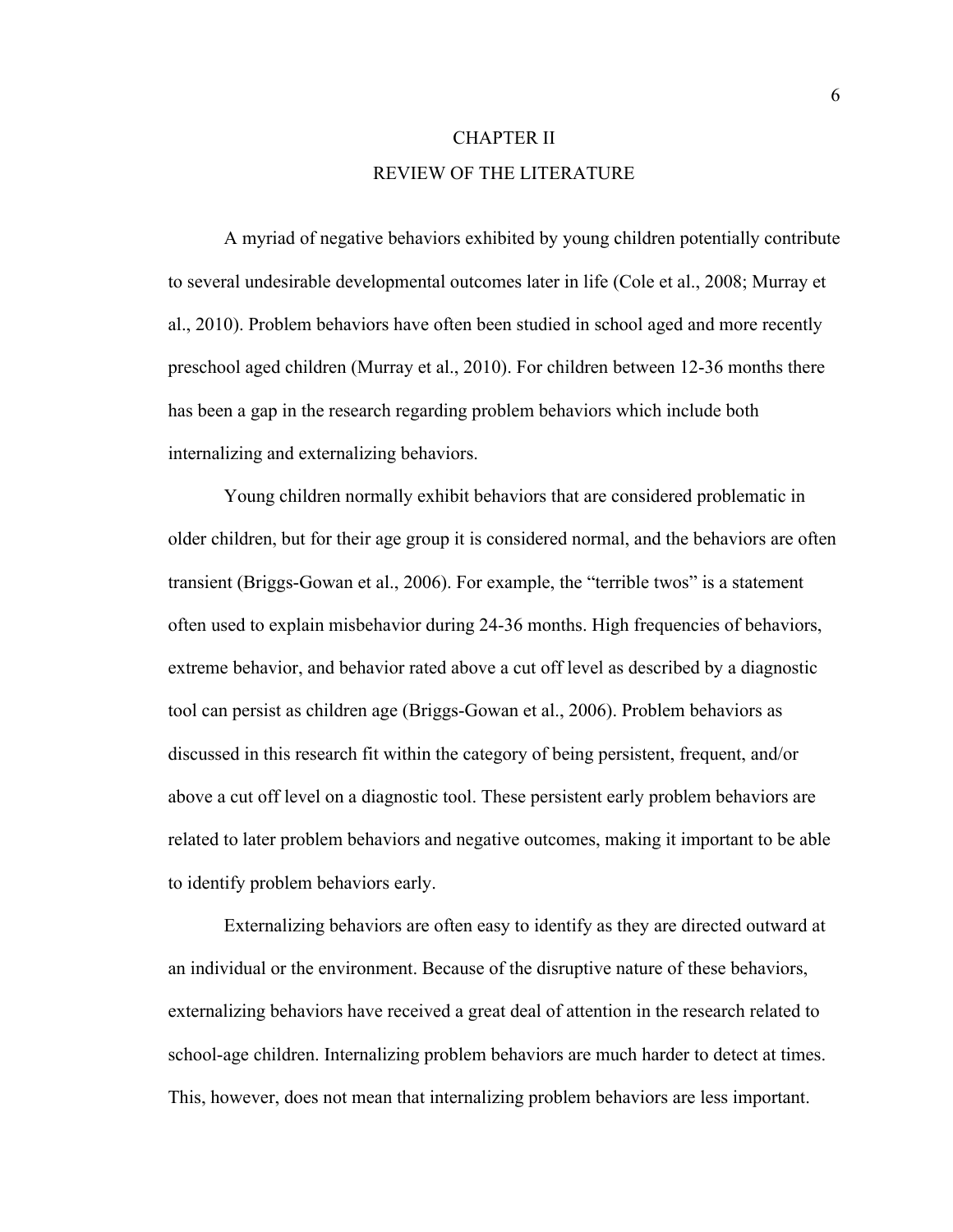Indeed, internalizing problem behaviors especially in young children may not be identified until they become very serious (Cole et al., 2008; Mäntymaa et al., 2012). Young children, specifically 12-36 months can demonstrate both internalizing and externalizing problem behaviors (Edwards & Hans, 2015; Mäntymaa et al., 2012; Masten et al., 2005).

Past research largely focused on internalizing and externalizing behaviors in school-aged children, however recent studies have begun to recognize both behaviors in younger children. According to Mäntymaa et al. (2012) this previous lack of early recognition may be due to lack of diagnostic measures to assess problem behaviors in younger children. More recent research with the capability to measure problem behaviors earlier, show rates of early mental health psychopathy of 15-20% in samples (Mäntymaa et al., 2012). Most of the assessments used to detect problem behaviors were not appropriate for younger age groups. However, more recent research has reported that children who display internalizing and externalizing behaviors early on are more likely to demonstrate these behaviors later (Cole et al., 2008; Henniger & Luze, 2012; Mäntymaa, et al., 2012; Murray, J. et al., 2010). Masten et al. (2014) reported that externalizing behaviors can be detected early in childhood and remain consistent. Cole et al. (2008) and Murray et al. (2010) emphasized early problem behaviors are risk factors for demonstrating psychopathology later in childhood. This has led to current research exploring the pathways between internalizing and externalizing behaviors in toddlers, specifically identifying the prevalence of these problem behaviors, related negative child outcomes, and contributing factors.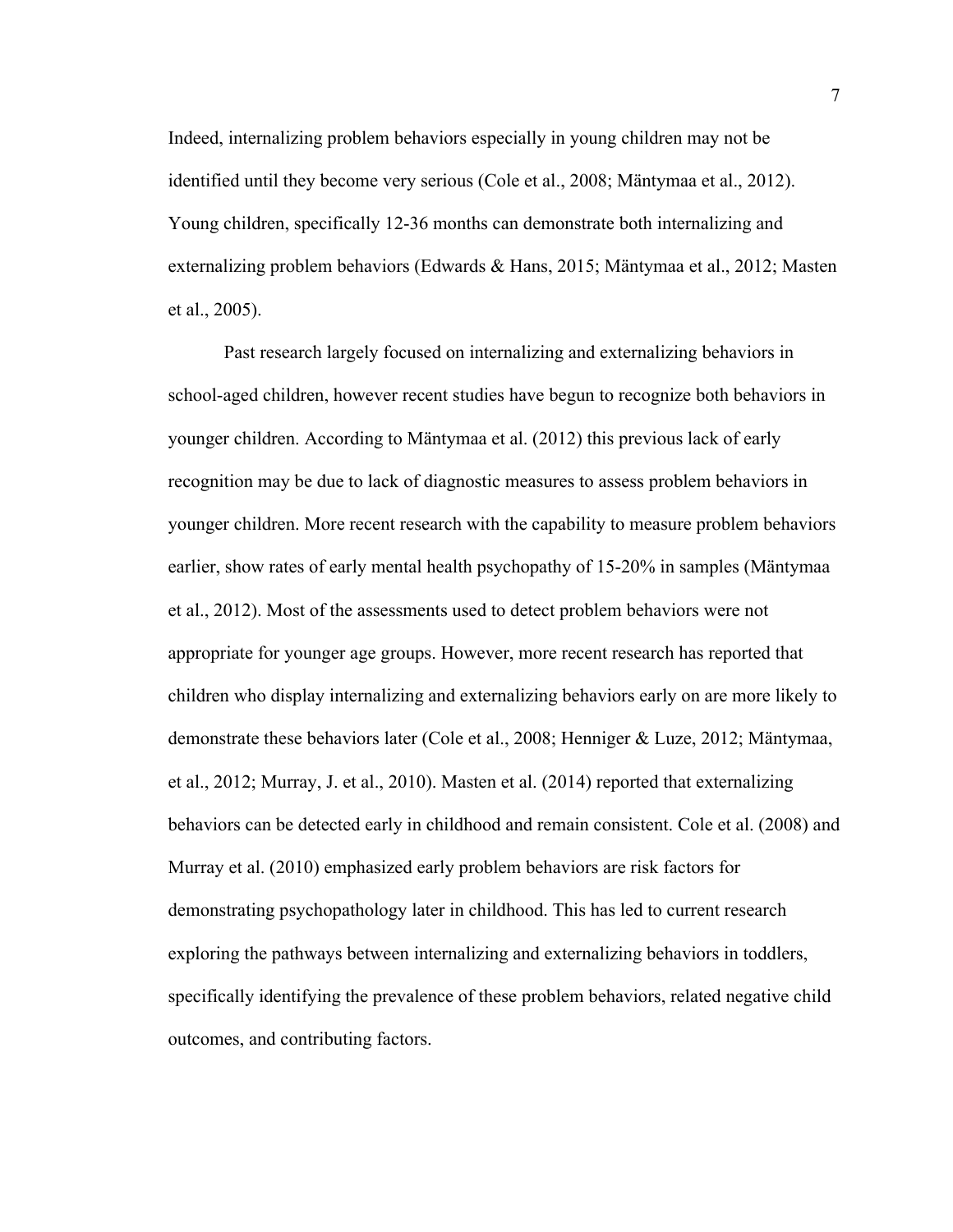### **Toddler Internalizing and Externalizing Behaviors**

### <span id="page-18-0"></span>**Prevalence**

A great deal of growth and learning takes place in the first few years of life, this includes physical, cognitive, social, and emotional development. Edwards and Hans (2015) state that early emotional and social problems can manifest themselves very early on, even in the first couple years. As part of the Project on Human Development in Chicago Neighborhoods, Infant Assessment Unit (PHDCN IAU); Edwards and Hans selected 417 infants and their primary caregivers. Primary caregivers in this study were 98% mothers. The sample was made up of 217 male infants and 195 female infants. Additionally, the sample consisted of 52.7% Latino/Hispanic, 26.9% African American/Black, 16.9% Caucasian/White, and 3.9% children from other backgrounds. Of the families in the study 40% received some type of government or public financial assistance. Edwards and Hans (2015) found that of the 417 children in their sample, 9% manifested internalizing problems, 9% demonstrated externalizing behaviors, and a total of 14% showed behaviors in both categories at two-and-a-half-years-old as reported by parents on the Child Behavior Checklist (CBCL). Children who had co-occurring behaviors at this age were more likely to have behavior problems at age five (Edwards & Hans, 2015). Of the children who demonstrated either internalizing, externalizing, or cooccurring behaviors at two-and-a-half-years-old, 51% of them still demonstrated behavior problems at five-years-old.

Using a sample drawn from the European Early Promotion Project (EEPP) longitudinal study, Mäntymaa et al. (2012), the researchers sought to determine if internal and external problems that were apparent at age two would be present at age five.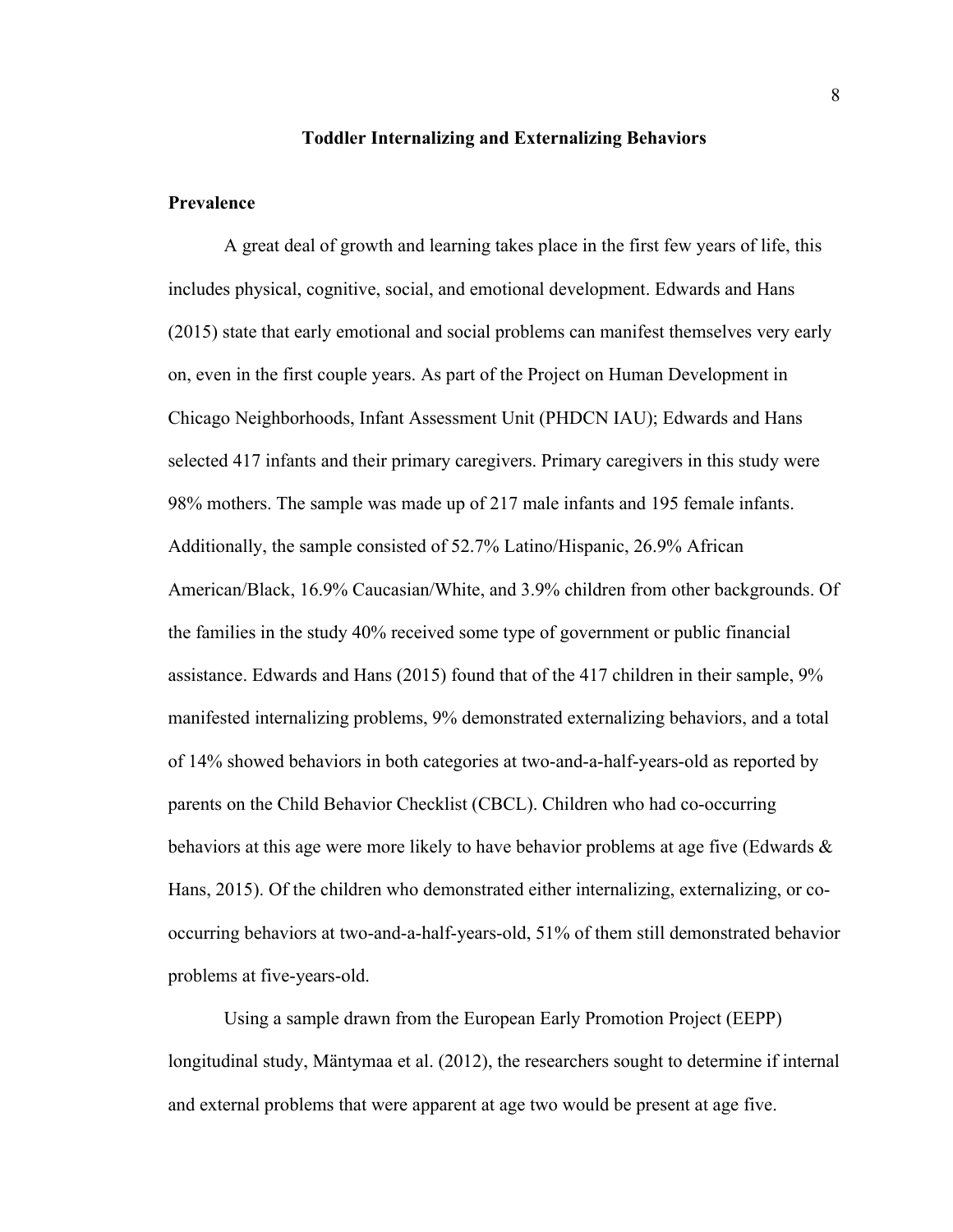Children were assessed for behavior problems and emotional well-being or difficulties at two and five years old. At age two, 7% of 96 children in the sample exhibited internalizing behaviors, and 14% demonstrated externalizing problem behaviors. Additionally, 6% showed high levels of both internalizing and externalizing behaviors. At age five, 12% of the sample showed high internalizing behaviors, 14% had high levels of externalizing behaviors, and 6% showed co-occurring problem behaviors. Internalizing and externalizing behaviors at age two were fairly stable and predictive of the same behaviors at age five. Mäntymaa et al. (2012) demonstrated the ability of researchers to identify both internalizing and externalizing behaviors early, and that these early behaviors are related to later problem behaviors. The researchers expressed the importance of detecting problem behaviors early to allow for early intervention.

In a study conducted by Holtz et al. (2015), researchers sought to better understand the frequency of externalizing behaviors in a sample of low-income children between one and five years of age. Within this sample, 87.1% of the families had an annual household income of less than 30,000 per year. Interestingly, 17.4% of the sample demonstrated significant problem behaviors in early childhood. Holtz (2015) hypothesized some possible explanations for the increased rates of problem behaviors in a low-income sample. He explained that children living in poverty are exposed to variables both family and environmental that relate to increased rates of problem behaviors. Additionally, Holtz et al. (2015) stresses that the outcomes of early problem behaviors can have lasting negative consequences which is why it is so important to better understand how to help these children when they are very young. This will require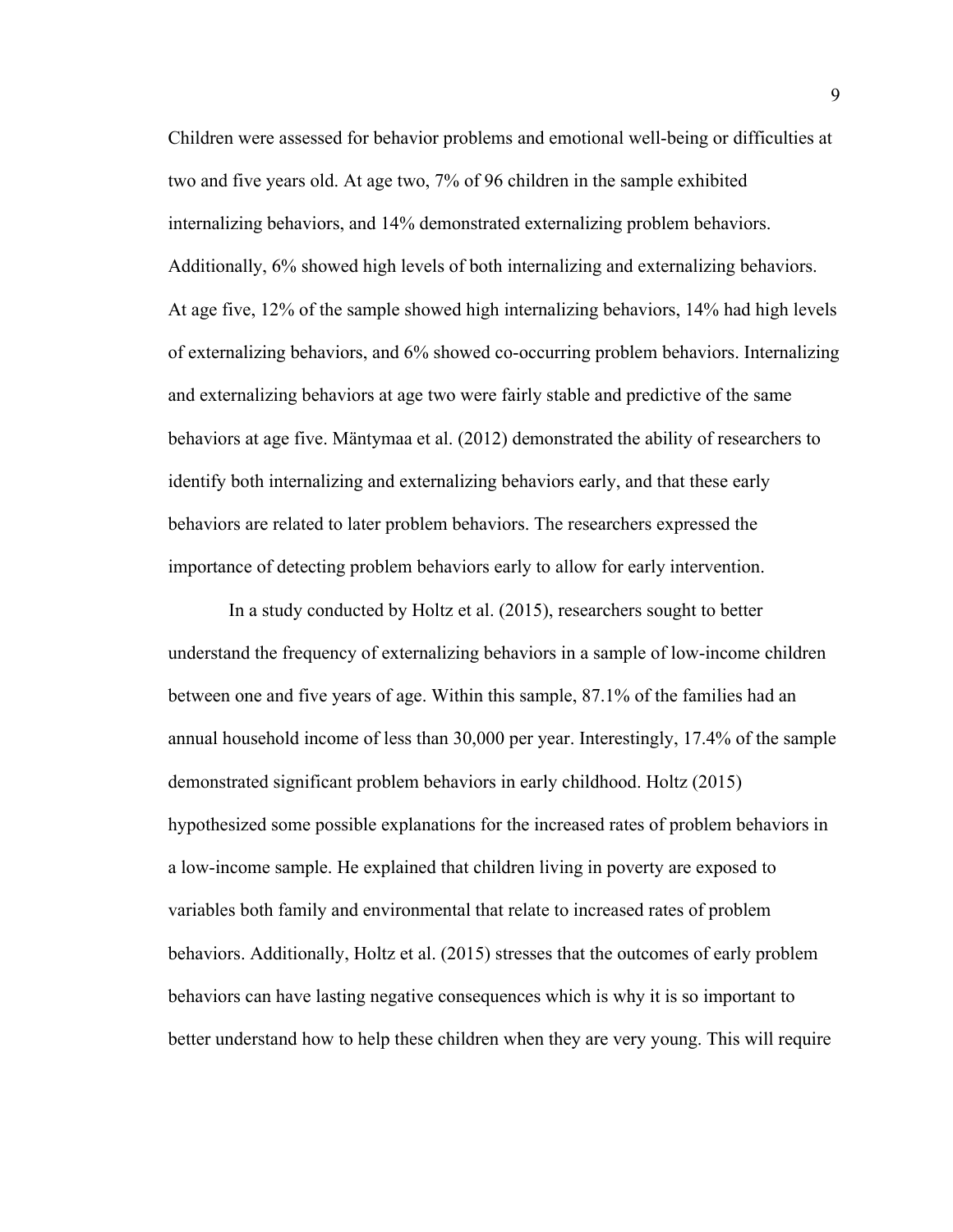an increased awareness and attention to the possible antecedents of early problem behaviors.

#### **Outcomes**

Understanding that a great deal of social and emotional development takes place early in life, early mental health problems can be very problematic and have lasting repercussions (Edwards & Hans, 2015). For example, poor school outcomes, difficulty in developing relationships, juvenile delinquency, and later psychopathology are a few of the negative impacts that are associated with both internalizing and externalizing behaviors (Beijers, et al., 2013; Eisenberg et al., 2001; Gravener et al., 2012; Masten et al., 2014; Valiente et al., 2012).

Cole et al. (2008) states that research illuminates distinguishable patterns in behavior which can help us understand how early development and early behavior problems can result in later negative outcomes. Early childhood is a time of great development in all areas, but especially in social and emotional development. Young children are learning a great deal about how to recognize and handle their emotions. For example, toddlers learn coping strategies and regulation skills that are necessary to help them manage these strong emotions (Cole et al., 2008).

Murray et al. (2010) used longitudinal data from the British Cohort Study to find out if problem behaviors in early childhood, specifically under the age of five were associated with later problem behaviors at age 10 and criminal activity before age 30. Behavior that was assessed at or before age five predicted problem behaviors assessed several years later at age 10. In addition, problem behaviors measured during early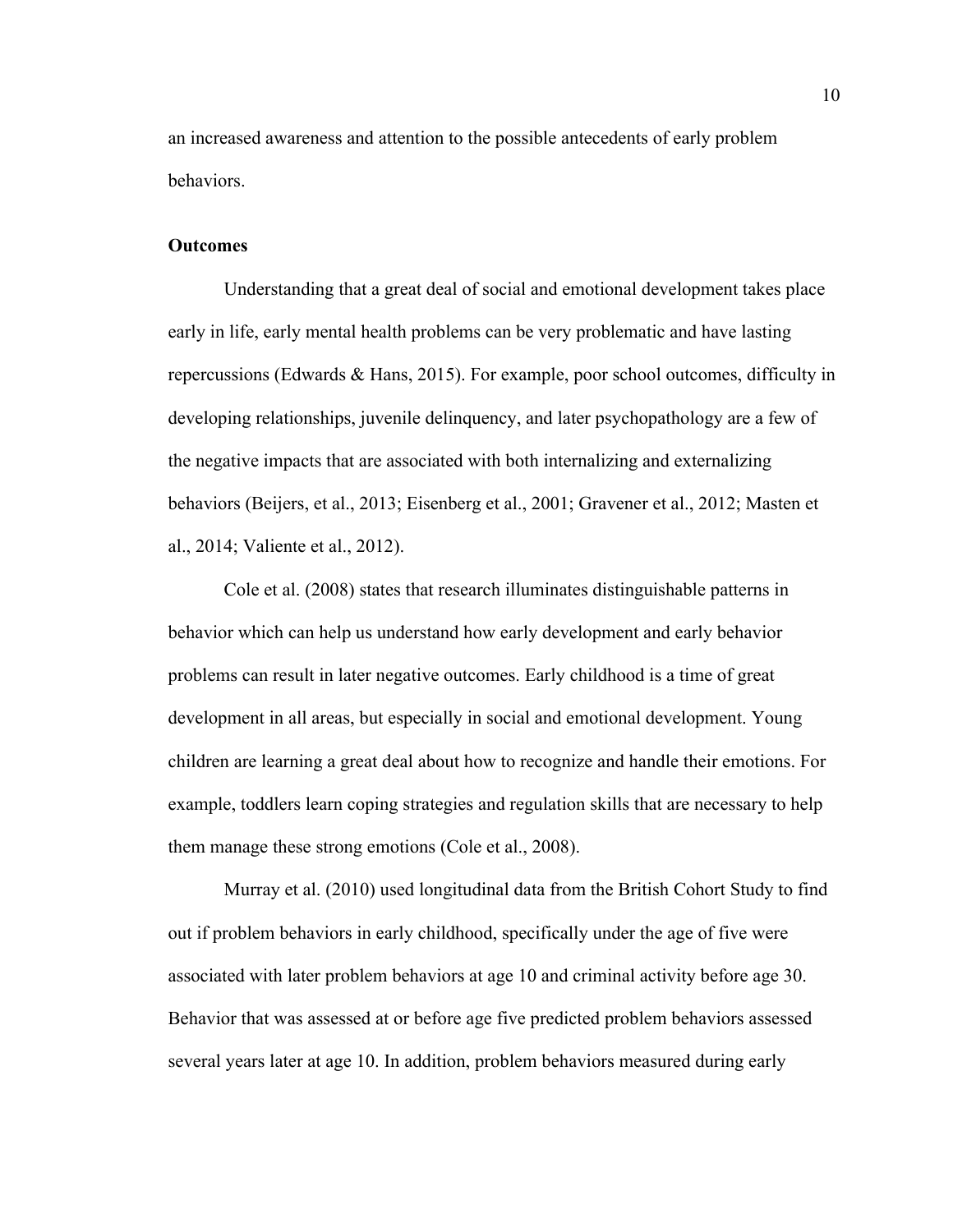childhood and at age 10 were strongly associated with being convicted of a crime at or before age 30.

Making friends and interacting with others are important skills that one uses throughout life. Eisenberg et al. (2001) found that children with externalizing behavior problems demonstrated less effortful control or emotional regulation. This can significantly impact social and emotional development. Eisenberg et al. (2001) suggested that children who demonstrate internalizing or externalizing behaviors may have a hard time making and keeping friends. This finding was supported by Valiente et al. (2011), who reported that externalizing behaviors, in particular aggression, can make it difficult for a child to develop and keep relationships. It was also discussed that children who experience a great deal of anxiety and depression can also have difficulty interacting and relating to their peers (Valiente et al.,2011).

 Valiente et al. (2012), also discussed both internalizing and externalizing behaviors and academic achievement through direct and indirect pathways. For example, a direct association is anxiety taking tests and lower test scores, and even lower levels of school completion. Having a difficult time focusing or being angry can interfere with the cognitive processes that aid in learning such as paying attention, recalling important information, or thinking through a problem. Children who demonstrate internalizing or externalizing behaviors may not be as motivated to learn in the classroom. Additionally, these children may have a difficult time connecting to peers and teachers who may be a resource for help. These examples illustrate the many pathways that children's internalizing and externalizing problem behaviors may contribute to poor school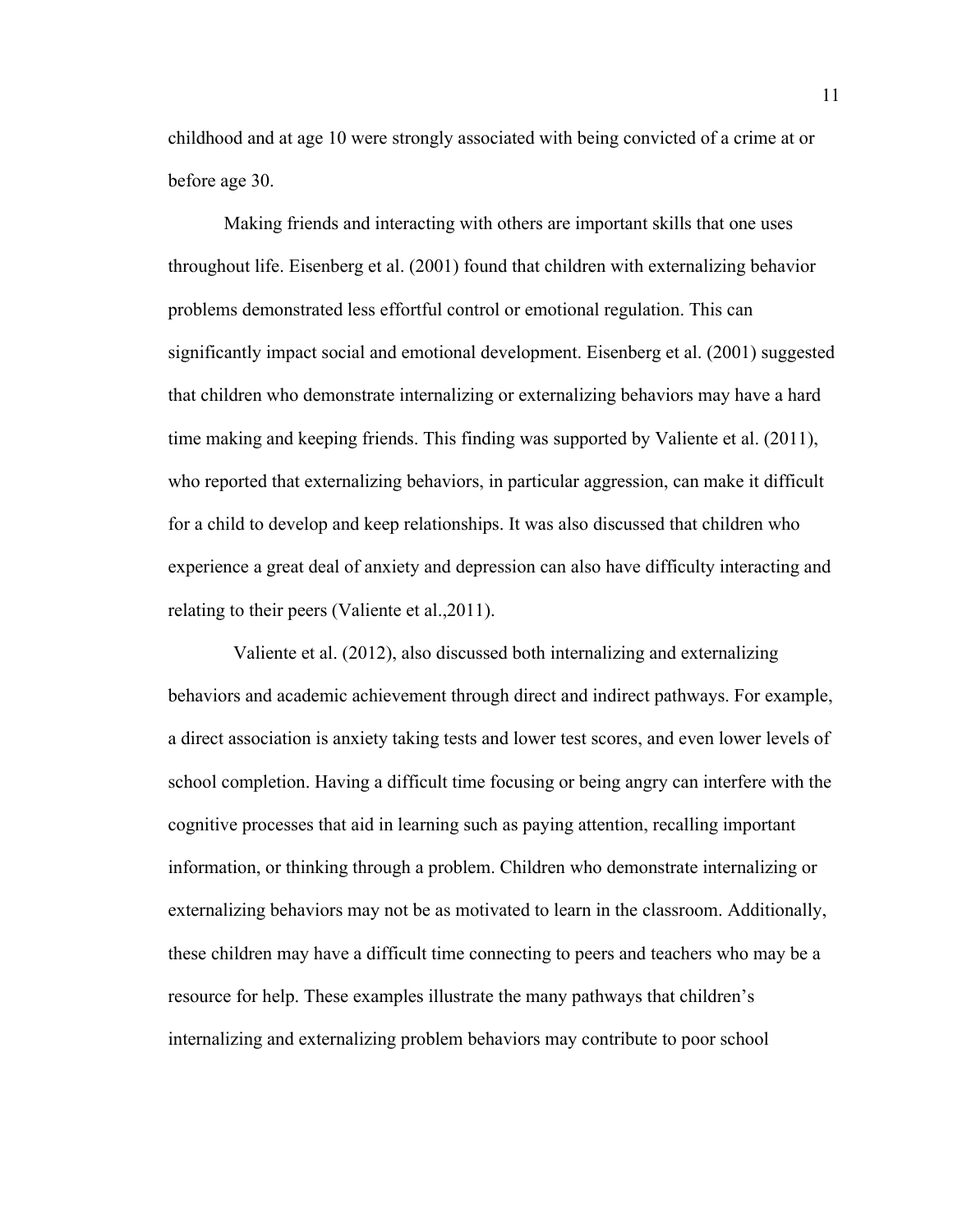outcomes. Various research studies have been conducted to examine these potential pathways.

A longitudinal study, conducted by Masten et al. (2014), examined academic achievement in relation to internalizing and externalizing problem behaviors in 205 children between the ages of 8-12 years of age. When researchers followed-up with the participants after 7, 10, and 20 years, it was found that externalizing behaviors were associated with lower academic achievement in adolescence. Masten et al. (2014) also reported an interesting pathway that indicated that lower academic achievement was related to early externalizing behaviors which was also associated with later increased rates of externalizing behaviors and internalizing behaviors in adolescence. Masten et al. (2014) hypothesized that externalizing behaviors may make it difficult for students to focus in a traditional school setting and that it also may make it difficult for other students to connect to those who demonstrate these behaviors. This finding illustrates how internalizing and externalizing behaviors can co-occur.

Early internalizing and externalizing problem behaviors can negatively impact individuals' development in significant ways. Children who demonstrate anxiety, depression, aggression, inattention, and disruptiveness can fair worse in school, lack close relationships, and struggle with lasting psychopathology. Researchers have stressed the importance of identifying problem behaviors early so that interventions may help decrease the chance of negative outcomes (Holtz et al., 2015; Mäntymaa et al., 2012; Masten et al., 2014). It is also important to understand some of the underlying causes and contributors to these early childhood behavior problems. When trying to understand the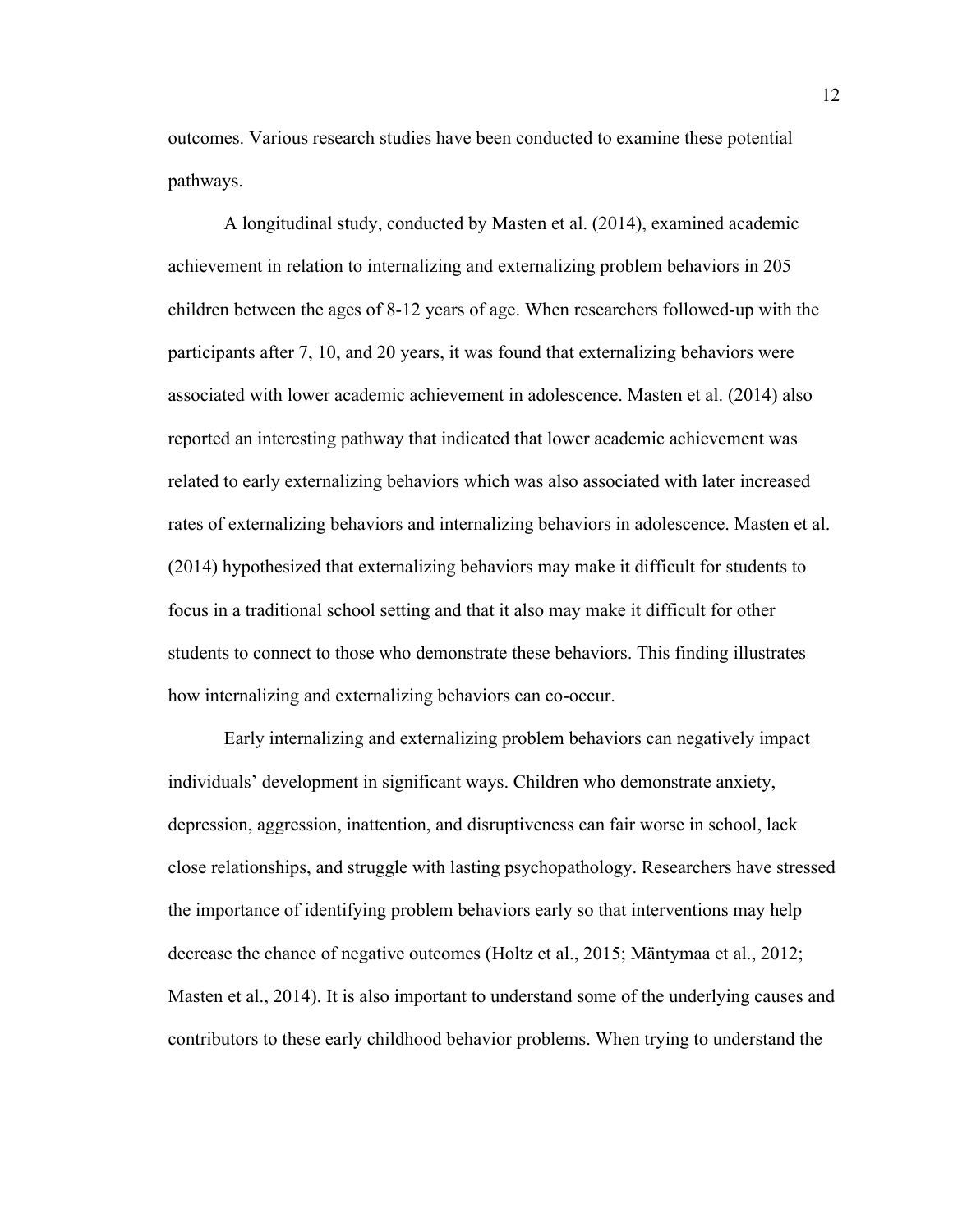<span id="page-23-0"></span>development of certain behaviors and outcomes, human development theories provide a focused lens that can help clarify what may be occurring.

### **Theoretical Construct**

 Behavior problems that can negatively impact a child have captivated the attention of researchers who seek to understand these behaviors. In order to fully comprehend internalizing and externalizing behavior problems in young children we need to understand when they are developing, their prevalence, outcomes, interventions, and most importantly identify factors that contribute to their development. Scientific theory provides a lens that helps researchers to view a particular human phenomenon in a way that is designed to create understanding. Bioecological theory recognizes that early experiences influence later outcomes (Bronfenbrenner, 1994).

Urie Bronfenbrenner spent a lifetime creating and expanding on his theory that captured the development of a child or an individual within the context of their environment (Rose & Tudge, 2013). His final theory gives representation to the individual biology and personality, social context, time, and the direct interactions that an individual comes into contact. Within his bioecological Model of development, Bronfenbrenner proposed the proximal process, person, context, and time (PPCT) model to explain the process of reciprocal interaction between the individual, context, and time (Bronfenbrenner & Morris, 2006).

Proximal processes are defined as the direct interactions between the developing individual and others. The proximal processes are the most fundamental part of the model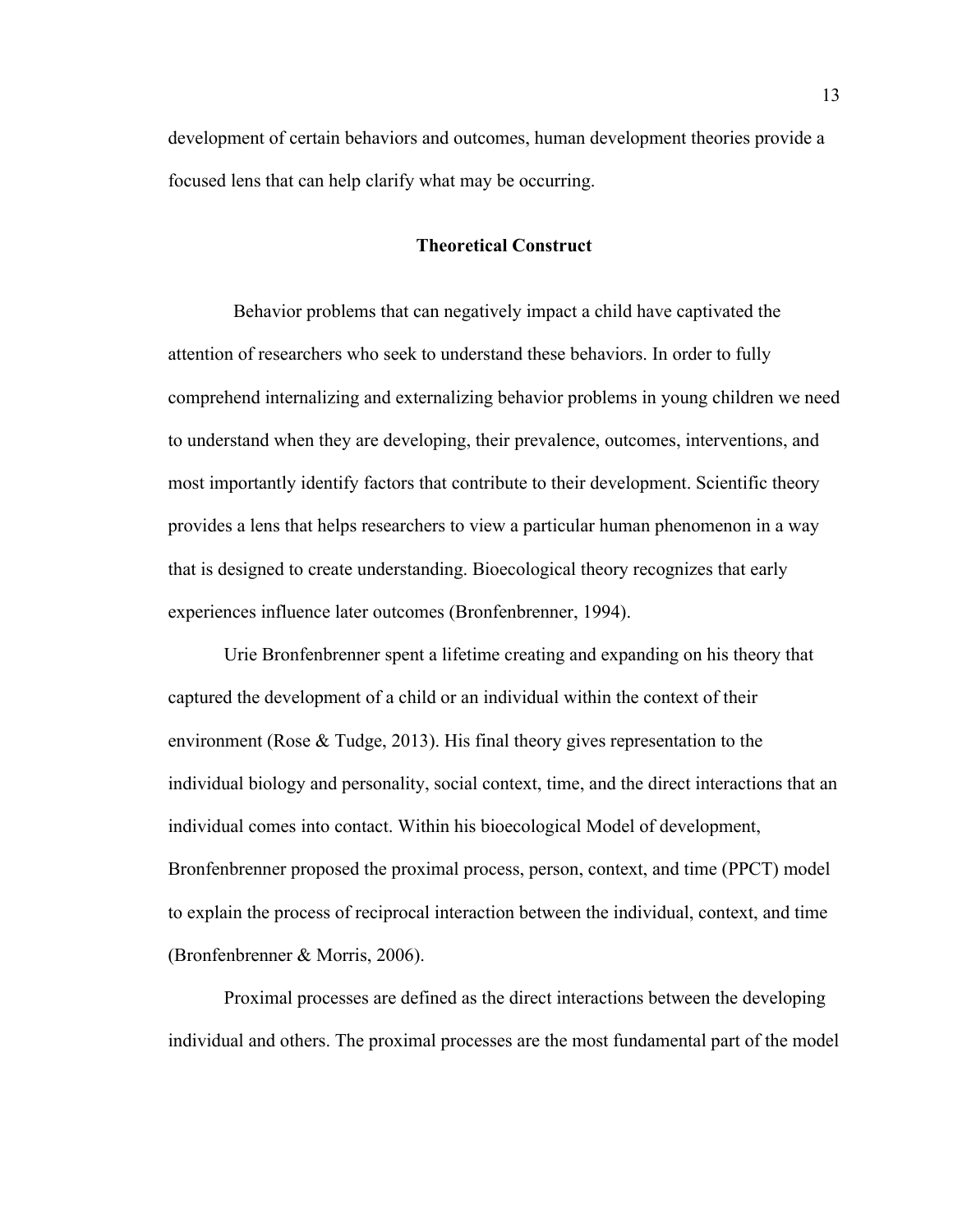(Rose & Tudge, 2013). The Person represents the developing individual's unique biology, temperament, and personality (Bronfenbrenner & Morris, 2006).

The Context is divided into 4 ecological systems: the microsystem, mesosystem, exosystem, and the macrosystem (Bronfenbrenner, 1994; Rose & Tudge, 2013). The microsystem is made up of people the developing individual directly interacts with, the mesosystem is the interaction between microsystems. The exosystem exists as a setting or situation in which the developing individual does not exist, however it still effects the microsystem. For example, changes in a parent's work system that may have reverberating effects on the developing child's microsystem is an example of an exosystem. The macrosystem is made up of the culture that the developing individual is a part of.

The last part of the PPCT is time, which incorporates microtime, mesotime, and macrotime (Rose  $\&$  Tudge, 2013). Microtime and mesotime directly relate the continuity and frequency of proximal processes. Macrotime is best understood as the historical time in which the developing individual exists.

According to bioecological theory, children influence and are influenced by the interactions, person, context, and time in which they grow up in (Bronfenbrenner  $\&$ Morris, 2006). Specifically, the children's immediate context and proximal processes with the environment, can help explain the development of internalizing and externalizing problem behaviors in young children.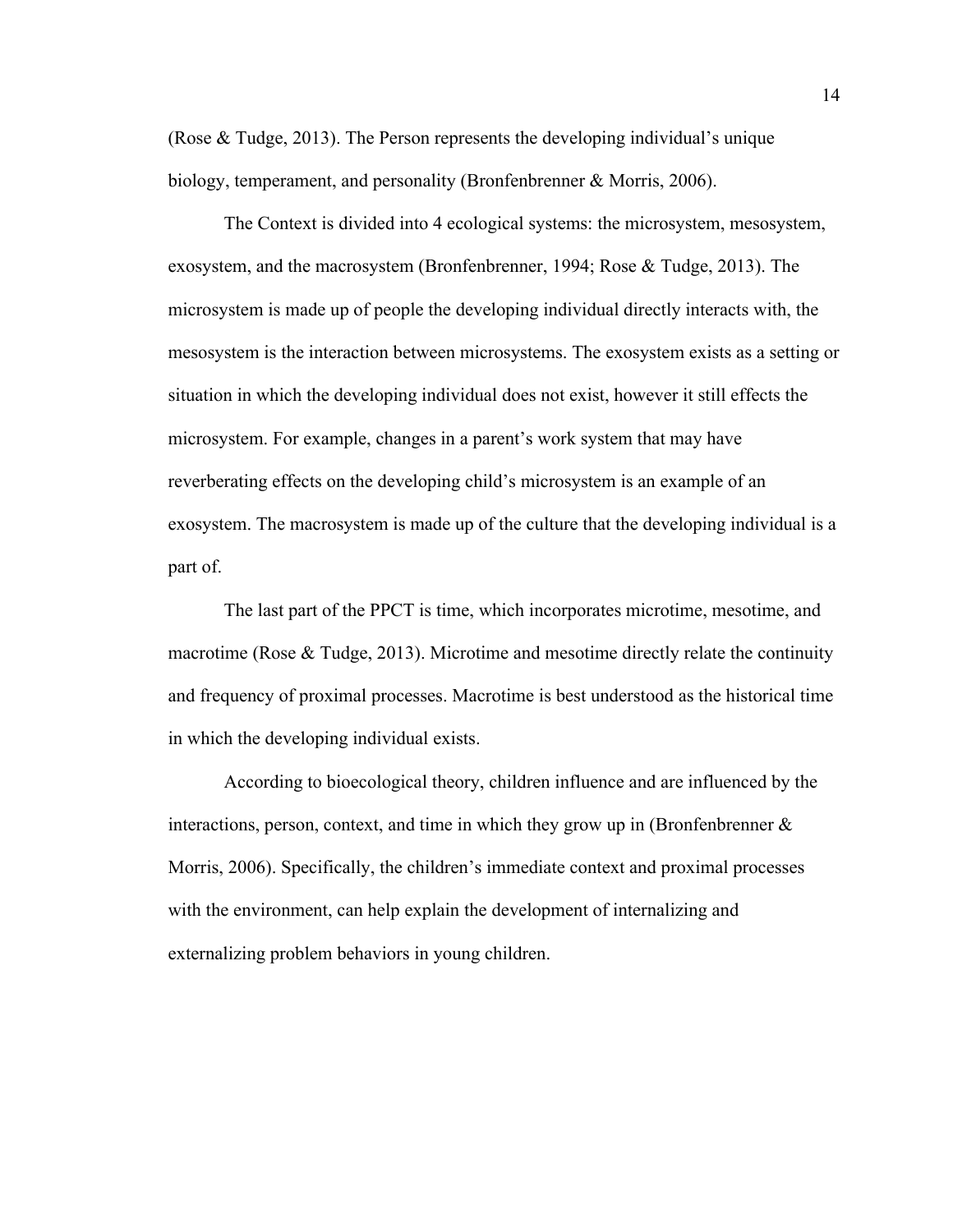### **Contributing Factors**

<span id="page-25-0"></span>Many possible antecedents to early internalizing and externalizing problem behaviors have been investigated previously, which can include both individual and environmental factors. Individual factors include genes, temperament, ability, age, and sex. Environmental factors are broad and can include family socioeconomic status, location, and exposure to poor caregiver mental health.

### **Individual Factors**

Temperament is a primary individual factor that can influence the development of internalizing and externalizing problem behaviors early in life (Arace et al., 2021; Crockenberg & Leerkes, 2005; Edwards and Hans, 2015; Eisenberg et al., 2001; Lemay et al., 2015). Negative emotionality, a characteristic of temperament, can be described as fussiness, fear, anxiety to novelty, as well as anger and frustration. Infants who are easily frustrated can demonstrate more externalizing problem behaviors (Crockenberg & Leerkes, 2005; Eisenberg et al., 2001). Whereas infants who demonstrate fearfulness to novelty stimuli demonstrate more internalizing problem behaviors (Crockenberg  $\&$ Leerkes, 2005). Interestingly, Crockenberg and Leerkes (2005) reported that the crosssection between temperament and exposure to a lot of child care can further influence the development of problem behaviors. For easily frustrated infants, children under 12 months, more time in child care was related to increased reports of externalizing behaviors. Internalizing behaviors also increased when children who are distressed by novel stimuli spend more time in child care.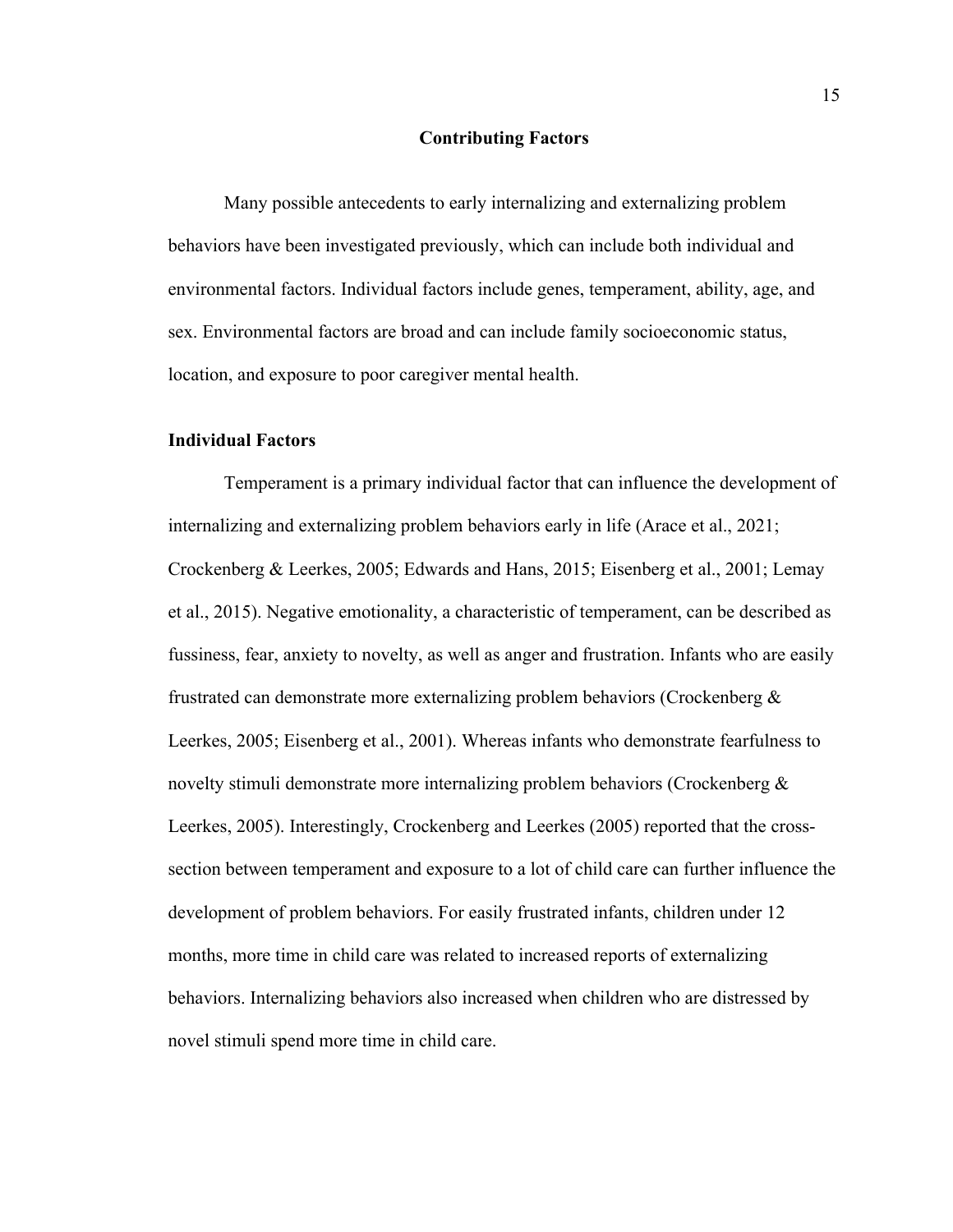Child sex is an area that research on internalizing and externalizing problem behaviors has had some mixed results (Arace et al., 2021). There has been research that has shown that males are more at risk for behavioral problems when enrolled in lowquality child care programs, others have not seen differences based on sex.

Arace et al. (2021) found that child sex with a temperament did provide some light into the occurrence of problem behaviors. It was found that high motor activity including impulsiveness, was seen to be positively associated with problem behaviors. Specifically, males who had high motor activity also had higher levels aggressive behavior and difficulty with sustained attention. Females in the study who were active demonstrated higher rates of attention behaviors such as overactivity, inability to concentrate, and moving activities frequently. In addition, Arace et al. (2021) documented differences in problem behaviors between girls and boys. In their assessment of behaviors, Arace et al. (2021) found that males appear to be more vulnerable to low quality care childcare environments that provide lower levels of learning activities, quality interactions with peers and teachers, and appropriate materials and classroom setup than high quality childcare environments.

### **Environmental Factors**

There are many different environmental factors that have been shown to increase the risk of internalizing and externalizing behaviors in young children. Edwards and Hans (2015) provide a good overview of the family risk factors that have been associated with both internalizing and externalizing behaviors. These include hostile parenting, family conflict, family social economic status (SES), and maternal mental health. Parenting that is considered more controlling or hostile is related to both internalizing and externalizing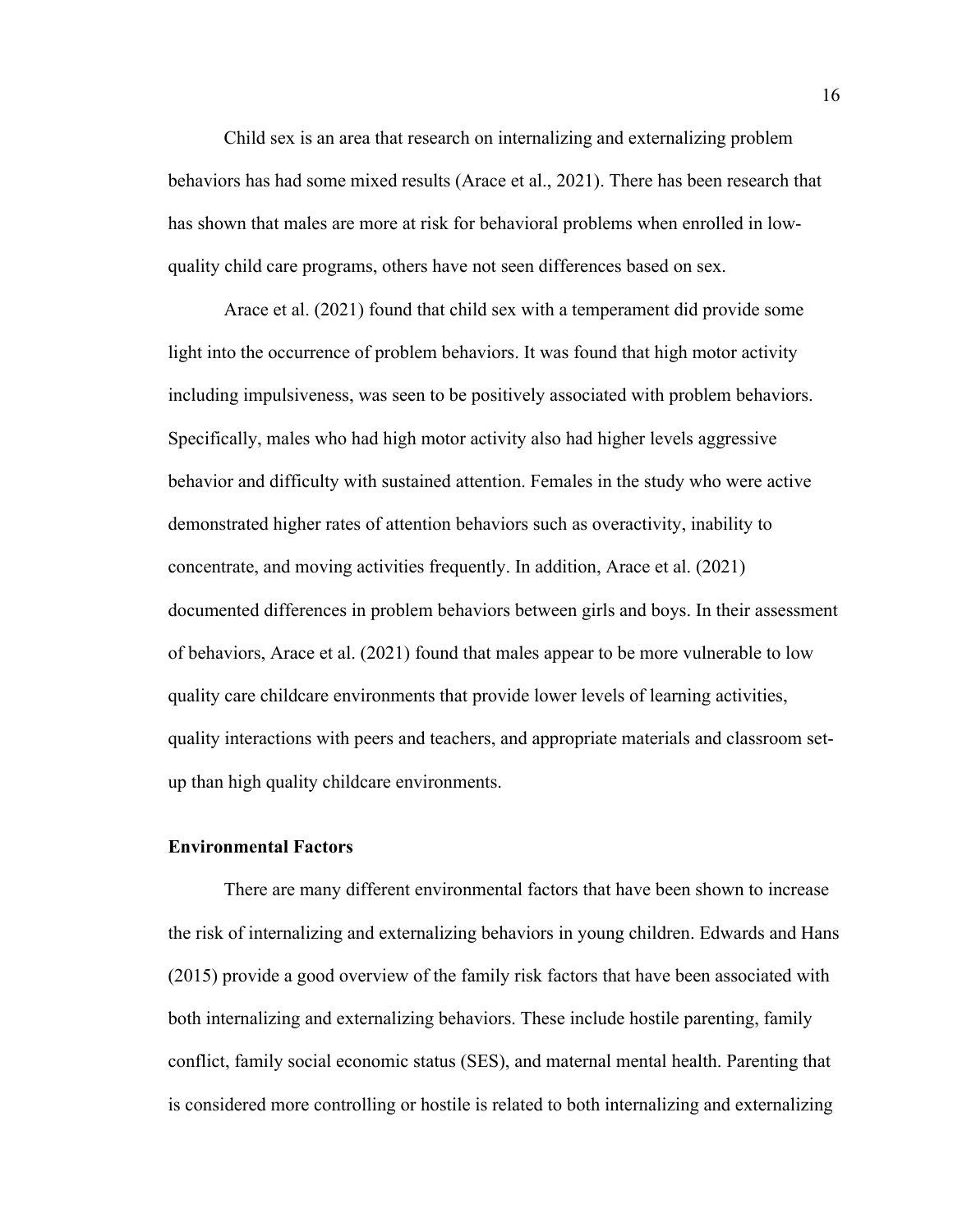problem behaviors in young children. Conflict within the family has been linked to lower emotional control in young children which is also linked to externalizing problem behaviors. Children may also feel anxious in a home where there is a great deal of conflict (Edwards & Hans, 2015).

Poverty is also related to internalizing and externalizing problem behaviors, and co-occurring behaviors (Edwards & Hans, 2015; Holtz et al., 2015). According to past research, children from low-income families are at an even higher risk for developing problem behaviors early on (Holtz et al., 2015). As demonstrated previously, Holtz (2015) reported a higher rate of toddler internalizing and externalizing problem behaviors in a sample of children from low-income families. Living in poverty can provide several environmental risks that can impact the development of problem behaviors. Holtz et al. (2015) mentioned an increase in inadequate supervision, poor child care, and maternal mental health illness. Edwards and Hans (2015) reported that low income can impact the level of stress, conflict, and stimulation in the environment. These factors can influence the direct interactions a child has with parents and family members.

### **Parental Mental Health**

Caregiver depression, particularly maternal depression, has repeatedly been shown to be a risk factor for the development of internalizing and externalizing behaviors (Edwards & Hans, 2015; Gao et al., 2007; Goelman et al., 2014; Gravener et al., 2012; Henniger & Luze, 2014; Mäntymaa et al., 2004; Murray et al., 2010). Edwards and Hans (2015) state that parents who experience depression or anxiety may pass to their children the genetic predisposition to develop internalizing behaviors such as anxiety and depression. However, maternal mental health extends beyond a genetic risk factor. For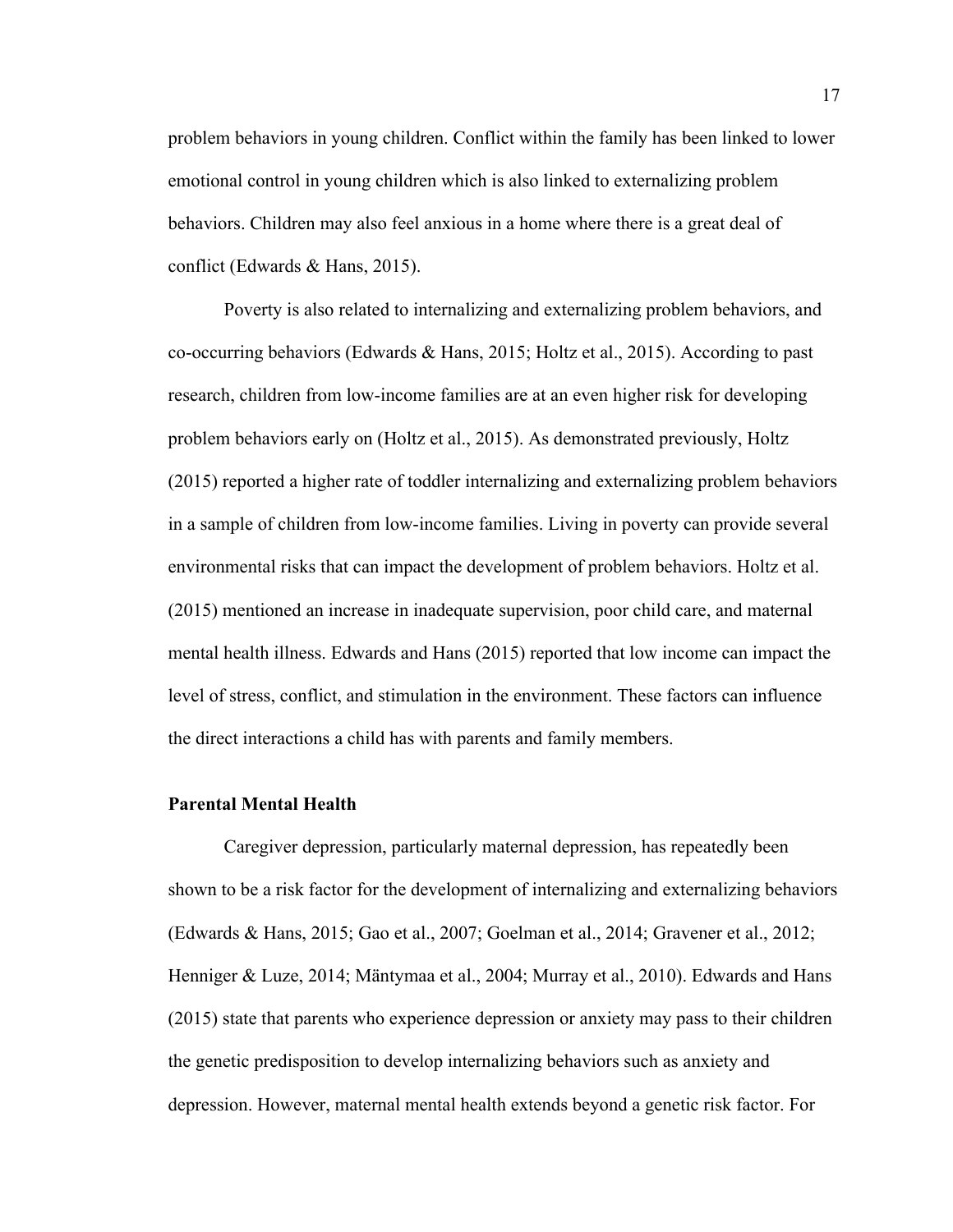example, Mäntymaa et al. (2004) reported higher hostility towards toddlers and more intrusiveness with parents who had depression. Gravener et al. (2012) reported that mothers with depression demonstrated more criticism and had more self-doubt than mothers without depression, and that this criticism and self-doubt was related to toddler internalizing and externalizing problem behaviors.

In the Finnish longitudinal study conducted by Mäntymaa et al. (2012), individual, parental, and family risk factors were assessed to determine their relationship with later internalizing and externalizing behaviors in young children. It was reported that maternal mental health before their children's birth was statistically significantly related to their children's internalizing symptoms at age five. Children's externalizing behaviors were associated with parental mental health and parenting stress reported before and after the birth of their children. Co-occurrence of risk factors create an even greater risk for internalizing and externalizing behaviors. According to Mäntymaa et al. (2012) the number of risk factors experienced in the first two years of life is statistically significantly associated with later externalizing behaviors.

A study by Dotterer et al. (2021) helps to illustrate some of the impacts of multiple risk factors, by looking at a growing population of parents who are also attending a four-year university. Parenting relationships and stress was assessed both quantitatively and qualitatively among 80 parents attending college who have multiple risk factors and balancing multiple responsibilities. These parents had children between the ages of 2 months and 5 years of age. Parents mean household income was \$1,707.74. It was reported that student parents' feelings of being capable of handling stress impacted the level of distress in their parent child relationships (Dotterer et al., 2021). Many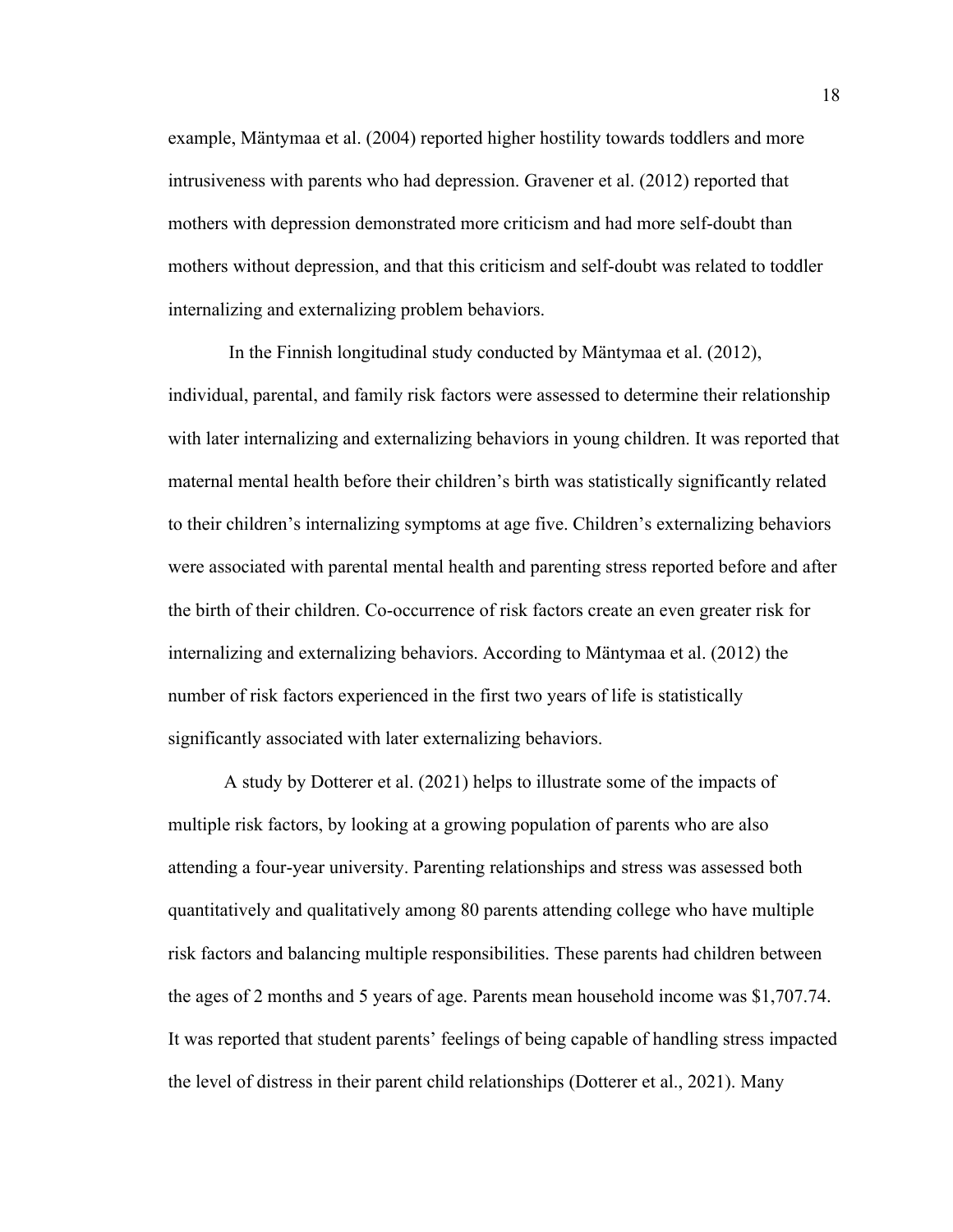parents felt that balancing time and their different roles as parent, provider, and student was extremely stressful. However, student parents mentioned some of the resources available to them including financial help with child care costs and support of friends or neighbors, enabled them to stress less about finances and spend more time focusing on their studies.

Negative experiences in early childhood have a powerful influence on the development of both internalizing and externalizing behaviors. A great deal of social and emotional development takes place during early childhood. Because of the rapid growth in this developmental area, it is at greater risk when exposed to negative environmental factors (Cole et al., 2008). The early experience of symptoms of both internalizing and externalizing problem behaviors is directly associated with several negative outcomes. It is important for us to take into consideration the different contexts and environmental factors that may influence outcomes. Continued research is needed to better understand and predict later risk factors.

Young children, specifically toddlers one to three years old, when exposed to negative environmental factors may be at an increased risk for negative outcomes including problem behaviors (Choe et al., 2013; Cole et al., 2008). Cole et al. (2008) stresses the long-term effects that early experiences can have on children including behavioral, psychological, and even physiological functioning. Bronfenbrenner's bioecological theory helps us to understand that the risk factors such as negative parenting and maternal mental health may influence the way that the parent and the child interact. Edwards and Hans (2015) state that maternal depression can make it difficult for mothers to be responsive to their children. Young children rely on primary caregivers to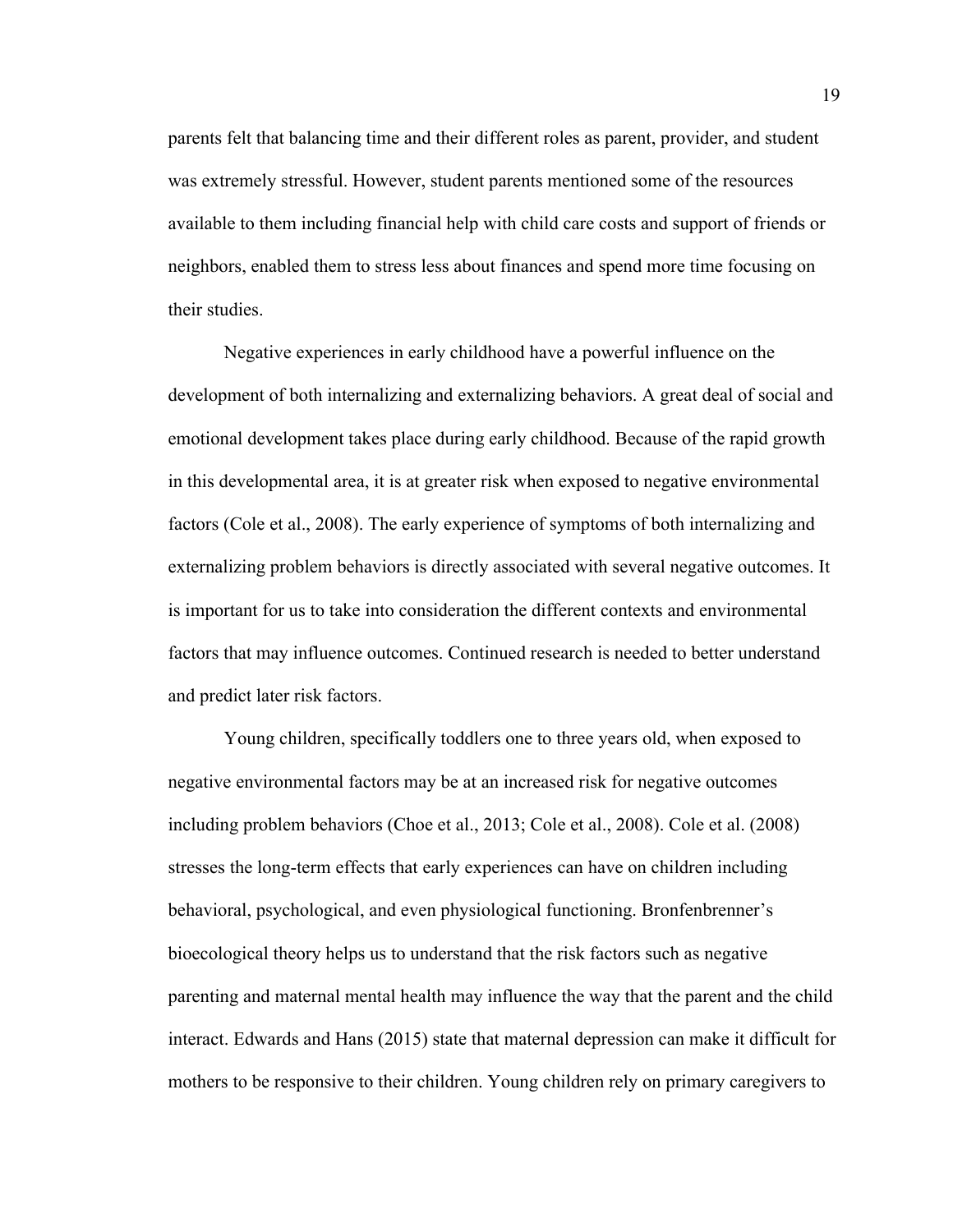fulfill their needs, and these primary caregivers hold an important role in the children's microsystem or context. This suggests that interactions with primary caregivers can have lasting impacts on children's development and their development of problem behaviors. Recent research has begun to explore the nature of the relationship between other primary caregivers and internalizing and externalizing problem behaviors in children.

### **Child Care**

<span id="page-30-0"></span>Researchers now recognize child care as an important microsystem for a developing child (Lemay et al., 2014). A care setting may be a child's first experience outside of the immediate family. According to the National Center for Education Statistics, in 2019 59% of children under age five are in some nonparental care each week. Further it is reported that 62% of these children were in center-based child care and 20% were in a family-based child care, and the rest were cared for in a kinship setting (Cui & Natzke, 2021). Family child care is a care setting in a non-relative's home, where one or two providers care for a small number of children. Center based child care often have many children who are divided into smaller groups of children, often by age. Center child cares tend to have several staff members (Child Care Aware of America [CCAofA], 2022). According to CCAofA (2014), children under the age of five spend an average of 35 hours in child care per week. With so many infants and toddlers in child care for a large portion of the week, it is important to consider the impact that child care environments may have on early problem behaviors.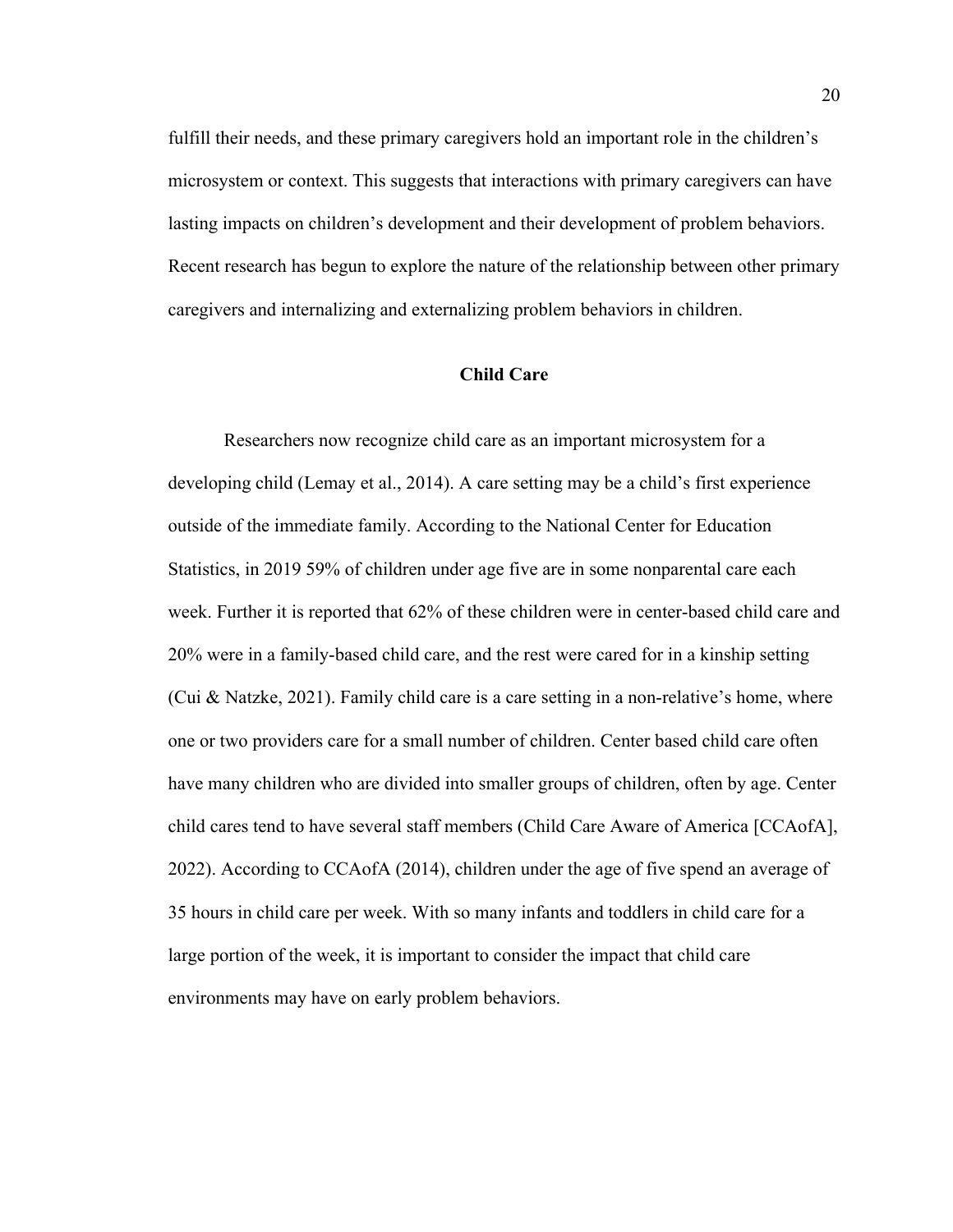### **Child Care and Problem Behaviors**

Bronfenbrenner's theory helps us to see how child care can have a direct influence on the developing child, because its direct interaction with the child. Children who enter child care at an early age can demonstrate higher rates of both internalizing and externalizing behaviors (Crockenberg, & Leerkes, 2005; Lemay et al., 2014; Vandell et al., 2010). Researchers have since tried to determine what aspect of early care may be directly connected to increased rates of internalizing and externalizing behaviors. Crockenberg and Leerkes (2005) found that that longer hours, more than 30 hours per week, spent each week in child care is related to higher rates of internalizing and externalizing behaviors in some children. This was true for children who were easily frustrated or had sensitive temperaments, while controlling for maternal depression, education, and mothers' assessment of quality of care. Connected to length of time in care, Morrissey (2009) noted that children who were in more than one child care setting were more likely to demonstrate problem behaviors, which is more common with working mothers and children who are preschool aged.

There are several researchers who have found a relation between the quality of care provided and rates of internalizing and externalizing behaviors (Vandell et al., 2010; Watamura et al., 2011). Based on data from the NICHD Study of Early Child Care and Youth Development, Vandell et al. (2010) reported that enrollment in high quality child care, measured using the Observational Record of the Caregiving Environment (ORCE) in early childhood was connected to lower rates of externalizing behaviors. Watamura et al. (2011) examined how children from lower quality parenting homes faired in both lowand high-quality child care settings which was assessed using the ORCE. Children from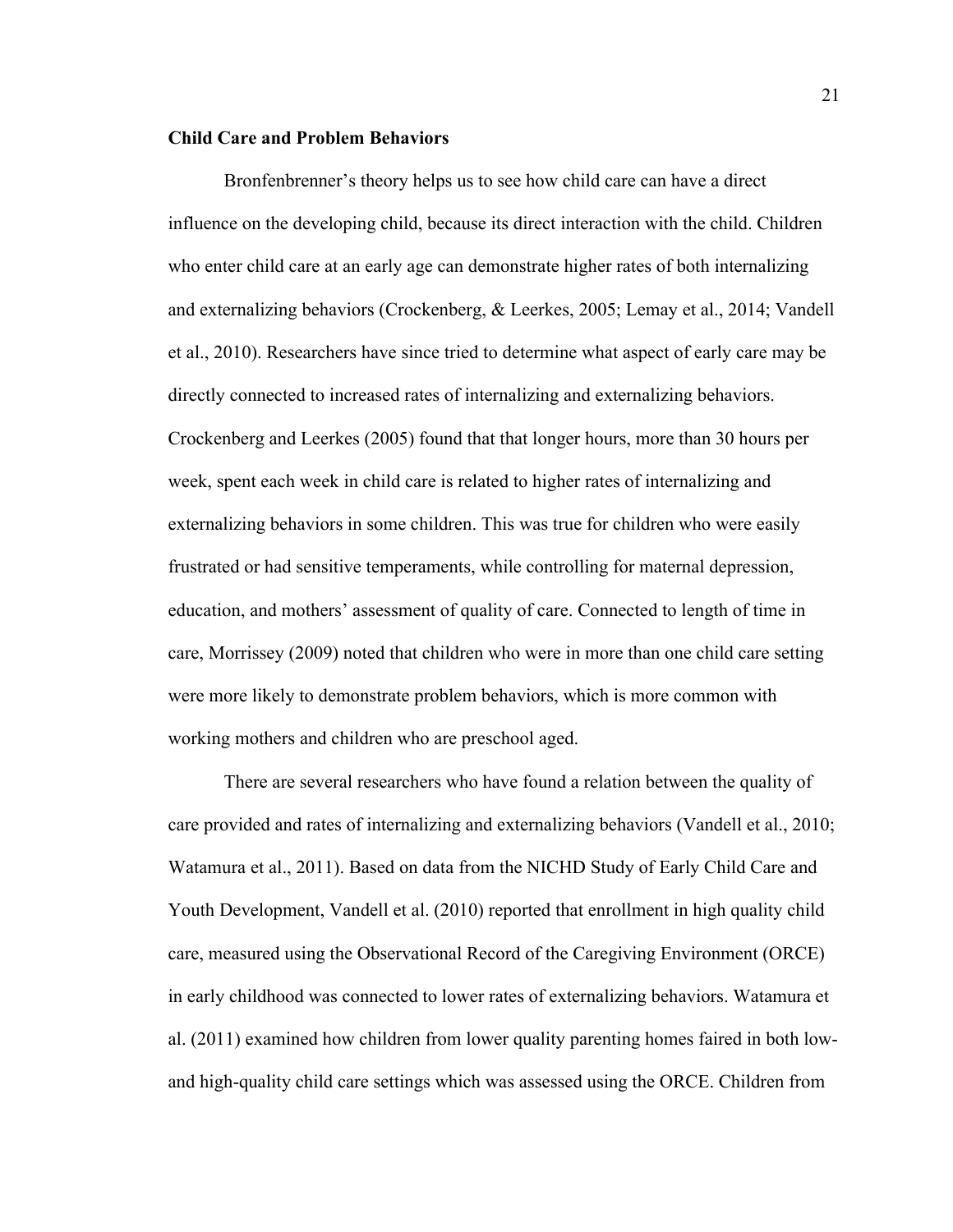homes with low quality parenting who were enrolled in low-quality programs were at an increased risk for higher rates of problem behaviors. These children had the highest risk for increased problem behaviors, when compared with children who had low-quality home lives and high-quality child care, or children who had high-quality parenting and low-quality child care. There are many variables that may come into play when we consider the relation between child care quality and problem behaviors in toddlers.

The path between child care quality and rates of early problem behaviors is not entirely clear. For example, some researchers have found that children are impacted differently by child care and child care quality based on their sex or individual temperaments (Gunner et al., 2010; Lemay et al., 2014). Arace et al. (2021) stated that males may be more likely to be impacted by negative environments which include negative child care settings that are rated lower on environment, interaction, and learning activities. Crockenberg and Leerkes (2005), found that quality of care as reported by mothers duplicated previous research findings, which showed that higher reported quality was associated with less internalizing and externalizing behaviors.

Crockenberg and Leerkes (2005) looked at child care quality, age when infants entered child care, temperament, quantity of time spent in child care, infant behavior, and toddler behavior. Children who were easily frustrated, distressed, or had high activity levels were more impacted by child care type and quantity of time spent in child care. These children who were in a child center for more than 30 hours per week showed higher levels of externalizing behaviors Crockenberg & Leerkes, (2005). Children with a temperament that was highly reactive to new situations and stimuli showed increased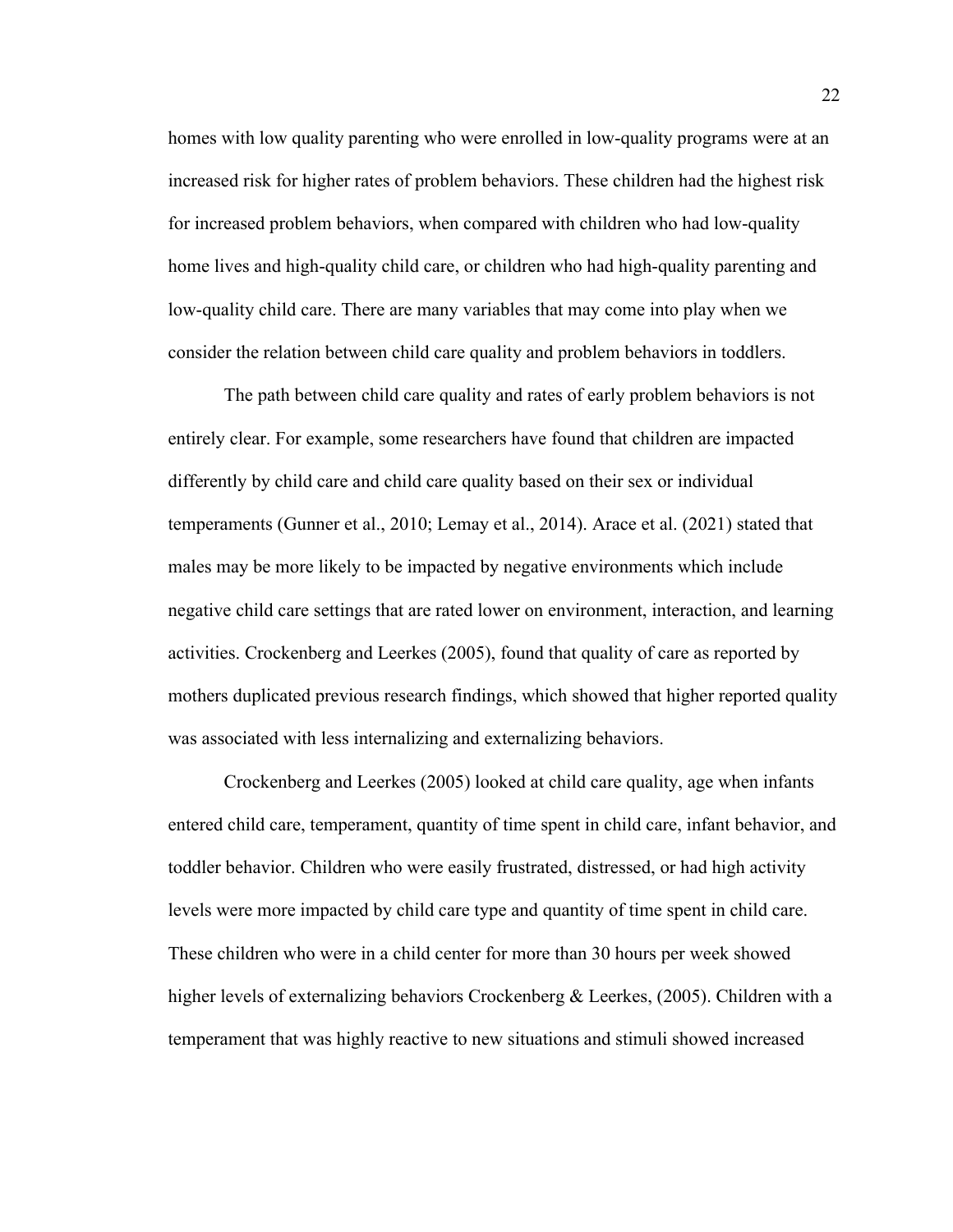internalizing problem behaviors when they were enrolled in 30 or more hours a week of non-parental care (Crockenberg & Leerkes 2005).

Gunnar et al. (2010) examined stress levels of children in full time family child care using cortisol levels. Provider and program features such as number of children in care, number of adults, over controlling provider behavior and so on were assessed to determine if an association existed with cortisol levels. Finally, child behaviors were assessed in relation to cortisol levels while in care. Their sample included 151 children between three and five and a half years of age. It was found that most children were found to have increasing cortisol levels during the day while in care. At home these levels stayed relatively the same (Gunner et al., 2010). In addition, female children with elevated stress levels also demonstrated more internalizing behavior. Whereas male children with higher levels of stress exhibited more externalizing behaviors. Higher levels of cortisol were statistically significantly related to provider behaviors in this study including controlling, and intrusive behaviors.

Other provider characteristics can also have an impact on the children in the program. According to Kryzer et al. (2007) young children, especially those under the preschool age, are highly impacted by their caregiver. Specifically, children demonstrated more externalizing behaviors when their child care providers demonstrated low sensitivity and support. Child care provider education seems to be related to child care quality, but according to Lemay et al. (2014) education was not significantly correlated with the problem behaviors of the children in care.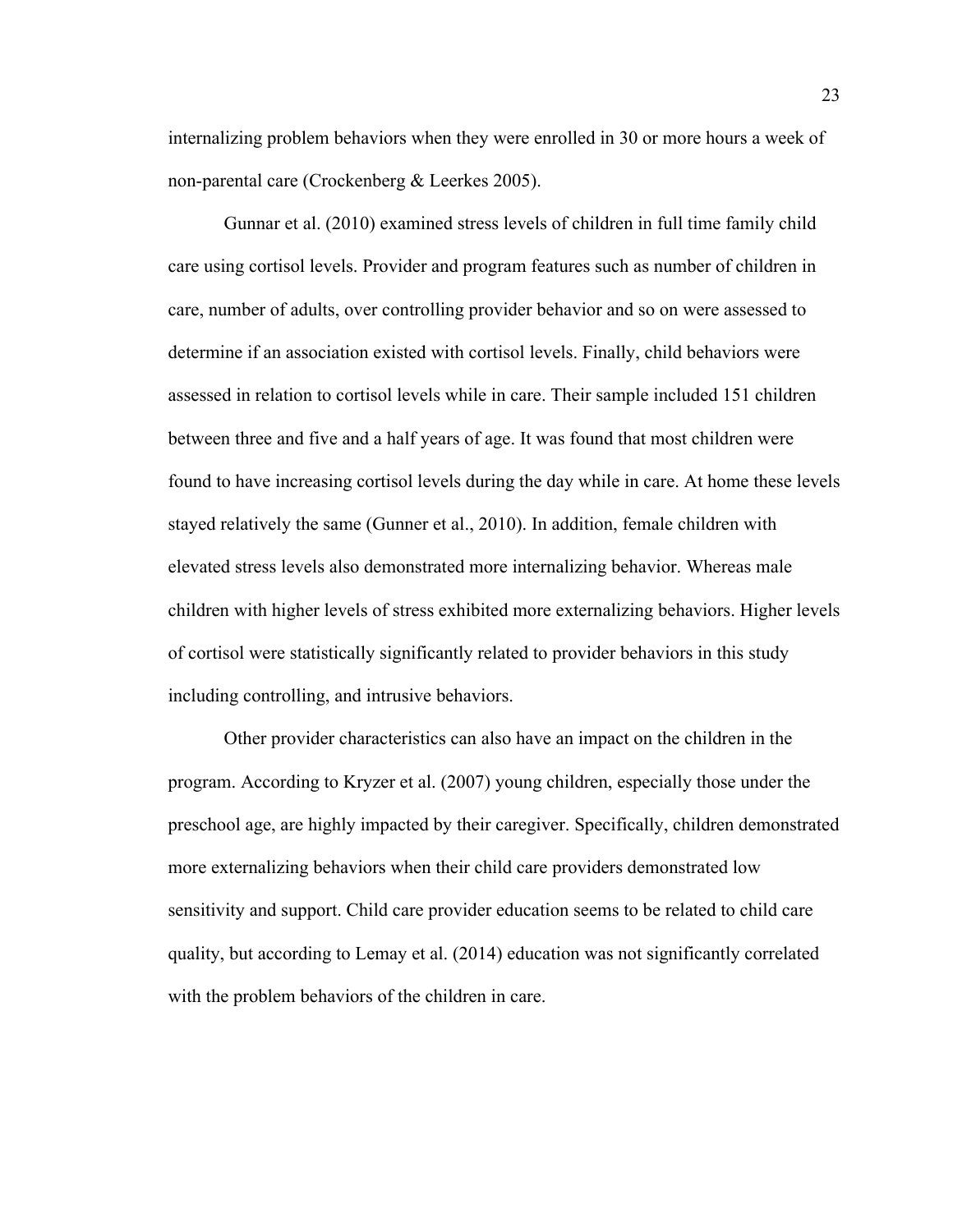### **Child Care Provider Mental Health**

As mentioned previously primary caregiver mental health, including parental stress and depression have been shown to be predictors of internalizing and externalizing behaviors in toddlers and preschoolers (Mäntymaa et al., 2012). Researchers are beginning to recognize the influence of stress and depression in the lives of other caregivers involved in a child's life such as a child care provider. Increased depression levels in child care providers have been connected to caregiving quality (Hamre & Pianta, 2004; Groeneveld et al., 2012). Hamre and Pianta (2004) found that 9.4% of the 1,217 providers in their research were considered clinically depressed using the Center for Epidemiological Studies Depression Scale (CES-D).

A study by Groeneveld et al. (2012) compared child care provider cortisol levels to perceived stress. These measures of provider stress were then related to measures of program quality. Their sample consisted of both center and family child care providers. Groeneveld et al. (2012) found that cortisol levels in both types of caregivers were higher on the days that they were working with children. Family care providers in this sample offered higher quality of care to young children compared to center care providers. However, when the family childcare providers experienced high levels of cortisol, they provided lower levels of quality care. Specifically, family care providers' perceived stress was related to less positive caregiving (Groeneveld et al., 2012).

A meta-analysis of the literature by Corr et al., (2014), sought to synthesize the research on the prevalence of stress and depression in child care providers, its relation to program quality, and how work stress related to provider stress and depression. They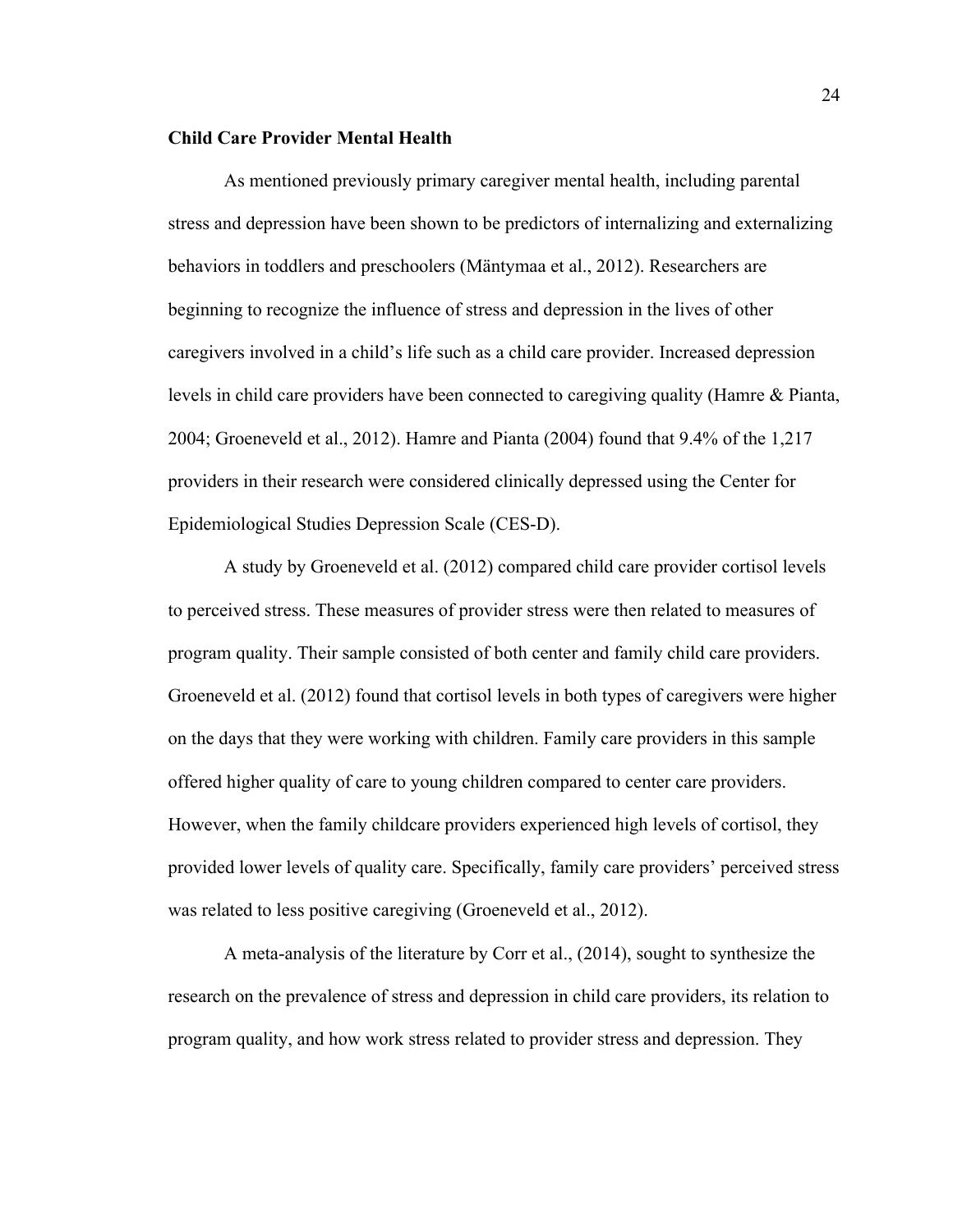found that child care providers who had low stress and depression, also had higher quality programs.

Family care providers face a great deal of stress while trying to run a business in their home. Gerstenblatt et al. (2014) used qualitative methods to better understand the common stressors related to running a family child care. They found that the multiple roles, disrespect, and defining the boundary between work and personal life were common stressors mentioned by family care providers. Family care providers often face difficulty dealing with parents, especially when parents do not pay, or fight their policies. Regulations, restrictions, and observations by state and accreditation worker also present a great deal of stress, even though child care providers understand the need for them.

An exception to the lack of literature on the role of care providers' mental health in toddlers' externalizing and internalizing outcomes is a study by Jeon et al. (2014) that looked at how teacher depression, child care quality and behavior problems were related. According to their findings, teacher depression was both directly and indirectly related to the internalizing and externalizing behaviors reported by teachers. There were some differences in teacher and parent ratings of child internalizing and externalizing problem behaviors. Discrepancies among teachers and parents in reported problem behavior is common, but the researchers in this study suggest the possibility that teacher depression may influence their ratings of child behavior problems. This study included center child care and family child care in relation to preschool aged problem behaviors. Mäntymaa et al. (2012) showed that problem behaviors could be found in toddlerhood and that these behaviors remain consistent. Therefore, this research seeks to examine relations between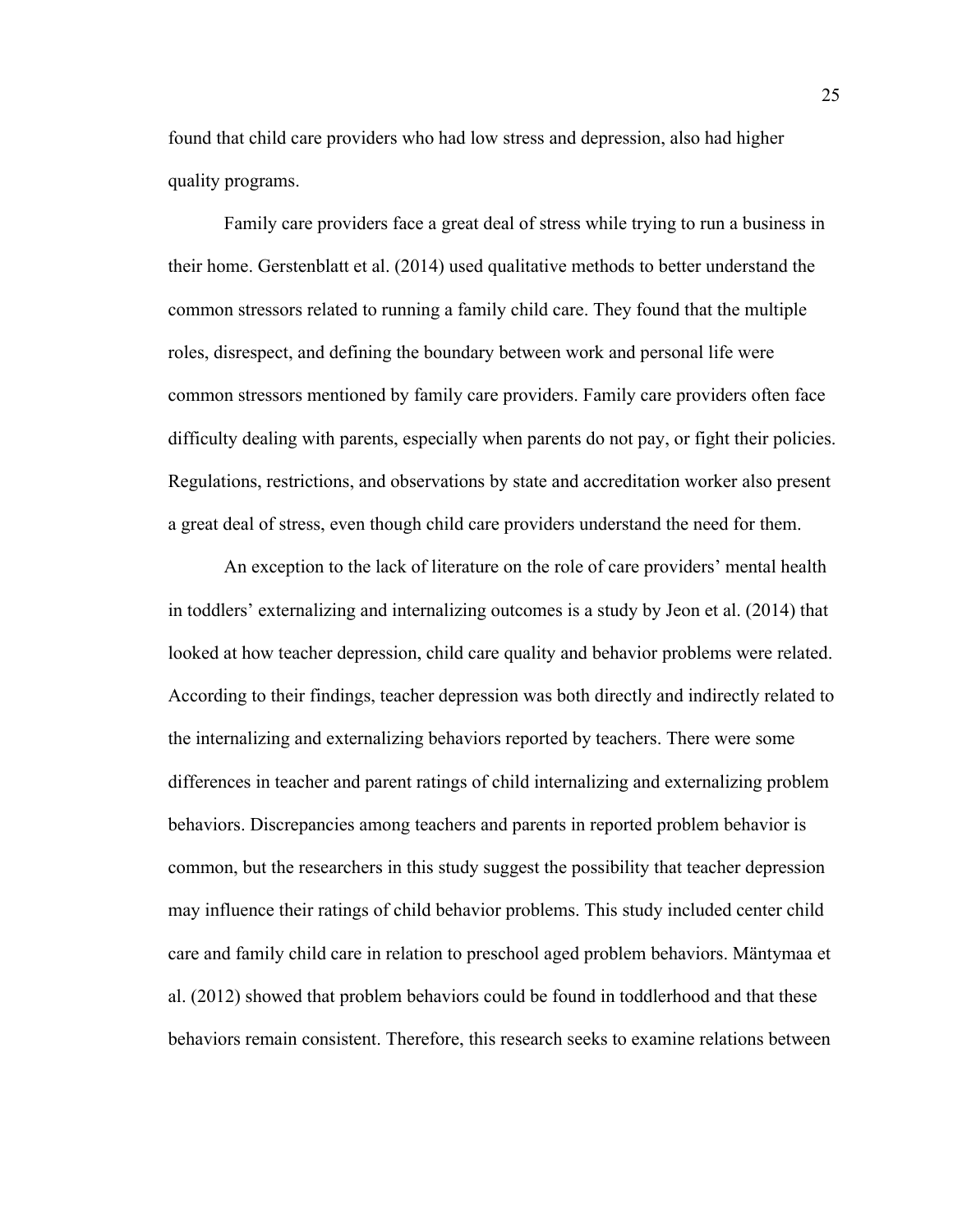child caregiver stress and depression with child internalizing and externalizing problem behaviors.

Early exposure to undue hardship impacts the emotional development and regulation of young children (Cole et al., 2008). Parent mental health has been shown to impact young children's social emotional development. Specifically, children whose mothers report higher levels of depression and parenting stress have shown higher rates of internalizing and externalizing behavior (Choe et al., 2013; Gravener et al., 2012). The question of whether child care provider stress and depression are also related to child outcomes has yet to be fully examined**.**

## **Summary**

Internalizing and externalizing behaviors can be detected at an early age. These problem behaviors in toddlers remain relatively consistent through early childhood, and have lasting effects such as poor school success, difficulty making and maintaining relationships, and later development of psychopathology. Early identification of these behaviors as well as the identification of possible antecedents can help us understand how to best help alleviate some of the negative outcomes that can result from the high rates of both internalizing and externalizing problem behaviors.

Researchers have connected both individual and environmental factors to rates of internalizing and externalizing problem behaviors. These include sex, temperament, family poverty, and caregiver depression. However, most of the research on caregiver depression focuses on maternal depression. Child care providers who spend a great deal of time with the children in their program can impact the child as well. Thus, further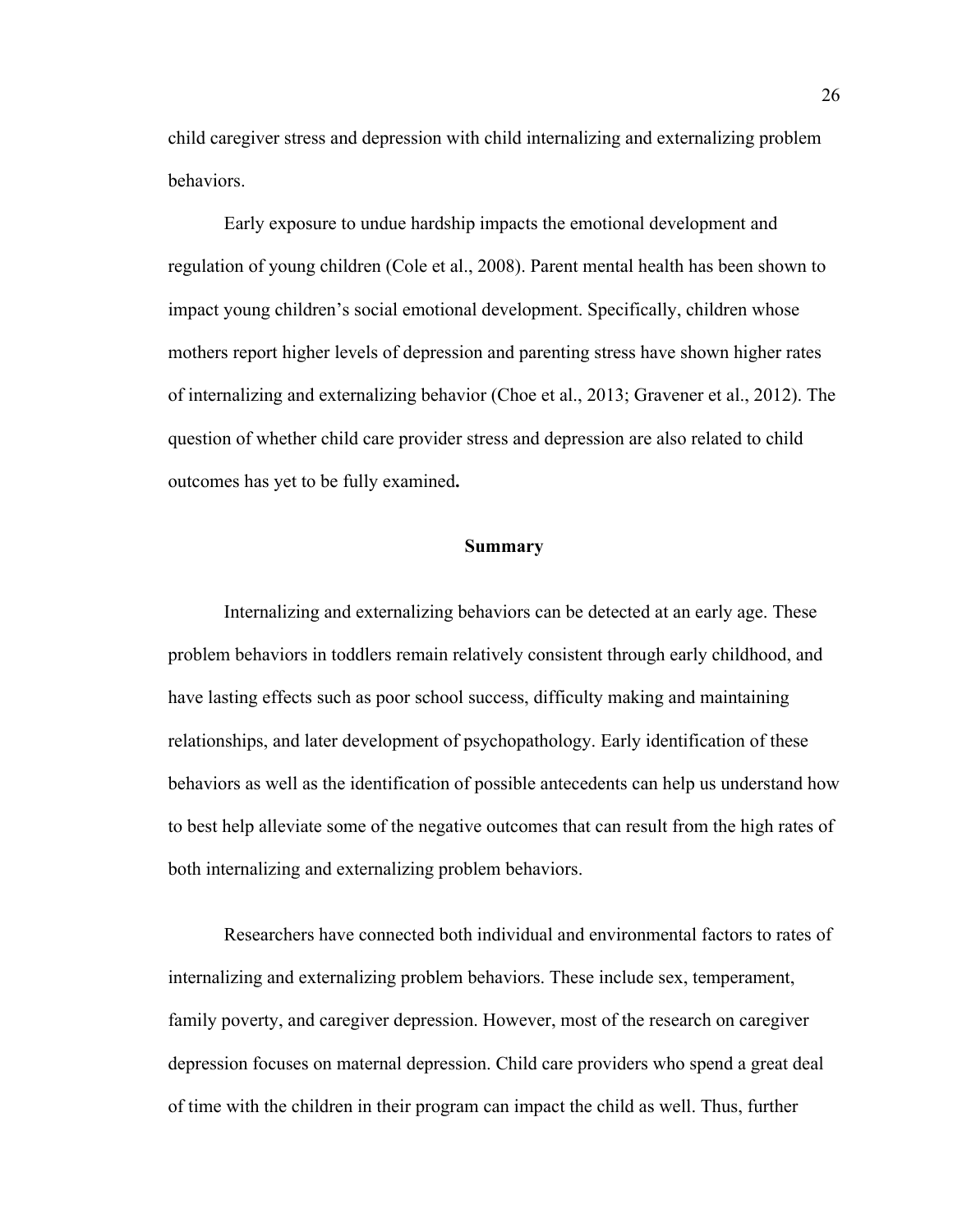information is needed regarding how child care provider mental health, including depression and stress, influence the development of internalizing and externalizing problem behaviors in toddlers. This research seeks to fill this gap and provide further knowledge that will direct later research and help guide intervention efforts. The following research questions were addressed in this study.

#### **Research Questions**

- 1. What family, child, and child care provider characteristics are related to toddler internalizing problem behaviors?
	- a. Does maternal mental health contribute to the development of toddler internalizing problem behaviors?
	- b. Does provider mental health uniquely contribute to the development of toddler internalizing problem behaviors above and beyond that of maternal mental health?
- 2. What family, child, and child care provider characteristics are related to toddler externalizing problem behaviors?
	- a. Does maternal mental health contribute to the development of toddler externalizing problem behaviors?
	- b. Does provider mental health uniquely contribute to the development of toddler externalizing problem behaviors above and beyond that of maternal mental health?

It is hypothesized that negative emotionality, as well as family income will be correlated with toddler internalizing problem behaviors. It is hypothesized that the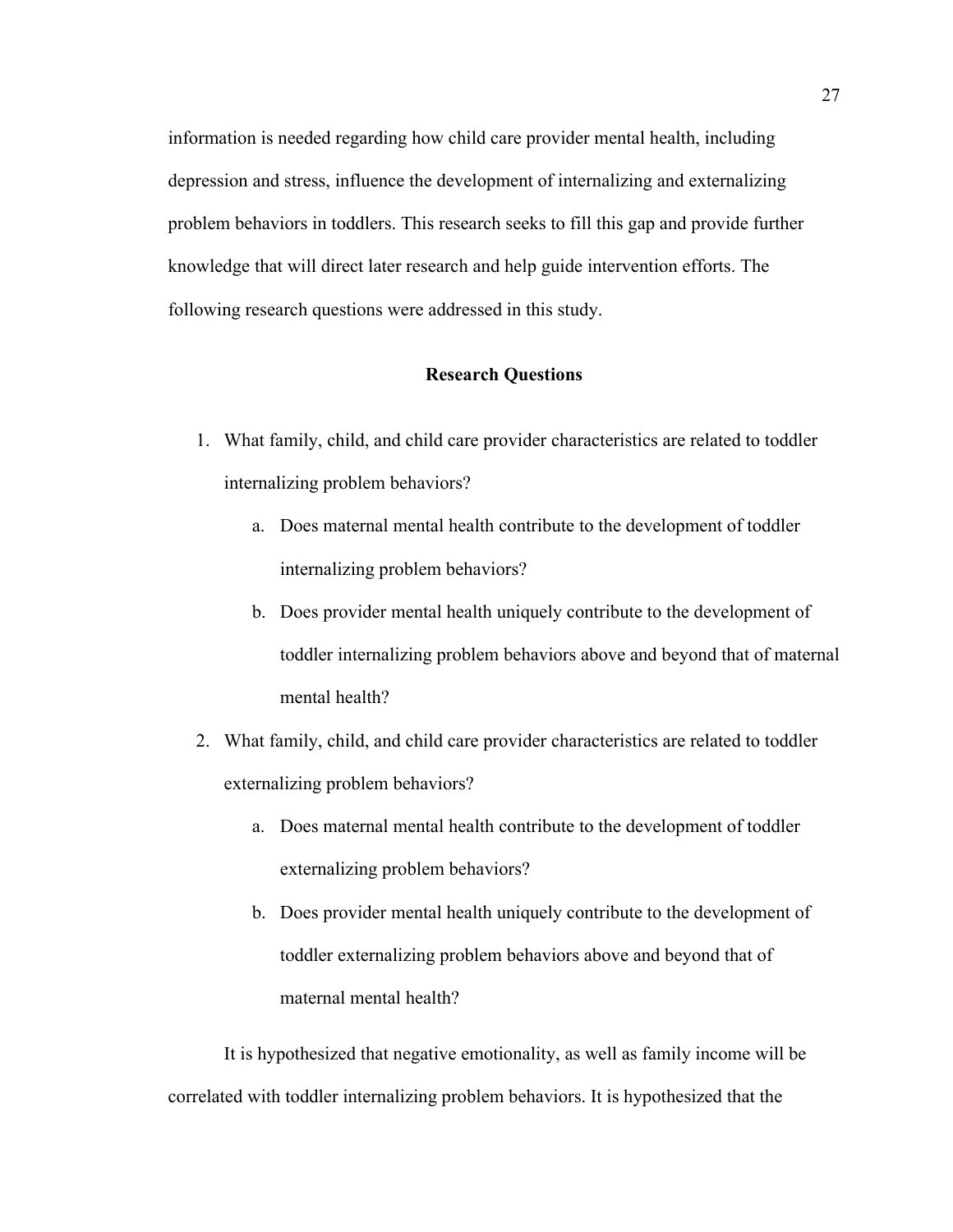parental mental health variables will statistically significantly predict toddler internalizing problem behaviors. It is proposed that child care provider stress and depression will make a significant contribution to the multiple regression model predicting toddler internalizing problem behaviors. It is hypothesized that negative emotionality, as well as family income will be related to toddler externalizing behaviors. It is hypothesized that child care provider mental health, including stress and depression, will provide a significant contribution to the multiple regression model predicting toddler externalizing problem behaviors.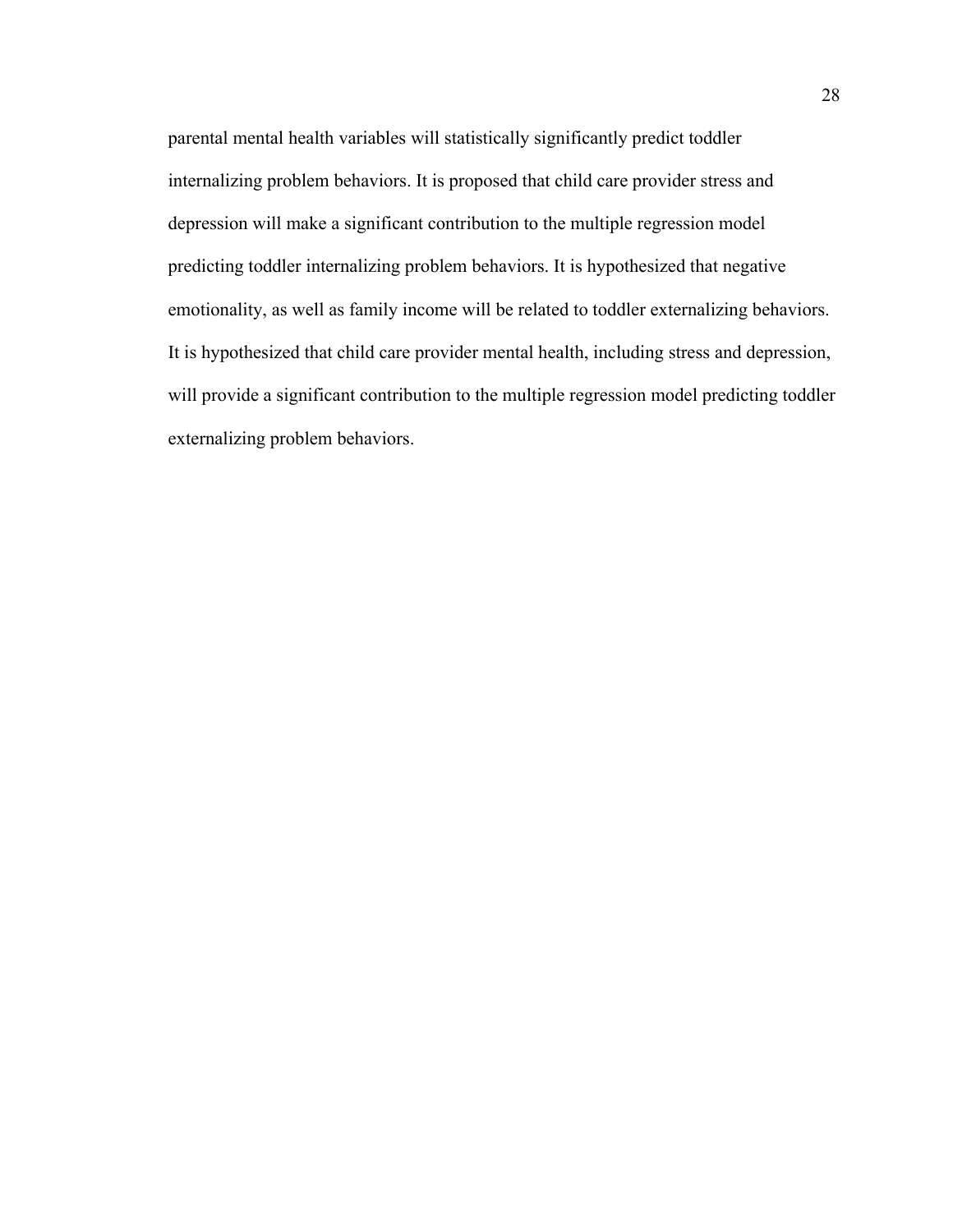# CHAPTER III **METHODS**

## **Research Design**

The relation between child care provider depression and child internalizing and externalizing behavior problems has not been examined fully in previous research. This correlational study sought to determine if associations exist among child care provider stress and depression, parental stress and depression, and toddler social emotional problem behaviors.

## **Sample Size and Participants**

This research utilized data from the Child Care Access Means Parents In School (CCAMPIS) program at Utah State University and three additional cases from family child care providers in Utah. The CCAMPIS program is a U.S. Government program awarded to universities to support Pell Grant eligible student parents with subsidies for child care tuition. The sample from the CCAMPIS research consisted of 68 mothers with children between 11 and 36 months. Consent was provided by all 68 mothers for their children's care provider to complete a social-emotional questionnaire about their children. However, only 35 mothers completed the parent portion of the research including the stress and depression measures. Three additional cases were added to the sample which consisted of three additional mothers and three family child care providers. The final sample size for this study consisted of 71 child care providers and 38 mothers.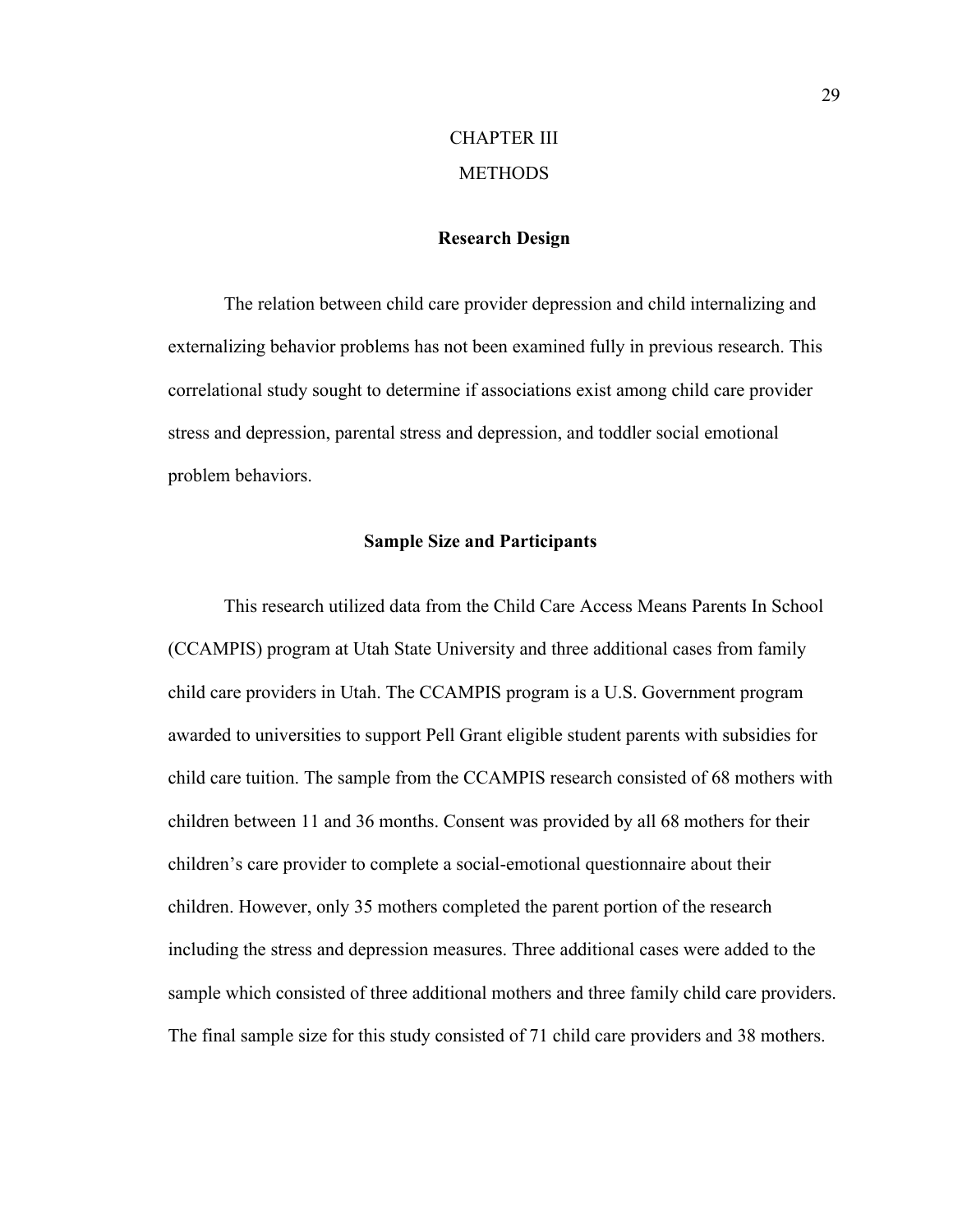## **Sampling Procedures**

All student participants in the CCAMPIS project as well as their spouses were asked to participate in research regarding parent stress and child development. Parents who consented to participate were all mothers. Mothers who consented to participate, also consented to having their child care provider complete social emotional assessments on their children. After this consent was received, links were then sent out to both mothers and child care providers to complete demographic questions and mental health measures. The child social emotional questionnaire was sent via mail to child care providers.

The three additional cases were recruited by email through the Utah Care About Childcare (CAC) statewide email list. The email had a link and a QR code for providers to use to access the informed consent, eligibility questions, and provide their contact information. The nature of the study required information not only from the providers but also the mothers of the toddlers in their program. Child care providers who expressed willingness to participate were provided a flyer via email to send to or hand out to mothers in their program who had children within the specified age group. The flyer contained information regarding the research, a QR code, and link to get more information. Mothers were first provided a letter of introduction and letter of consent when they visited the link, followed by the parent portion of the research including demographics, stress measures, and depression measures.

A signed letter of consent was obtained from both the child care providers and the mothers. Once both letters of consent were received, and mothers completed their portion of the research, child care providers received a link to complete a set of demographic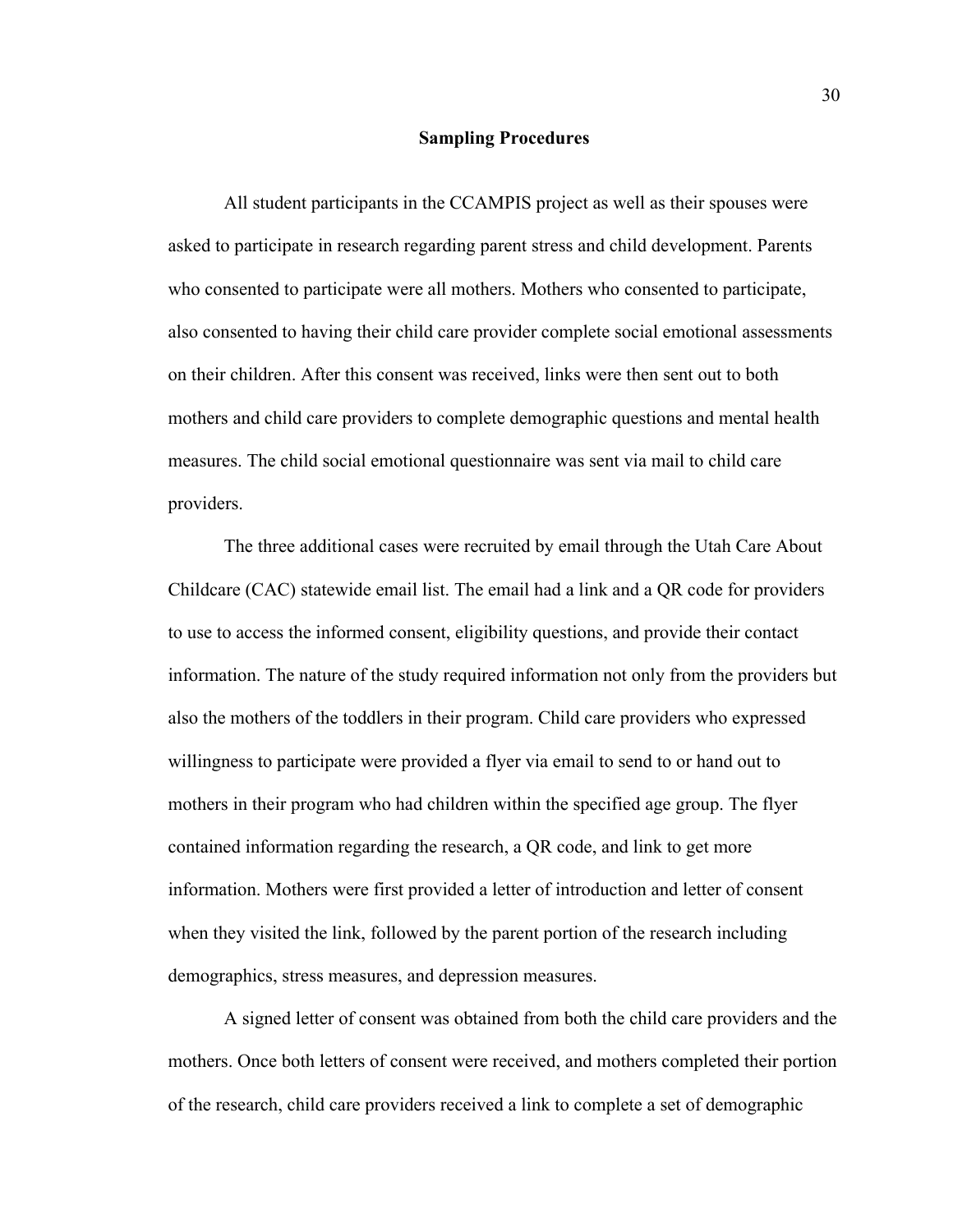questions, and mental health assessments of depression and stress. Child care providers then completed a social emotional developmental assessment for the child. Each of the measures were self-administered survey/questionnaire format. All forms and measures were available in English; therefore, participants needed to be English speaking with at least an eighth grade reading level. Unfortunately, this data collection through Utah CAC coincided with the onset of the COVID-19 pandemic resulting in only three cases with both childcare provider and mother data. There were not any significant differences on key demographic variables such as age, ethnicity, and gender between the 68 cases from the CCAMPIS data and the three additional cases. Thus, all 71 cases are included in the sample description and in the analyses.

## **Sample Demographics**

#### **Mother and Child**

The mothers who participated ranged in age from 21 to 41 years, with a mean age of 28. The ethnicity of the mothers who participated is not widely varied, with only one parent identifying as Asian, the rest identified as white. As most of the sample came from the CCAMPIS research and the majority of the mothers were students enrolled as either an undergraduate or graduate student at Utah State University. The mean monthly family income was \$1644.84, with a mean family size of 3.72.

Basic child demographics were reported by the mothers. The sample of 71 children in the study ranged in age from 11 to 35 months, with a mean age of 25.69 months. Of the children sampled 50% of the children were female, and 50% were male.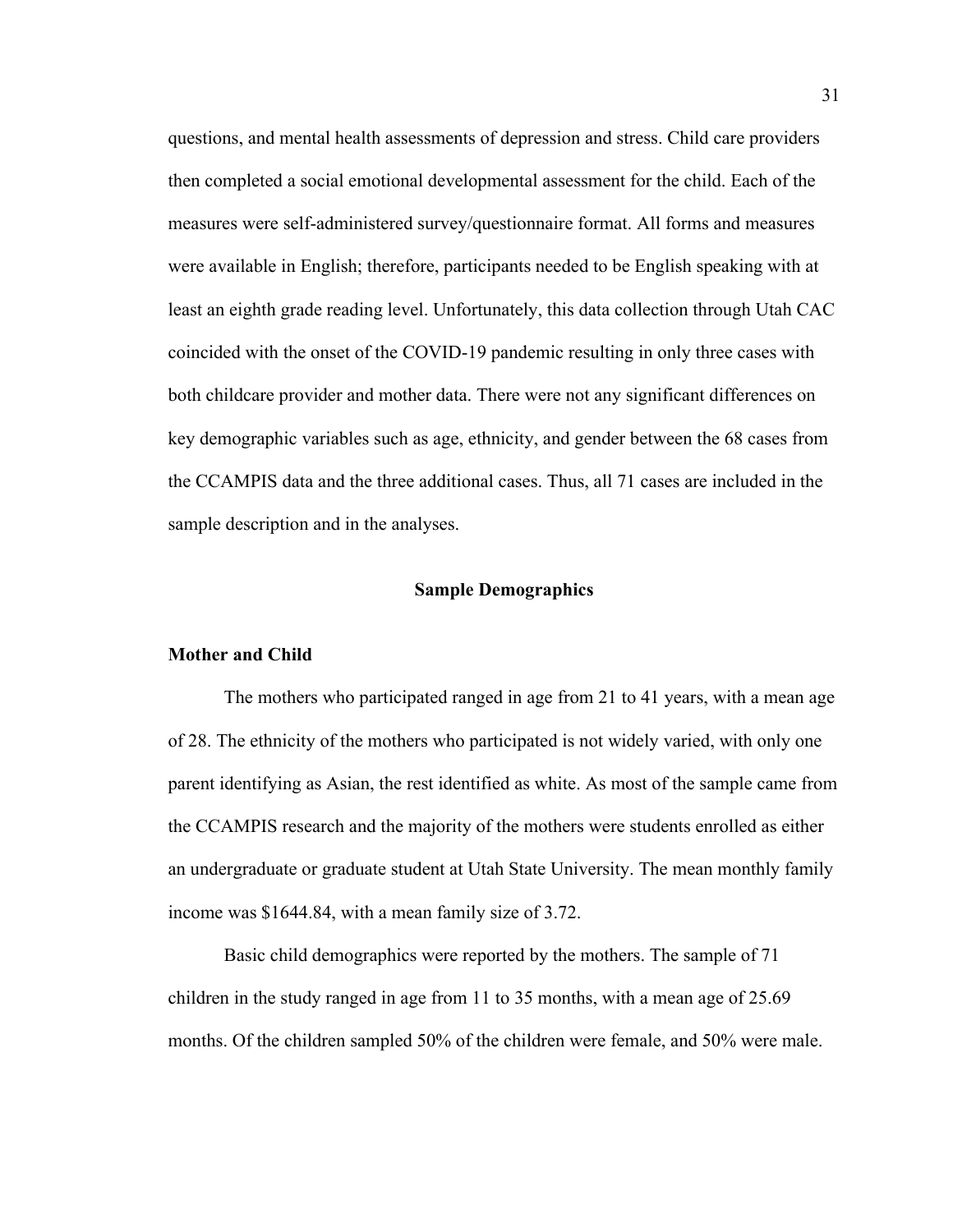## **Child Care Provider**

The numbers of center and family child care providers were similar, with 35 family child care providers and 33 center providers participating in the study. All providers were between 20 and 54 years of age with a mean age of 37.5. All providers who reported ethnicity classified themselves as white. All child care providers who participated identified as female. Many of our provider sample had received at least some college education, or a degree, with 54 (79%) stating that they had training beyond high school. Of those 54, there were 24 (35%) who have a college degree. The mean household income was between \$25,000 to \$39,999 per year. Teachers varied a great deal in their number of years of experience as a provider ranging from less than 6 months to 26 years of experience. The mean years of experience as a provider was 10.59.

#### **Measures**

#### **Stress**

Child care provider and maternal stress were assessed using the Perceived Stress Scale (PSS) and the SOS: A Measure of Day-to-Day Feelings. Both child care providers and mothers were asked to complete the SOS: A Measure of Day-to-Day Feelings (Amirkhan, 2012). This survey seeks to measure the amount of stress one feels each day. This measure also combines both positive and negative statements that participants are asked to rate on a continuum from not at all to a lot. A total of 30 items were ranked that describe how the participants feel each day. Scoring separates responses into two separate stress scales; event load stress and personal vulnerability. The personal vulnerability scale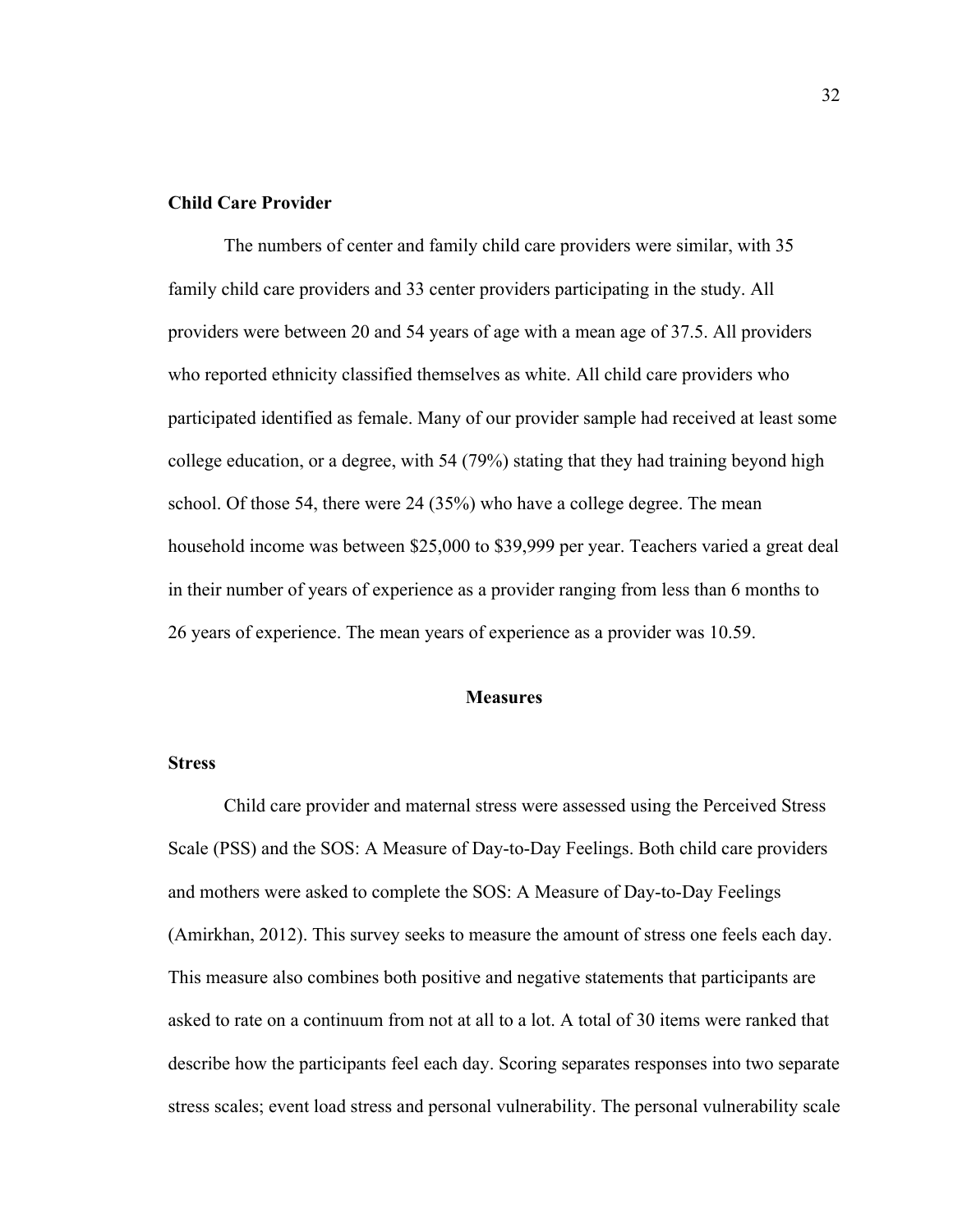helps researchers look at how individuals may be able to cope with high levels of stress. The SOS measure helps identify high risk individuals based on both event load stress and personal vulnerability scores. Those with high event load scores  $(>40)$ , and personal vulnerability (>30) are considered high risk. Amirkhan (2012) reported adequate validity and reliability with a Cronbach's alpha of .95 and rest retest reliability of .76.

The PSS measure asks how often during the past month the individual felt stress. It is composed of 14 items that are ranked on a continuous scale of 0-4, 0 indicating never, and 4 indicating very often (Cohen et al., 1983). The questions include seven positive items and seven negative items which include "In the last month, how often have you been upset because of something that happened unexpectedly?", and "In the last month, how often have you been angered because of things that happened that were outside of your control?" (Cohen et al., 1983, p. 394-395). The positive items were reverse coded when the measures were scored. Each item was then added together for an overall stress score. Scores can range between 0-56 (Cohen et al., 1983). High scores on the Perceived Stress Scale suggest high levels of perceived stress (Andreou et al., 2011). The PSS has sufficient levels of reliability ( $r = .55 - .85$ ), with higher test-retest reliability between shorter time frames. A Cronbach's alpha of .84 - .86 was reported for the PSS (Cohen et al., 1983). However, the PSS scale does not contain cut-off scores like the SOS, so there is no set score that tell us when a participant scored in a high-risk area for the measure.

Both the PSS and the SOS provide a broad overview of the participants' stress. The PSS is helpful because it provides a look at how parents feel capable of handling the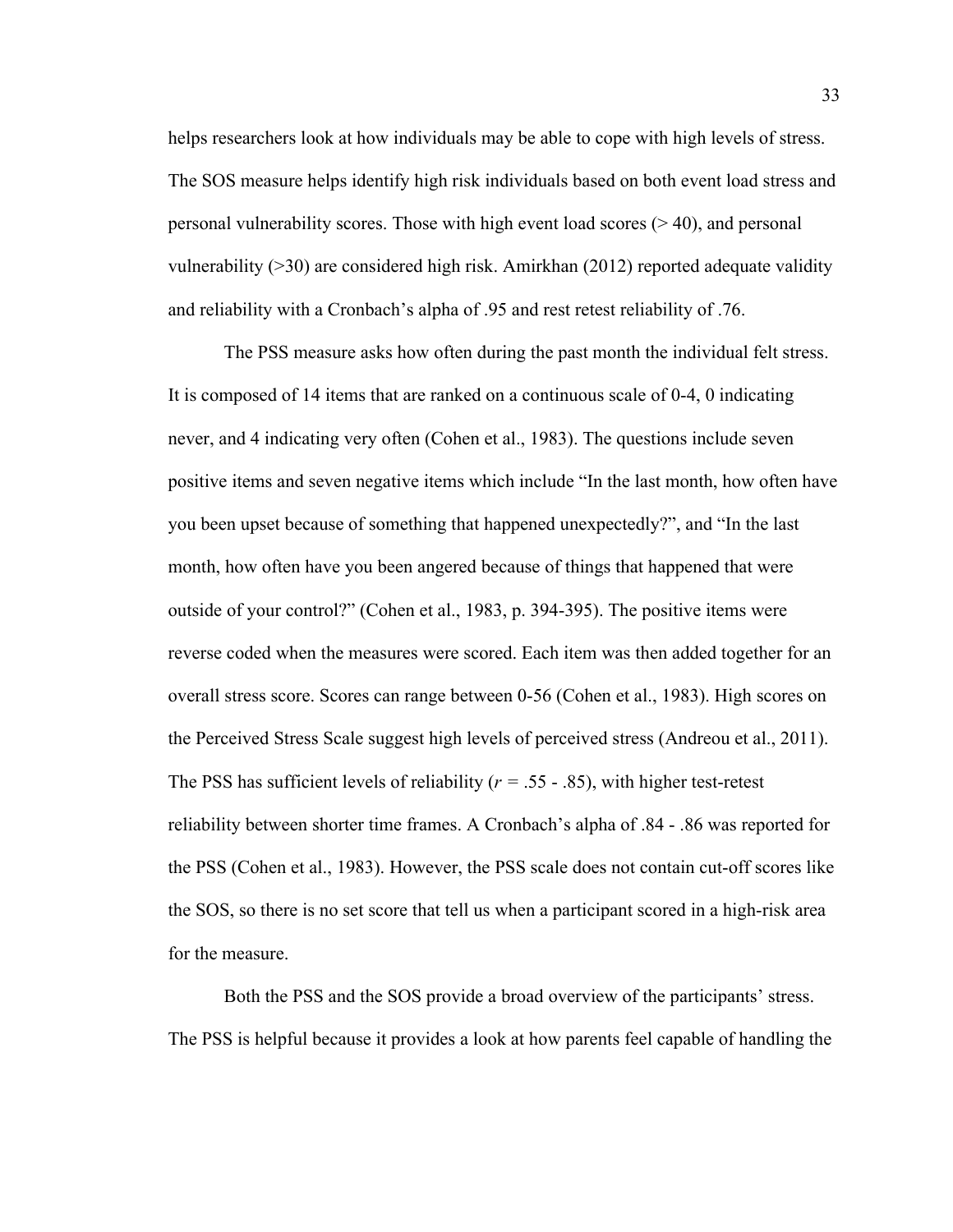stress that they face. The SOS is a very helpful measure that gives context into what scores may be in an area of concern.

#### **Depression**

The Center for Epidemiological Studies-Depression Scale Short Form (CES-D-10) was used to measure child care provider and maternal depression. The CES-D was developed by Ben Z. Locke and Peter Putnam for the National Institute of Mental Health (Radloff, 1977). The CES-D was created as a screening tool for depression and depression disorder. The CES-D has been used to measure maternal, parental, and child care provider depression (Henniger & Luze, 2014). The CES-D-10 was selected for this project because it is a frequently used shorter version of the CES-D designed to measure depression (Bjӧrgvinsson et al., 2013). Participants were asked to rate how often in the last week they have felt depressed. The measure includes 10 items which are rated on a scale of 1-4: 1 meaning rarely or never, 2 some or a little, 3 occasionally or moderate, and 4 most or all of the time (Bjӧrgvinsson et al., 2013). Each participant received a score between 0-30, where scores closer to 0 indicate lower depression symptomology and scores closer to 30 indicate higher levels of depression symptomology. Individuals who score above 16 on this measure are at risk of clinical depression. Miller et al. (2008) reported a Cronbach's alpha of .86 as well as a test-retest reliability of .85. The CES-D-10 demonstrated construct validity with the depression subscales of the Behaviour and Symptom Identification Scale (BASIS-24) (Bjӧrgvinsson et al., 2013).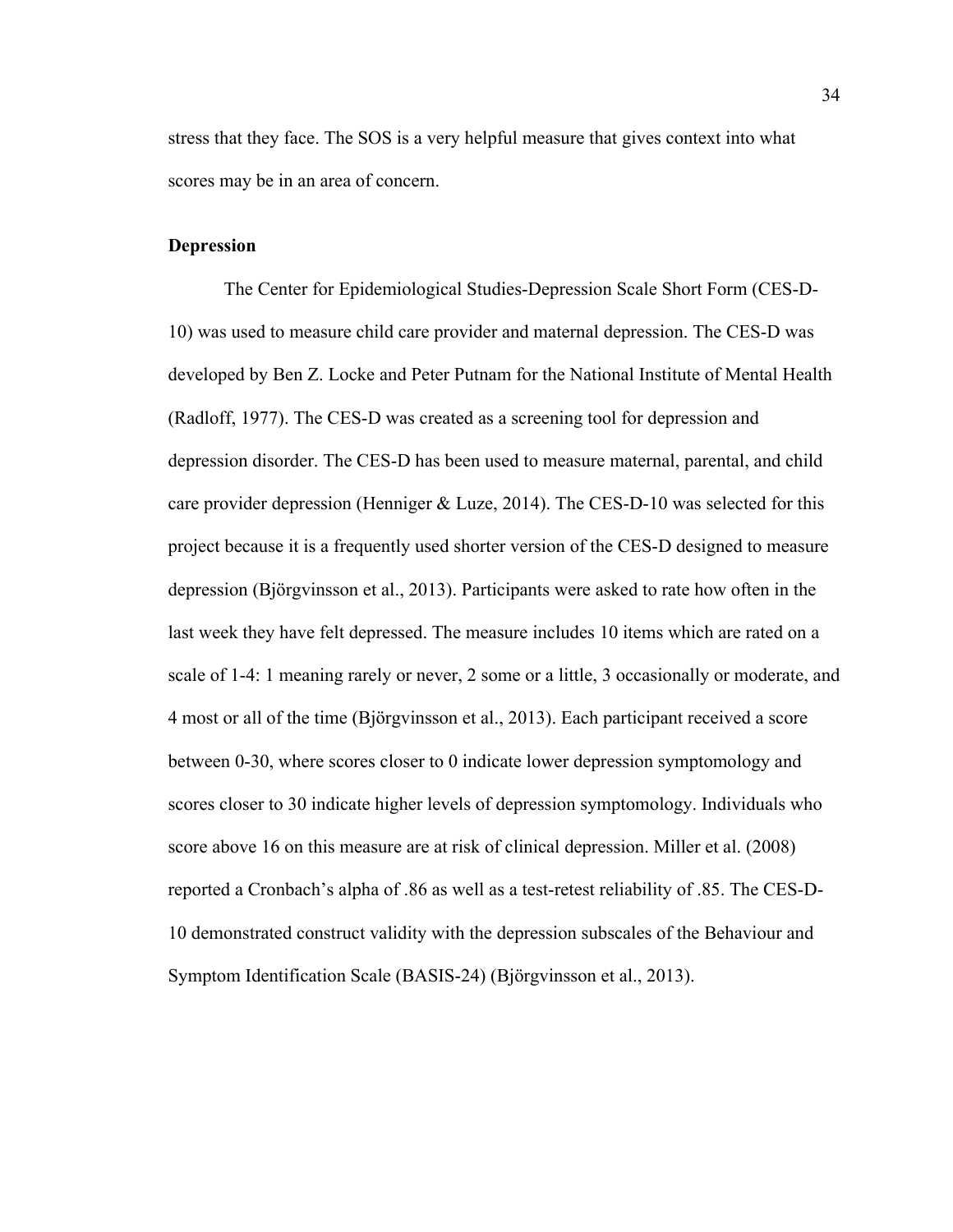#### **Internalizing and Externalizing Behaviors**

Problem behaviors including internalizing and externalizing behaviors were measured using the Infant Toddler Social Emotional Assessment (ITSEA). Developed by Alice Carter and Margaret Briggs-Gowan (2006), the ITSEA was designed to identify delays in a child's social and emotional development. This measure was designed to help fill the gap of age-appropriate instruments of social and emotional abilities for children ages 12-36 months. The measures for one child in the sample was completed while the child was 11 months old but was still included in the analyses as the age was within an acceptable window. Briggs-Gowan and Carter (2007) recognized that social emotional abilities and problems for very young children differ from older children, and early recognition of problems or delays is important for effective intervention. This measure was selected for this research study because the population is toddlers between the ages of 11-35 months.

The ITSEA has separate forms to be completed either by parents or the children's care providers/teachers. It contains 166 items in both forms. For research purposes, the inter-rater reliability between parents and providers has been reported to be .24- .66 (McCabe & Altamura, 2011). The measure is composed of four domains and 17 subscales. Two domains and one additional subscale are used in this study and include: externalizing (activity/impulsivity, aggression/defiance, peer aggression), internalizing (depression/withdrawal, general anxiety, separation distress, and inhibition to novelty), and negative emotionality (Carter et al., 2003). The externalizing domain contains items such as "hits, bites or kicks you (or other parent)" (Carter & Briggs-Gowan, 2006, p. 145). While the internalizing domain asks questions such as whether the child is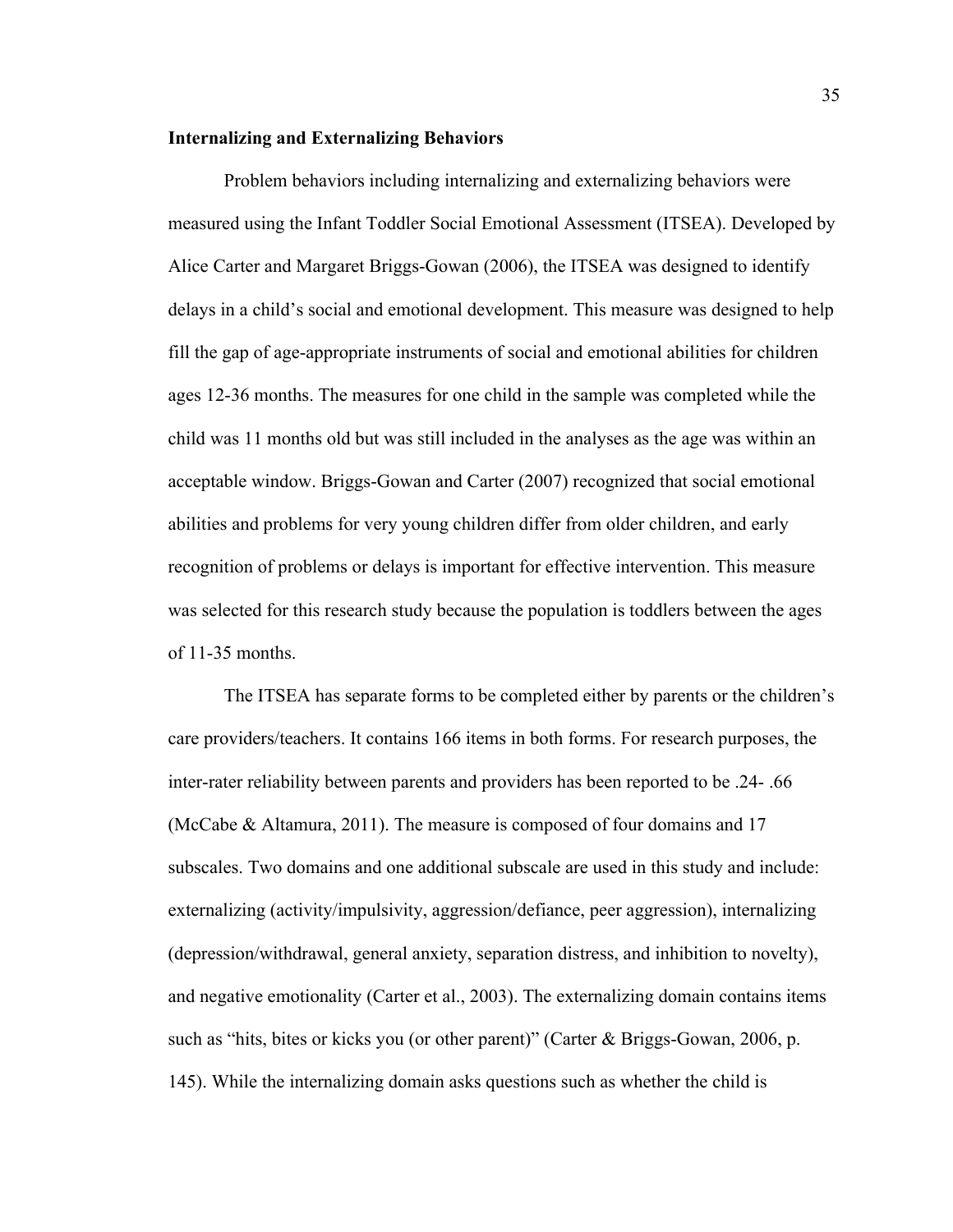"unhappy/sad without any reason" (Carter & Briggs-Gowan, 2006, p. 146). The negative emotionality subscale contains items such as "trouble adjusting to changes, hard to soothe when upset, and easily frustrated" (Carter & Briggs-Gowan, 2006, p. 148). Childcare providers were instructed to rate each item from 0-2 where 0 is not true/rarely, 1 is somewhat true/sometimes, and 2 is very true/often (Briggs-Gowan & Carter, 2007). Scores are reported as T scores for each of the domains as well as three index scores, which are the maladaptive, social elatedness and atypical cluster (Briggs-Gowan  $\&$ Carter, 2007).

Briggs-Gowan and Carter (2007) reported acceptable internal reliability for the ITSEA with a Cronbach's alpha of .80 to .90. The negative emotional reactivity subscale from the ITSEA is highly correlated with the Colorado Child Temperament Inventory (CCTI), negative emotional reactivity  $r=.68$ , showing that the measure has convergent validity (Briggs-Gowan & Carter, 1998). Gokiert et al. (2014) reported an inter-rater reliability at .72-.79. Carter et al. (2003), reported relatively high test-retest coefficients for the domains of the ITSEA at .82-.90. The ITSEA also showed statistically significant correlation with observation methods of assessing problem behaviors and social emotional competencies.

According to Berg-Nelson et al., (2012), it is not uncommon for parents and teachers to differ when rating problem behaviors in children. Mäntymaa et al. (2012) stated that parents' psychopathy, stress, and the quality of their relationship with their child may impact ratings of child behavior. Also, teachers are considered a valid source for rating problem behaviors as they work with many children at the same developmental level so they can recognize what is developmentally appropriate behavior or not (Berg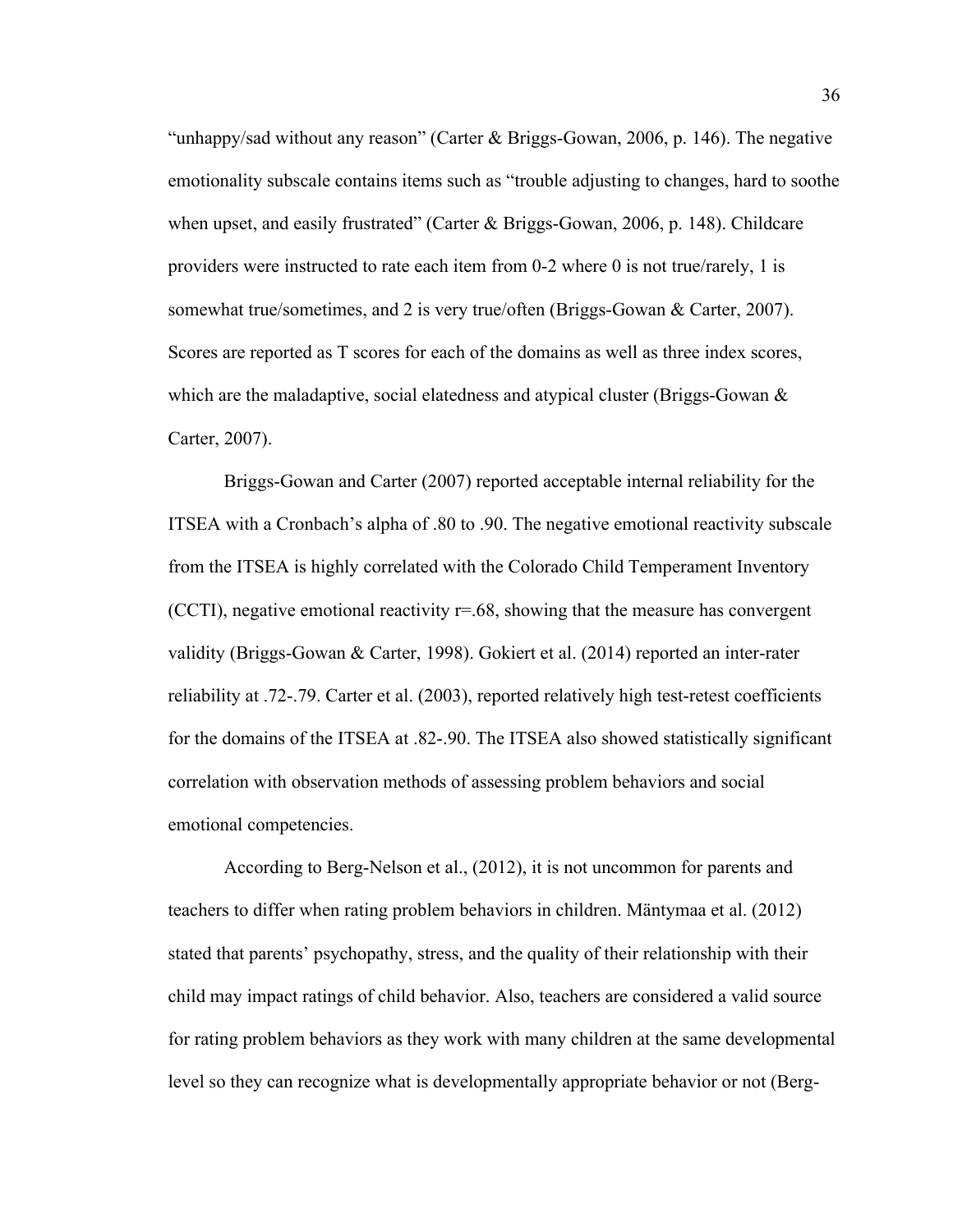Nelson et al., 2014; Jeon et al, 2014). In addition, Razza et al. (2010) suggested that teacher report may have a better reflection on later school success because how a child behaves at home may be different then at school. Jeon et al. (2014) also stated that teachers are effective at rating problem behaviors for screening for concerns. Therefore, the teacher report of negative emotionality, toddler internalizing problem behaviors, and externalizing problem behaviors assessed using the ITSEA was selected for the purposes of this research project. Areas of concern were assessed by using the parent cut off score table as the authors did not develop one for teacher report.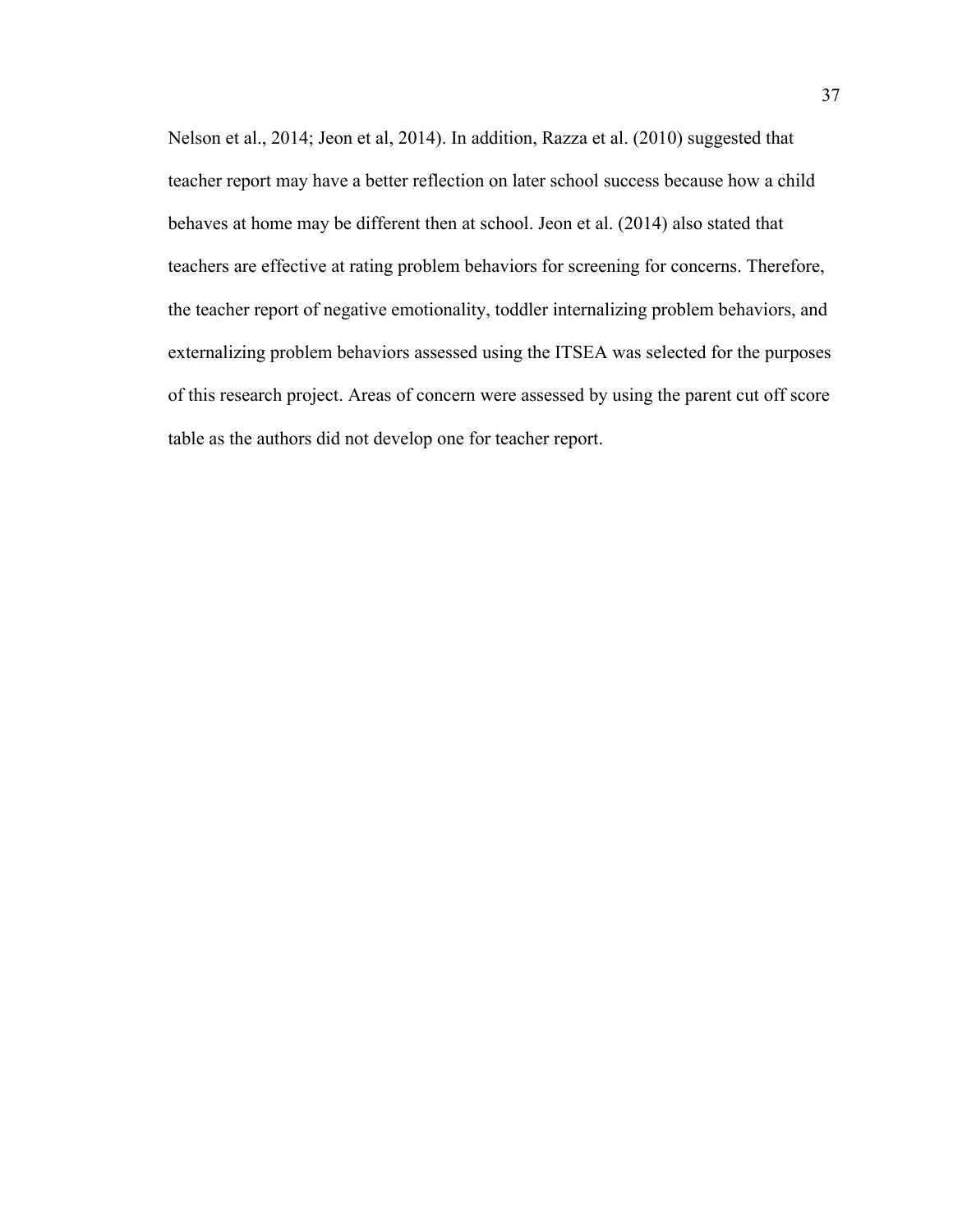## CHAPTER IV **RESULTS**

In this chapter, the description of child internalizing and externalizing outcomes as well as maternal and child care provider stress and depression were analyzed first. The research questions will then be addressed as outlined in Chapter II. Analyses were conducted utilizing Statistical Package for Social Studies (SPSS) version 28. For this study, a *p*-value of .05 or less was used as the cutoff point to determine statistical significance. In addition, due to the exploratory nature of this study, as well as the small sample size, results approaching statistical significance with a *p*-value less than .10 will also be reported.

## **Description of Child Internalizing and Externalizing Behaviors**

Child internalizing and externalizing subscales scores were explored and are shown on Table 1. Internalizing behavior subscales include depression/withdrawal, generalized anxiety, separation distress, and inhibition to novelty. Externalizing behavior subscales include activity/impulsivity, aggression defiance, and peer aggression. The most striking result to emerge from the data is that 16.9% of children in the sample scored in the area of concern for aggression defiance and peer aggression, 29.6% of the sample scored in the area of concern for depression/withdrawal (Table 2).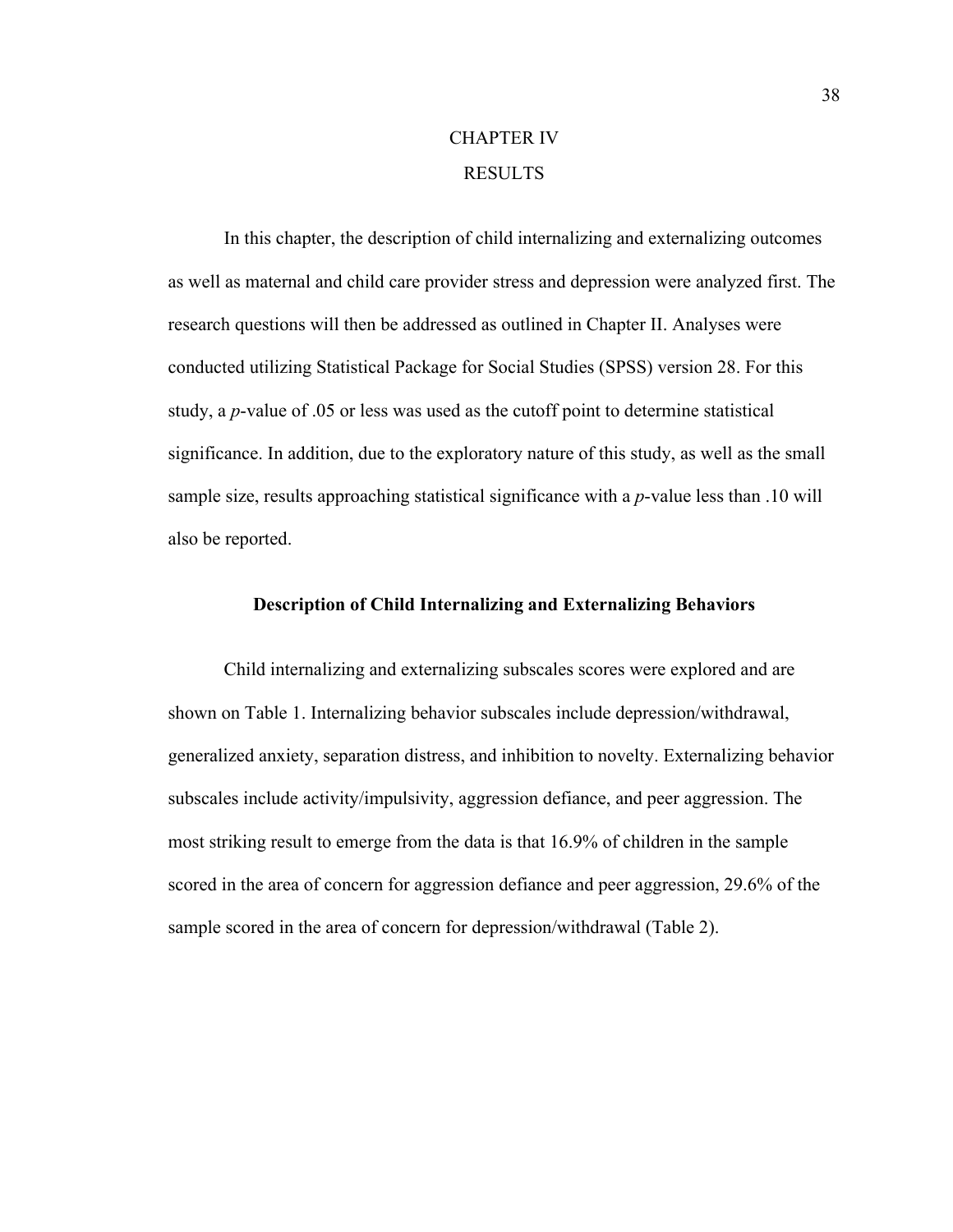| Measure                      | M   | SD  |
|------------------------------|-----|-----|
| Activity/Impulsivity         | .61 | .45 |
| <b>Aggression Defiance</b>   | .40 | .41 |
| Peer Aggression              | .40 | .47 |
| Depression Withdrawal        | .25 | .34 |
| <b>Generalized Anxiety</b>   | .14 | .18 |
| <b>Separation Distress</b>   | .47 | .37 |
| <b>Inhibition to Novelty</b> | .68 | .50 |
| <b>Negative Emotionality</b> | .60 | .45 |
| Note. $N = 71$               |     |     |

*Means and Standard Deviations of Key Measures for Children*

## **Table 2**

*Children Scoring in the Area of Concern for Internalizing and Externalizing Subscales*

| Measure                      | n                           | $\frac{0}{0}$ |
|------------------------------|-----------------------------|---------------|
| Activity/Impulsivity         | 5                           | 7.0           |
| <b>Aggression Defiance</b>   | 12                          | 16.9          |
| Peer Aggression              | 12                          | 16.9          |
| Depression Withdrawal        | 21                          | 29.6          |
| <b>Generalized Anxiety</b>   | $\mathcal{D}_{\mathcal{L}}$ | 2.8           |
| <b>Separation Distress</b>   |                             | 1.4           |
| Inhibition to Novelty        |                             | 8.5           |
| <b>Negative Emotionality</b> | 18                          | 26.1          |
|                              |                             |               |

Note.  $N = 71$ 

## **Description of Maternal and Provider Stress and Depression**

Analyses of mother and provider stress and depression were then completed. Means and standard deviations are shown in Table 3. SOS scores for Personal Vulnerability and Event Load, as well as the Center for Epidemiological Studies-Depression Scale Short Form (CES-D-10) were explored (see Table 4). Mothers scored higher on the SOS Event Load subscale than they did on the personal vulnerability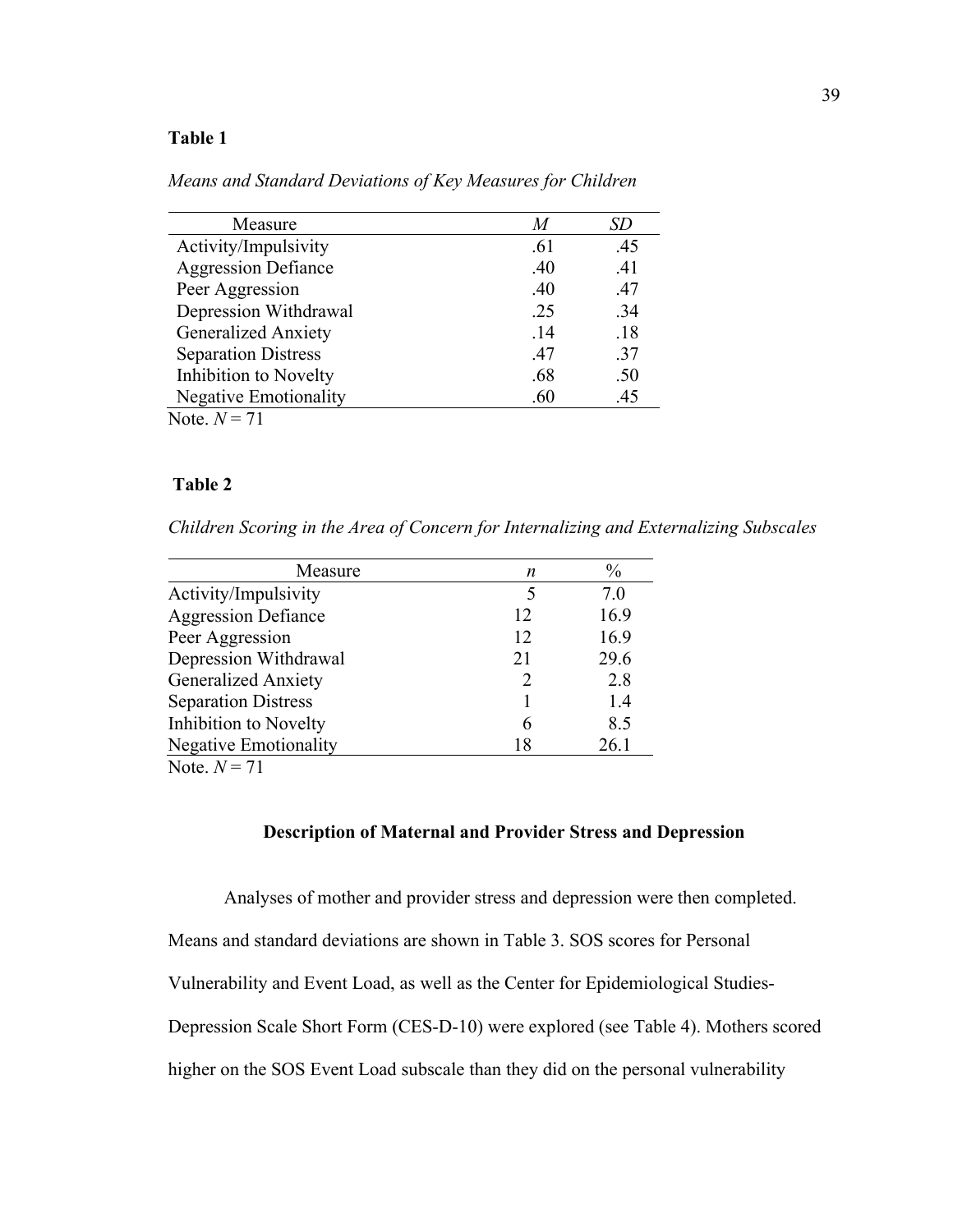subscale, this was also true of providers. Scores on the CES-D-10 above the clinical cutoff of 16, indicated a high risk for depression. It is apparent from Table 4 that very few mothers scored at or above the clinical cut-off level of 16 on the CES-D-10. Many teachers scored above the clinical level as having high depression.

## **Table 3**

*Means and Standard Deviations of Key Measures for Mothers and Providers*

| Measure                                                                                                                                                                                                                                                                                                                                                                                                             | M     | SD    |
|---------------------------------------------------------------------------------------------------------------------------------------------------------------------------------------------------------------------------------------------------------------------------------------------------------------------------------------------------------------------------------------------------------------------|-------|-------|
| Mother                                                                                                                                                                                                                                                                                                                                                                                                              |       |       |
| Stress Overload: Personal Vulnerability                                                                                                                                                                                                                                                                                                                                                                             | 25.49 | 10.20 |
| Stress overload: Event Load                                                                                                                                                                                                                                                                                                                                                                                         | 38.24 | 10.42 |
| <b>Perceived Stress</b>                                                                                                                                                                                                                                                                                                                                                                                             | 24.37 | 7.69  |
| Depression                                                                                                                                                                                                                                                                                                                                                                                                          | 8.94  | 7.69  |
| Provider                                                                                                                                                                                                                                                                                                                                                                                                            |       |       |
| Stress Overload: Personal Vulnerability                                                                                                                                                                                                                                                                                                                                                                             | 29.11 | 11.00 |
| Stress overload: Event Load                                                                                                                                                                                                                                                                                                                                                                                         | 38.24 | 10.75 |
| Perceived Stress                                                                                                                                                                                                                                                                                                                                                                                                    | 29.06 | 7.13  |
| Depression                                                                                                                                                                                                                                                                                                                                                                                                          | 13.92 | 7.43  |
| $\mathbf{1}$ $\mathbf{1}$ $\mathbf{1}$ $\mathbf{1}$ $\mathbf{1}$ $\mathbf{1}$ $\mathbf{1}$ $\mathbf{1}$ $\mathbf{1}$ $\mathbf{1}$ $\mathbf{1}$ $\mathbf{1}$ $\mathbf{1}$ $\mathbf{1}$ $\mathbf{1}$ $\mathbf{1}$ $\mathbf{1}$ $\mathbf{1}$ $\mathbf{1}$ $\mathbf{1}$ $\mathbf{1}$ $\mathbf{1}$ $\mathbf{1}$ $\mathbf{1}$ $\mathbf{$<br>$\mathbf{M}$ $\mathbf{D}$ $\mathbf{M}$ $\mathbf{M}$ $\mathbf{M}$ $\mathbf{M}$ |       |       |

*Note.* Parent *N* = 34-41. Provider *N* = 66-68

## **Table 4**

*Mothers and Providers Scoring in Area of Concern for Stress and Depression* 

| n  | $\%$ |
|----|------|
|    |      |
|    | 23.2 |
| 22 | 53.5 |
|    | 5.8  |
|    |      |
| 30 | 45.3 |
| 40 | 59.9 |
| 30 | 45.4 |
|    |      |

*Note.* Mother  $N = 34-41$ . Provider  $N = 66-68$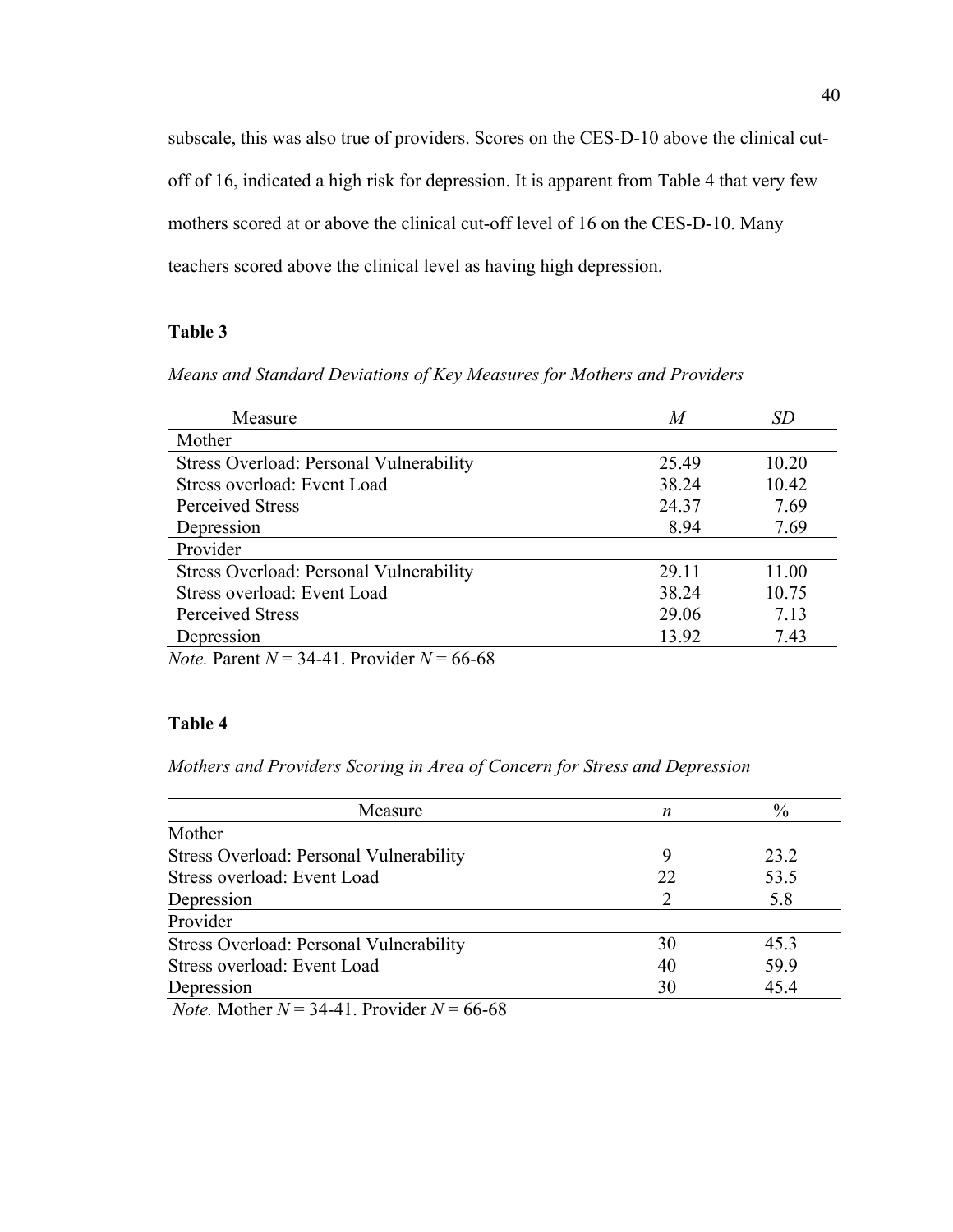## **Research Question 1**

*What maternal, child, and child care provider characteristics are related to toddler internalizing problem behaviors? Does maternal mental health contribute to the development of toddler internalizing problem behaviors? Does provider mental health uniquely contribute to the development of toddler internalizing problem behaviors above and beyond that of maternal mental health?*

## **Correlations**

The strength of the associations between child, mother, and child care provider demographic characteristics along with child internalizing behaviors were analyzed using Pearson Product Moment Correlation (see Table 5). The maternal variables including age and family income were not statistically significantly associated with each other or with any of the internalizing variables. Family household income did approach a statistically significant association with child separation distress ( $r = .32$ ,  $p = .08$ ), which may suggest that children of families with high incomes experienced high levels of distress.

There were no statistically significant associations between provider demographics and child internalizing subscales and total score. Many of the provider demographics were associated with one another including provider age, income, number of children in their care, and number of years providing care as shown in Table 5. Interestingly, as providers age there is a positive association with their household monthly income, but there was not a statistically significant relation between provider education and income.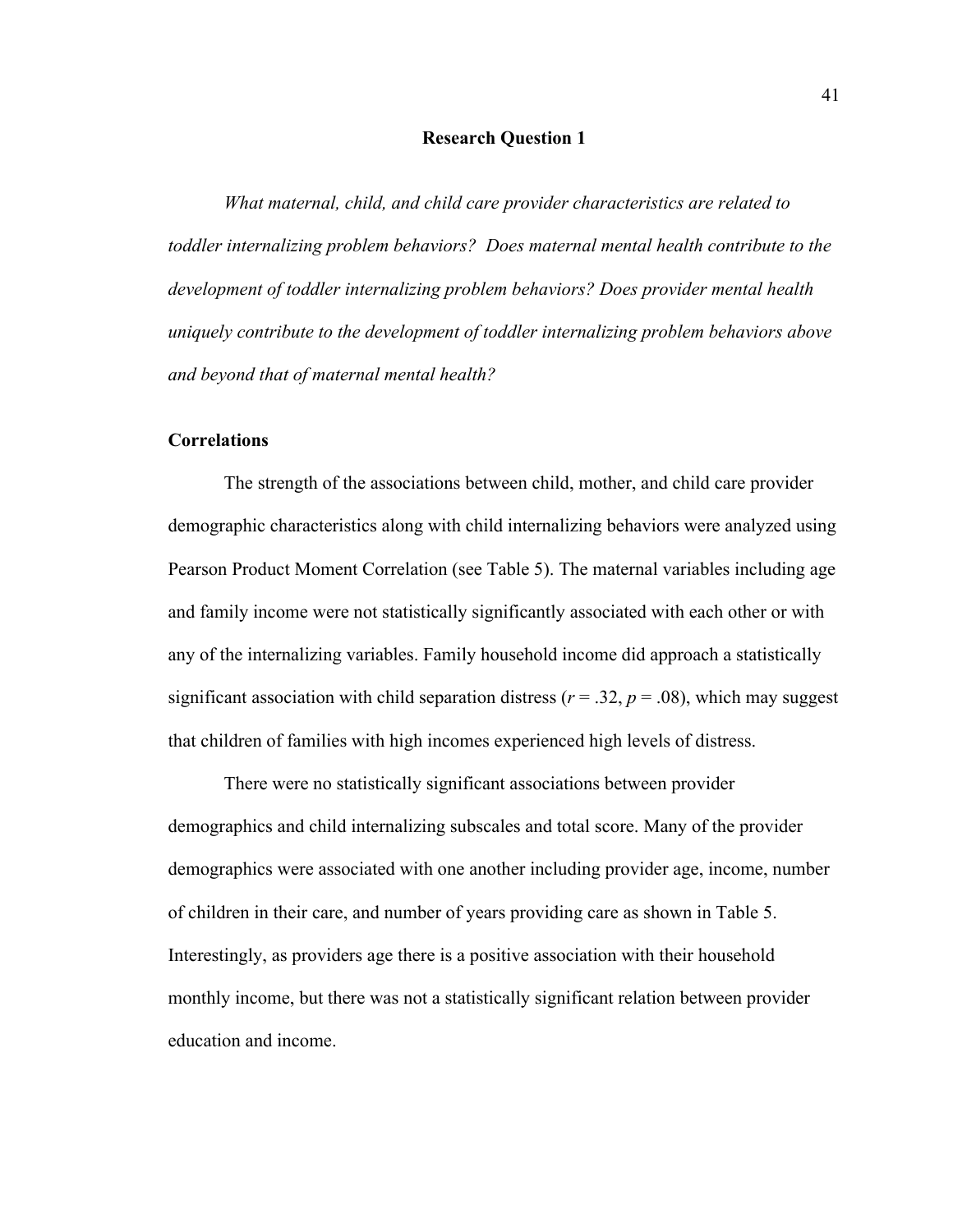| Variable                                          |        | $\overline{2}$ | 3      | 4         | 5                        | 6      | 7      | 8   | 9      | 10       | 11       | 12       | 13       | 14 |
|---------------------------------------------------|--------|----------------|--------|-----------|--------------------------|--------|--------|-----|--------|----------|----------|----------|----------|----|
| 1.Child Sex                                       |        |                |        |           |                          |        |        |     |        |          |          |          |          |    |
| 2. Child Age at ITSEA                             | .07    |                |        |           |                          |        |        |     |        |          |          |          |          |    |
| 3. Maternal Age                                   | $-.08$ | .19            |        |           |                          |        |        |     |        |          |          |          |          |    |
| 4. Family Income                                  | $-.23$ | $-.06$         | $-.03$ |           |                          |        |        |     |        |          |          |          |          |    |
| 5. Provider Age                                   | $-.22$ | .12            | $-.07$ | .19       | $\overline{\phantom{a}}$ |        |        |     |        |          |          |          |          |    |
| 6. Provider Highest<br><b>Completed Education</b> | $-.13$ | .04            | $-.06$ | .09       | .18                      |        |        |     |        |          |          |          |          |    |
| 7. Provider Monthly<br>Household Income           | $-.19$ | $-.04$         | $-.16$ | $-.08$    | $.36***$                 | $-.10$ |        |     |        |          |          |          |          |    |
| 8. Provider Number of<br>children in care         | 0.09   | $.25*$         | .06    | $-16$     | .08                      | $-.11$ | $.29*$ |     |        |          |          |          |          |    |
| 9. Number of years as a<br>Provider               | $-.05$ | .09            | $-.07$ | $-.06$    | $.78***$                 | .02    | $.31*$ | .16 |        |          |          |          |          |    |
| 10. Child Depression<br>and Withdrawal            | .19    | .04            | $-.19$ | $-.06$    | $-.04$                   | .01    | .13    | .18 | $-.13$ |          |          |          |          |    |
| 11. Child Generalized<br>Anxiety                  | .02    | .08            | $-.09$ | .05       | $-.01$                   | .13    | $-.16$ | .14 | $-.05$ | $.59***$ |          |          |          |    |
| 12. Child Separation<br>Distress Subscale         | $-.20$ | $-.16$         | $-.23$ | $.32^{+}$ | $-.04$                   | .00.   | $-.05$ | .04 | $-.08$ | .19      | $.45***$ |          |          |    |
| 13. Child Inhibition to<br>Novelty                | $-.09$ | .05            | $-.10$ | .08       | $-.06$                   | .04    | $-.08$ | .01 | $-.11$ | $.39***$ | $.46***$ | .09      |          |    |
| 14. Child Internalizing                           | $-.04$ | .00.           | $-.21$ | .14       | $-.08$                   | .05    | $-.04$ | .12 | $-.16$ | $.72***$ | $.78***$ | $.58***$ | $.76***$ |    |

*Intercorrelations of Child, Maternal, and Teacher Demographics and Child Internalizing Outcomes*

Note. Child *N* = 68-71. Mother *N* = 32-38. Provider *N* = 68

 $+p < .10 * p < .05$  (two-tailed). \*\*  $p < .01$  (two-tailed).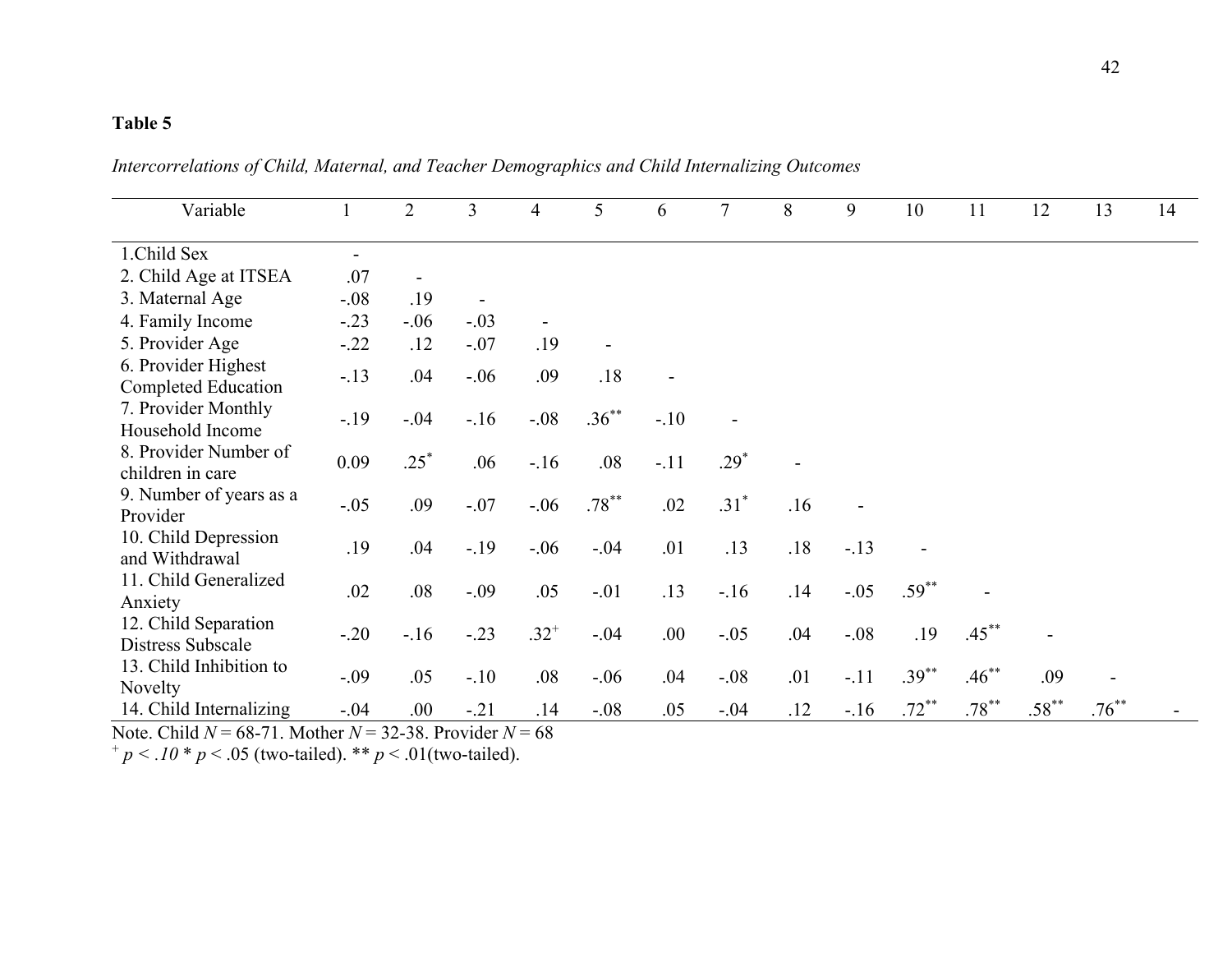Correlational analyses were also conducted among maternal stress and depression and child internalizing subscales and internalizing total scores (see Table 6). It is evident from Table 6 that mothers stress and depression scores were not statistically significantly associated with child internalizing depression/withdrawal, generalized anxiety, separation distress, inhibition to novelty, and total internalizing scores.

## **Table 6**

| Maternal Variable                 | Child Depression<br>and Withdrawal | Child<br>Generalized<br>Anxiety | Child<br>Separation<br><b>Distress</b> | Child<br>Inhibition<br>to<br>Novelty | Internalizing<br>Total |
|-----------------------------------|------------------------------------|---------------------------------|----------------------------------------|--------------------------------------|------------------------|
| 1. SOS: Personal<br>Vulnerability | .28                                | .24                             | .01                                    | $-.07$                               | .11                    |
| 2. SOS: Event<br>Load             | .13                                | .18                             | .07                                    | .04                                  | .12                    |
| 3. Perceived<br><b>Stress</b>     | .17                                | .20                             | .03                                    | $-.14$                               | .05                    |
| 4. Depression                     | .18                                | .23                             | .22                                    | .14                                  | .25                    |

*Correlations Between Maternal Stress and Depression and Child Internalizing Outcomes*

Note.  $N = 32 - 38$ 

 $+p < .10.$  \*  $p < .05$  (two-tailed). \*\*  $p < .01$  (two-tailed).

The correlational analysis of provider stress and depression are presented in Table 7. There were no statistically significant correlations found between provider depression and child internalizing outcomes. Table 7 does indicate that the correlation between provider depression and children's internalizing total score approached statistical significance  $(r = -.23, p = .068)$  indicating that providers reporting more depressive symptoms also report fewer internalizing behaviors in the children they care for than providers with fewer depressive symptoms.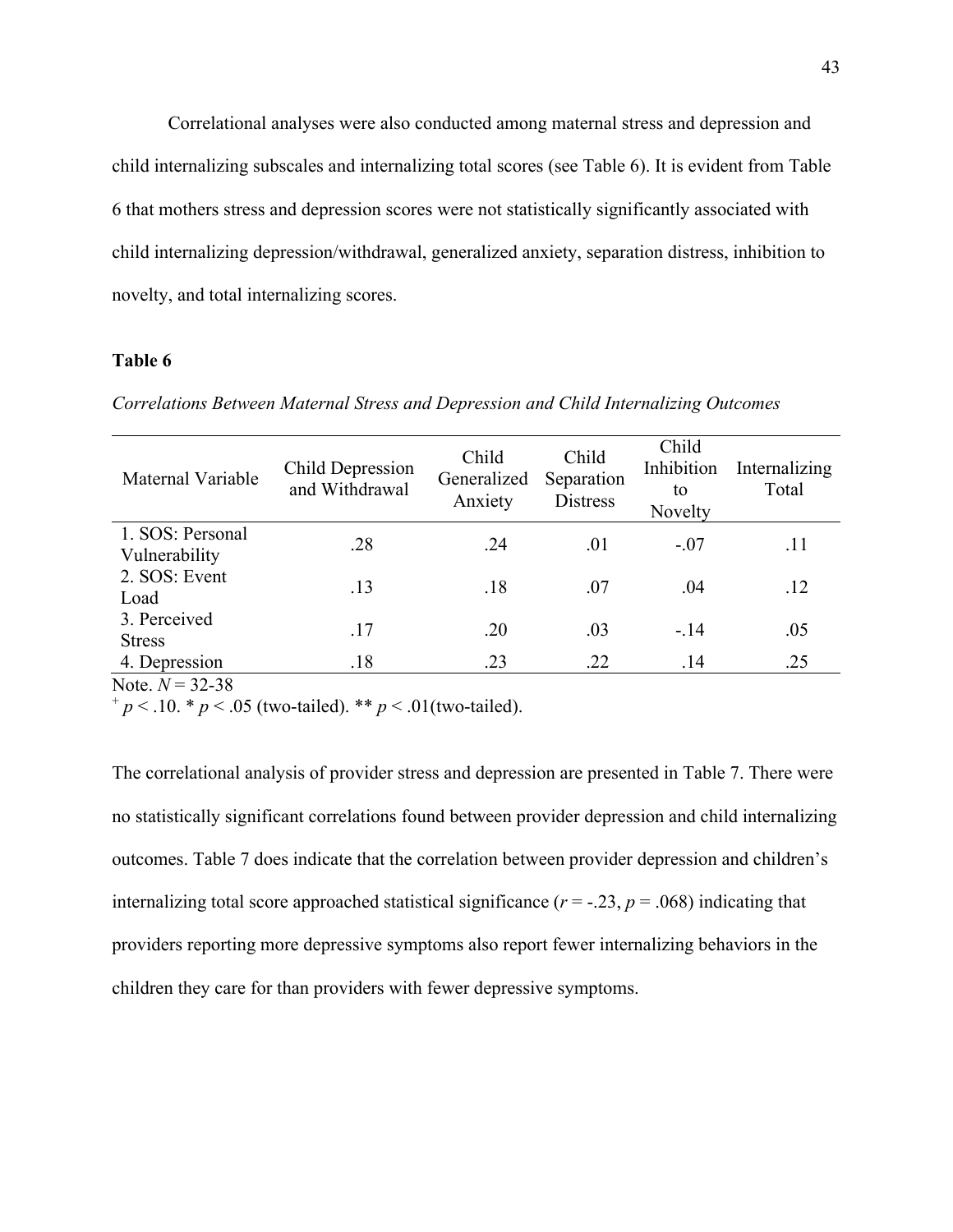| Provider Variable                | Child<br>Depression<br>and<br>Withdrawal | Child<br>Generalized<br>Anxiety | Child<br>Separation<br><b>Distress</b> | Child<br>Inhibition<br>to<br>Novelty | Internalizing<br>Total |
|----------------------------------|------------------------------------------|---------------------------------|----------------------------------------|--------------------------------------|------------------------|
| 1.SOS: Personal<br>Vulnerability | $-.11$                                   | $-.02$                          | $-.01$                                 | $-.04$                               | $-.06$                 |
| 2. SOS: Event Load               | .07                                      | .11                             | .06                                    | .06                                  | .10                    |
| 3. Perceived Stress              | $-.04$                                   | .03                             | $-.06$                                 | $-.07$                               | $-.07$                 |
| 4. Depression                    | $-.20$                                   | $-.05$                          | $-.15$                                 | $-.18$                               | $-.23+$                |

*Correlations Among Provider Stress and Depression and Child Internalizing Outcomes*

Note.  $N = 63-68$ 

 $^{+}p < .10.$  \*\*  $p < .01$  (two-tailed).

Correlational analyses were also conducted among maternal stress and depression variables (see Table 8). Table 8 shows that maternal stress and depression variables on all measures are statistically significantly intercorrelated ranging from .66 -.80. Provider stress and depression were also intercorrelated, with provider stress and depression variable associations ranging from .28 - .70.

The results among maternal and provider stress and depression indicate that there were no statistically significant associations among these variables.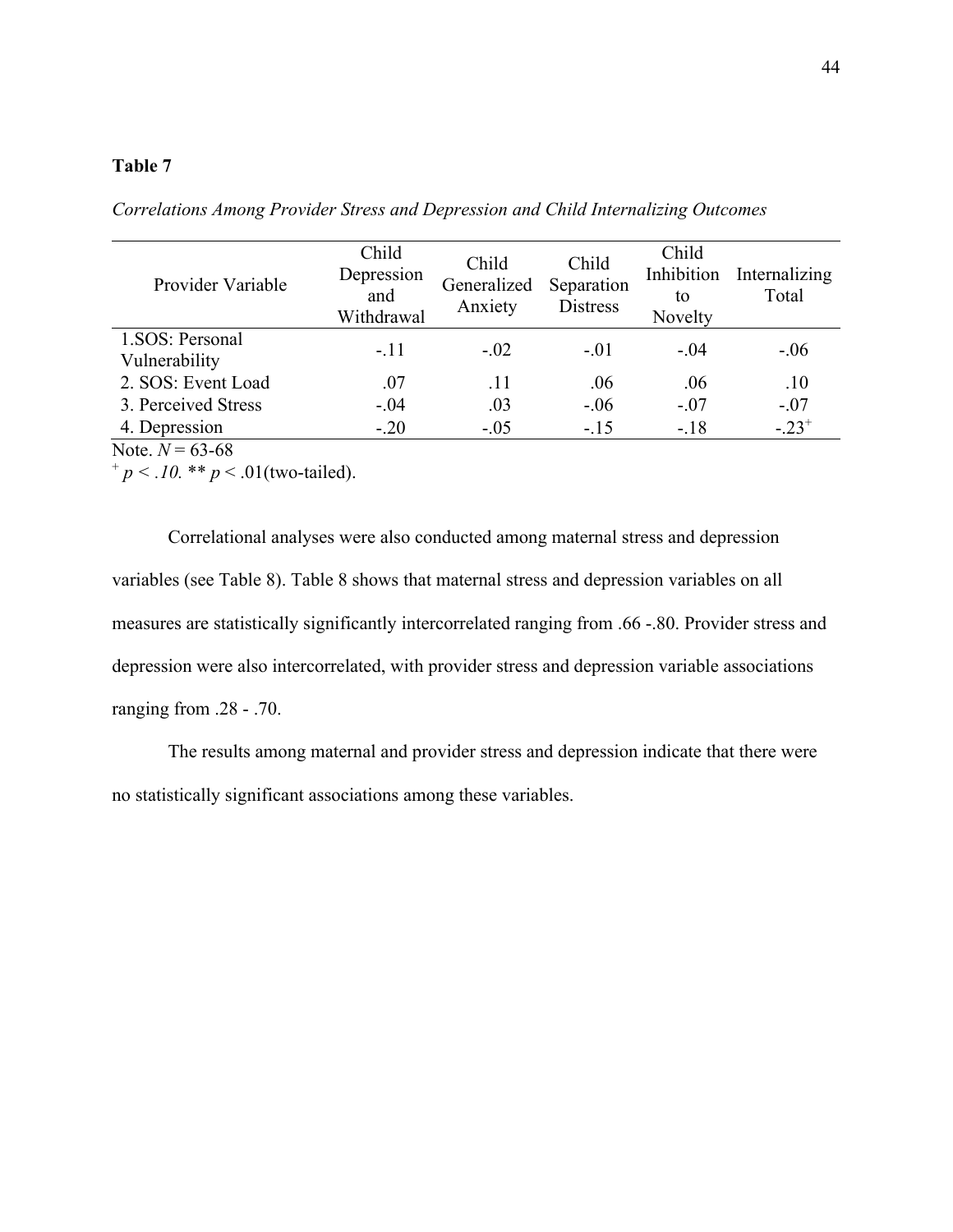| Variable                         |          | $\overline{2}$ | 3       | 4      | 5       | 6   |         | 8 |
|----------------------------------|----------|----------------|---------|--------|---------|-----|---------|---|
| Mother                           |          |                |         |        |         |     |         |   |
| 1. SOS Personal                  |          |                |         |        |         |     |         |   |
| Vulnerability                    |          |                |         |        |         |     |         |   |
| 2. SOS Event Load                | $.66***$ |                |         |        |         |     |         |   |
| 3. Perceived Stress              | $.78**$  | $.67**$        |         |        |         |     |         |   |
| 4. Depression                    | $.78**$  | $.66**$        | $.80**$ |        |         |     |         |   |
| Provider                         |          |                |         |        |         |     |         |   |
| 5. SOS Personal<br>Vulnerability | $-.11$   | .13            | $-.06$  | $-.18$ |         |     |         |   |
| 6. SOS Event Load                | .04      | .19            | .17     | .17    | $.54**$ |     |         |   |
| 7. Perceived Stress              | $-.10$   | $-.17$         | $-.04$  | $-.06$ | $.28*$  | .09 |         |   |
| 8. Depression                    | $-.12$   | $-.11$         | $-.09$  | $-12$  | $.47**$ | .02 | $.70**$ |   |

*Correlations Among Maternal Stress and Depression and Provider Stress and Depression*

Note. Mothers  $N = 32-41$ . Provider  $N = 64-68$ 

 $*$  *p* < .05. \*\* *p* < .01(two-tailed).

## **Regressions**

The correlations for research question 1 guided variable selection for the regression models, with a goal of selecting the strongest correlates and minimizing intercorrelation and multicollinearity. Since there were no statistically significant associations among the maternal depression variables and child problem behaviors, we looked at the strongest correlation which was maternal depression and child internalizing total score as it approached statistical significance. Model 1 included child sex, child age, and maternal depression. Provider depression was then added to Model 2 to see if it contributed to child internalizing behaviors beyond that of maternal depression, child age, and sex.

The results of the regression model are shown in Table 9. Model 1 shows that child sex, child age, and maternal depression did not statistically significantly contribute to child internalizing scores,  $F(3, 25) = .449$ ,  $p = .720$ , Adjusted  $R^2 = -.063$ . As shown in Model 2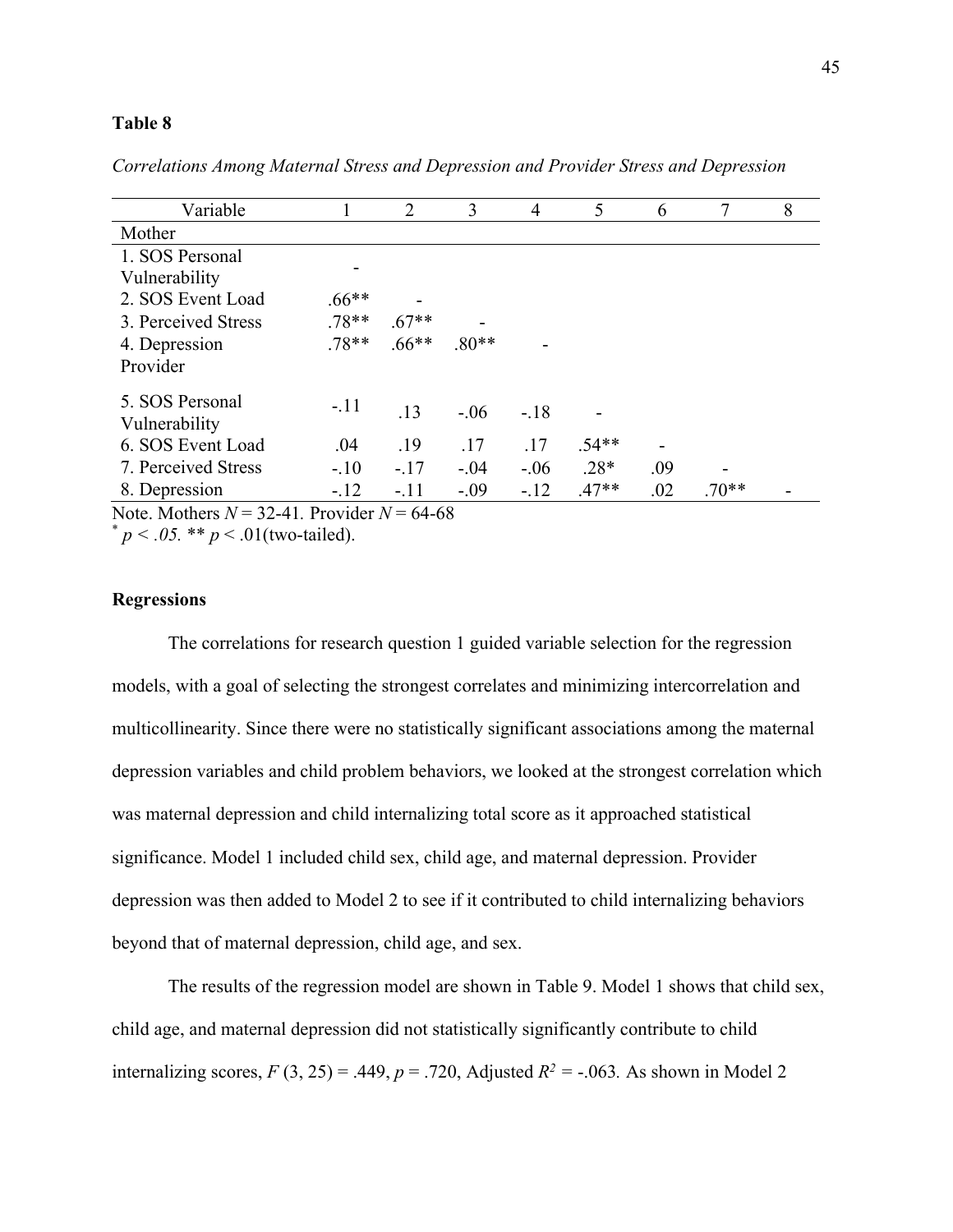provider depression did not make a statistically significant contribution to child internalizing scores on the ITSEA,  $F(4, 24) = .825$ ,  $p = .825$ , Adjusted  $R^2 = -.098$ . The adjusted  $R^2$  shows that we are accounting for very little of the variance in child internalizing behavior with the variables of maternal depression, child sex, child age, and provider depression.

## **Table 9**

|                        | Model 1          |      |         |                  | Model 2 |         |
|------------------------|------------------|------|---------|------------------|---------|---------|
| Variables              | $\boldsymbol{B}$ | SE   | Beta    | $\boldsymbol{B}$ | SE      | beta    |
| Child Sex              | .002             | .103 | .003    | .006             | .105    | .012    |
| Child Age              | $-.002$          | .007 | $-.047$ | .000             | .007    | $-.011$ |
| Maternal<br>Depression | .012             | .011 | .227    | .011             | .012    | .203    |
| Provider Depression    |                  |      |         | $-.004$          | .008    | $-.097$ |
| $R^2$                  | .051             |      |         | .059             |         |         |
| Adjusted $R^2$         | $-.063$          |      |         | $-.098$          |         |         |
| $F$ Change             | .449             |      |         | .192             |         |         |
| <i>Note</i> . $N = 28$ |                  |      |         |                  |         |         |

*Summary of Hierarchical Linear Regression for Child Internalizing Behavior* 

## **Research Question 2**

*What maternal, child, and child care provider characteristics are related to toddler externalizing problem behaviors? Does maternal mental health contribute to the development of toddler externalizing problem behaviors? Does provider mental health uniquely contribute to the development of toddler externalizing problem behaviors above and beyond that of maternal mental health?*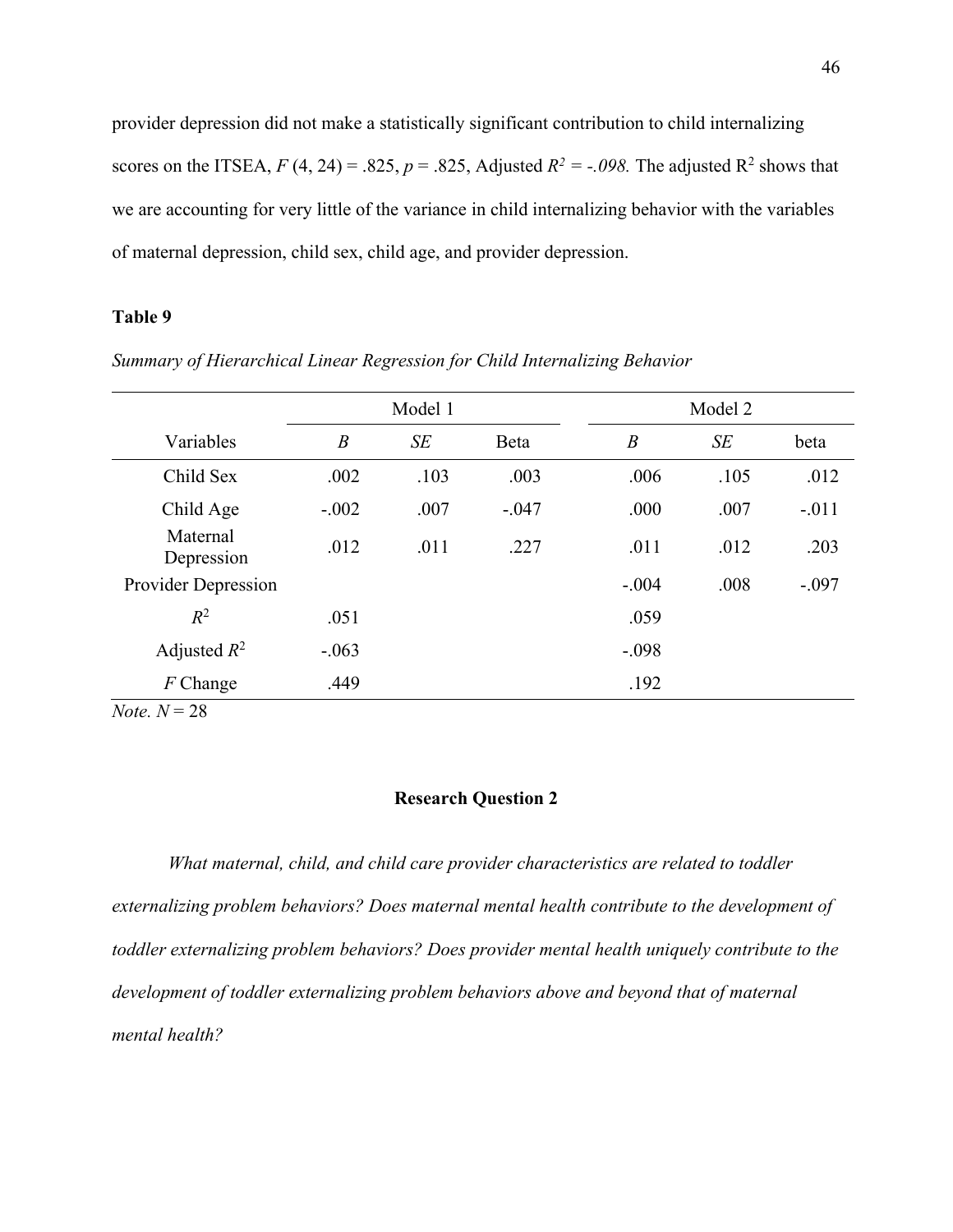## **Correlations**

Child, maternal and provider demographics were included in the correlation matrix (see Table 10) focusing on child externalizing outcome subscales and total externalizing scores. The eternalizing total score includes scores on the activity/impulsivity, aggression/defiance, and peer aggression subscales. Child sex was negatively related with Activity/Impulsivity behaviors in children indicating that males had higher rates of activity/impulsivity than females included in the sample  $(r = -27, p = .02)$ .

Interestingly, as shown in Table 10 there was a statistically significant correlation between family income and child peer aggression ( $r = .37$ ,  $p = .03$ ), indicating that as family income increase, there are also increased levels of peer aggression. The correlations among family income with both child aggression defiance  $(r = .33, p = .07)$ , and child externalizing total score  $(r = .32, p = .08)$  approached statistically significance indicating that as family income increased, there are also higher levels of aggression defiance and overall problem behaviors. Table 10 shows the same correlations among provider age, household income, number of children in care and number of years as a provider as presented in Table 5 and the previous section of the results for the first research question.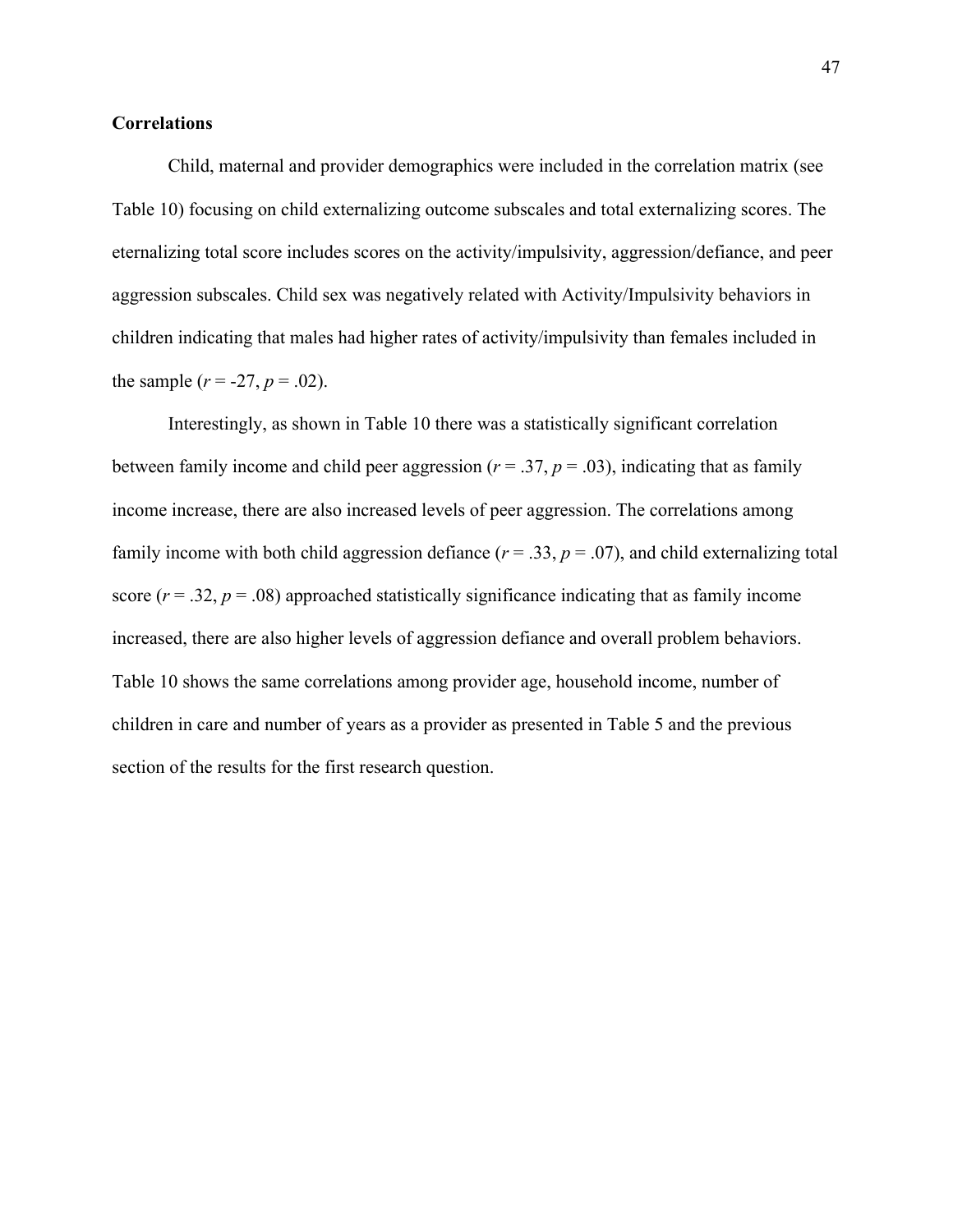| Variable                                   | Child AI | Child AD  | Child PA | Child<br>Externaliz |
|--------------------------------------------|----------|-----------|----------|---------------------|
|                                            |          |           |          | ing                 |
| 1.Child Sex                                | $-.27$   | $-.01$    | $-.08$   | $-.15$              |
| 2. Child Age at ITSEA                      | .13      | .12       | .16      | .16                 |
| 3. Maternal Age                            | .02      | $-.13$    | .04      | $-.02$              |
| 4. Family Income                           | .12      | $.33^{+}$ | $.37*$   | $.32^{+}$           |
| 5. Provider Age                            | $-.12$   | $-.07$    | .10      | $-.04$              |
| 6. Provider Highest Completed<br>Education | .12      | $-.11$    | $-.04$   | $-.01$              |
| 7. Provider Monthly Household<br>Income    | $-.16$   | $-.07$    | .03      | $-.08$              |
| 8. Provider Number of children in<br>care  | .02      | .16       | .03      | .08                 |
| 9. Number of years as a Provider           | $-.18$   | $-.08$    | .03      | $-.09$              |

*Intercorrelations of Child, Maternal, and Provider Demographics and Child Externalizing Outcomes*

Note. Provider  $N = 68$ . Mother  $N = 32-38$ .<br>
+  $p < .01$ . \*  $p < .05$  (two-tailed). \*\*  $p < .01$ (two-tailed).

Correlations among maternal and provider stress and depression scores were examined in relation to child externalizing variables. Correlations among maternal stress and depression with child externalizing outcome variables are presented in Table 11. Similar, to child internalizing subscales, externalizing subscale scores were highly intercorrelated with each other. The correlations range from  $r = .44$ to  $r = .91$ . None of the correlations among maternal stress and depression variables and child externalizing outcome variables were statistically significant. However, the association between maternal event load stress and child activity/impulsivity approached statistical significance  $(r=.28, p=.08)$ .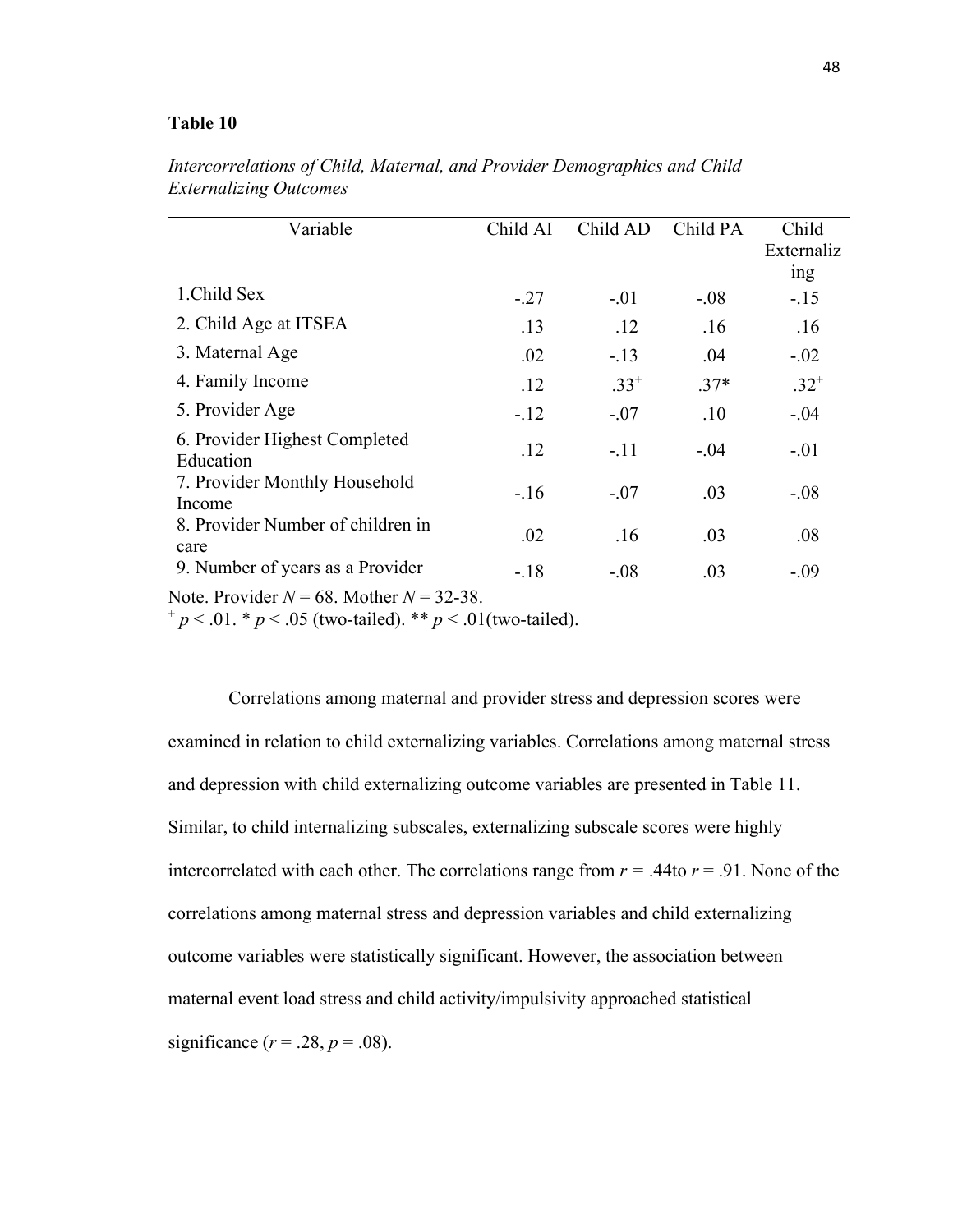| Maternal<br>Variable                 | Child<br>Activity/Impulsivity | Child<br>Aggression<br>Defiance | Child Peer<br>Aggression | Child<br>Externalizing<br>Total |
|--------------------------------------|-------------------------------|---------------------------------|--------------------------|---------------------------------|
| 1. SOS:<br>Personal<br>Vulnerability | $-.02$                        | .17                             | .08                      | .06                             |
| 2. SOS:<br><b>Event Load</b>         | $.28^{+}$                     | .11                             | .08                      | .18                             |
| 3. Perceived<br><b>Stress</b>        | .10                           | .18                             | .22                      | .20                             |
| 4.<br>Depression                     | .15                           | .17                             | .12                      | .17                             |

*Correlations Among Maternal Stress and Depression and Child Externalizing Outcomes*

Note.  $N = 35-41$ <br>  $^{+} p < .01. * p < .05$  (two-tailed). \*\*  $p < .01$  (two-tailed).

Next Table 12 shows the correlations among provider stress and depression variables and child externalizing subscales and externalizing total scores. There is a positive statistically significant correlation between providers event load stress score and child peer aggression,  $r = .25$ ,  $p < .05$ . Higher event load scores for providers were associated with their higher reported child peer aggression.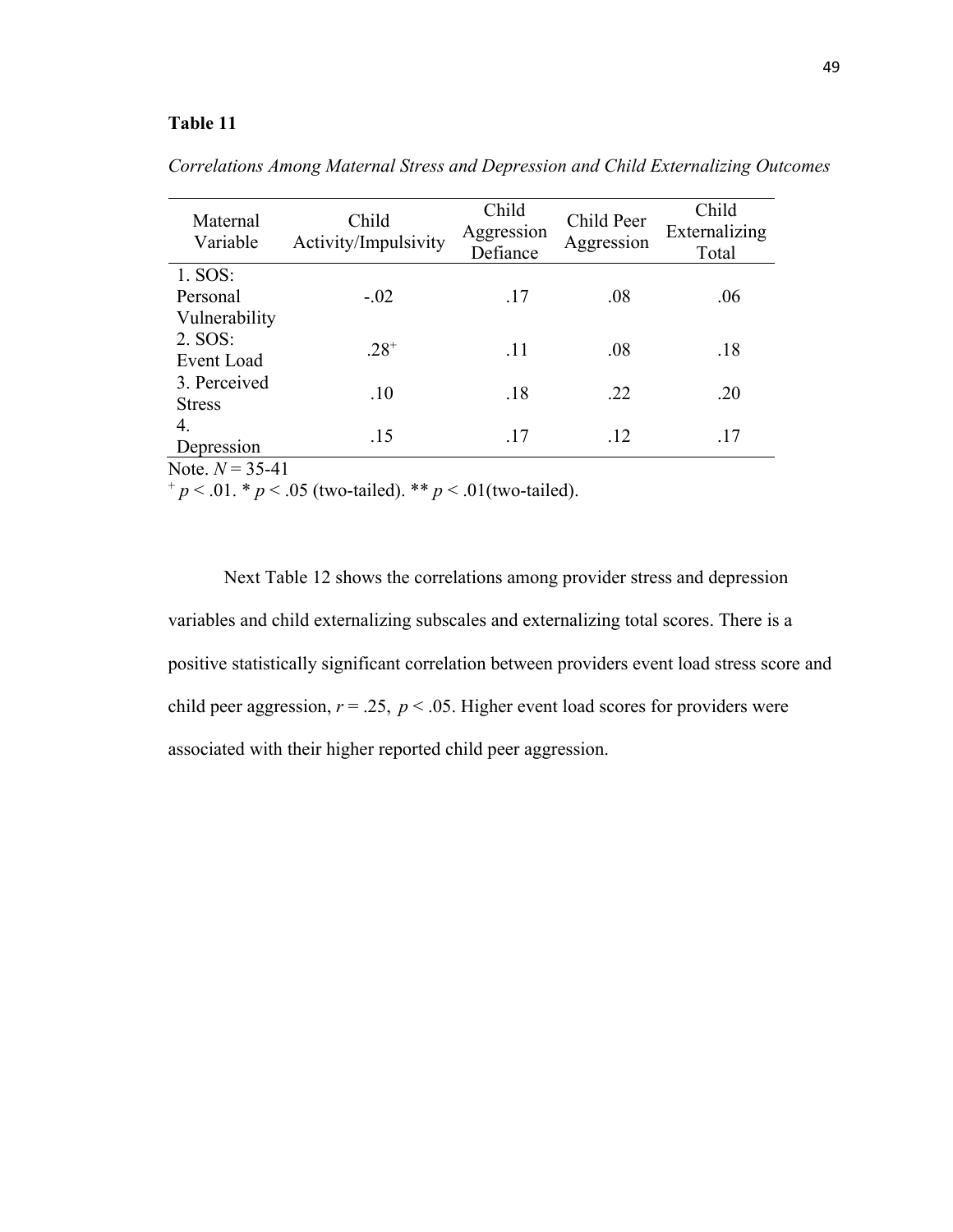| Provider<br>Variable                                                                                    | Child<br>Activity/Impulsivity | Child<br>Aggression<br>Defiance | Child Peer<br>Aggression | Child<br>Externalizing<br>Total |
|---------------------------------------------------------------------------------------------------------|-------------------------------|---------------------------------|--------------------------|---------------------------------|
| $1.$ SOS:                                                                                               |                               |                                 |                          |                                 |
| Personal                                                                                                | $-.07$                        | $-.11$                          | $-.09$                   | $-.11$                          |
| Vulnerability                                                                                           |                               |                                 |                          |                                 |
| 2. SOS: Event                                                                                           | $-.19$                        | .03                             | $.25*$                   | .04                             |
| Load                                                                                                    |                               |                                 |                          |                                 |
| 3. Perceived                                                                                            | .03                           | .09                             | .09                      | .08                             |
| <b>Stress</b>                                                                                           |                               |                                 |                          |                                 |
| 4. Depression                                                                                           | .14                           | $-.05$                          | $-.01$                   | .04                             |
| $\mathbf{y}$ $\mathbf{y}$ $\mathbf{y}$ $\mathbf{y}$ $\mathbf{y}$ $\mathbf{y}$ $\mathbf{y}$ $\mathbf{y}$ |                               |                                 |                          |                                 |

*Correlations Between Provider Stress and Depression and Child Internalizing Outcomes* 

Note.  $N = 63-63$ 

 $* p < .05$  (two-tailed).

#### **Regressions**

In reviewing the correlations for both maternal and teacher mental health and child externalizing outcomes we see there is only one statistically significant association between teacher SOS event load and child peer aggression The maternal mental health variable selected for the regression model was the Perceived Stress Scale total score. It was selected because it was the most significant maternal mental health variable in association with child peer aggression. As you can see in Table 13 child sex, age, and maternal perceived stress scores variables did not statistically significantly predict child externalizing scores,  $F(3, 28) = .459$ ,  $p = .713$ , Adjusted  $R^2 = -.055$ . Child sex, age and maternal perceived stress did not predict child peer aggression. In Model 2 provider event load stress scores were added to see if they contributed to peer aggression beyond that of mother's perceived stress scale score. It was also found that provider event load stress did not predict child peer aggression,  $F(4,27) = .970$ ,  $p = .440$ , Adjusted  $R^2 = -.004$ .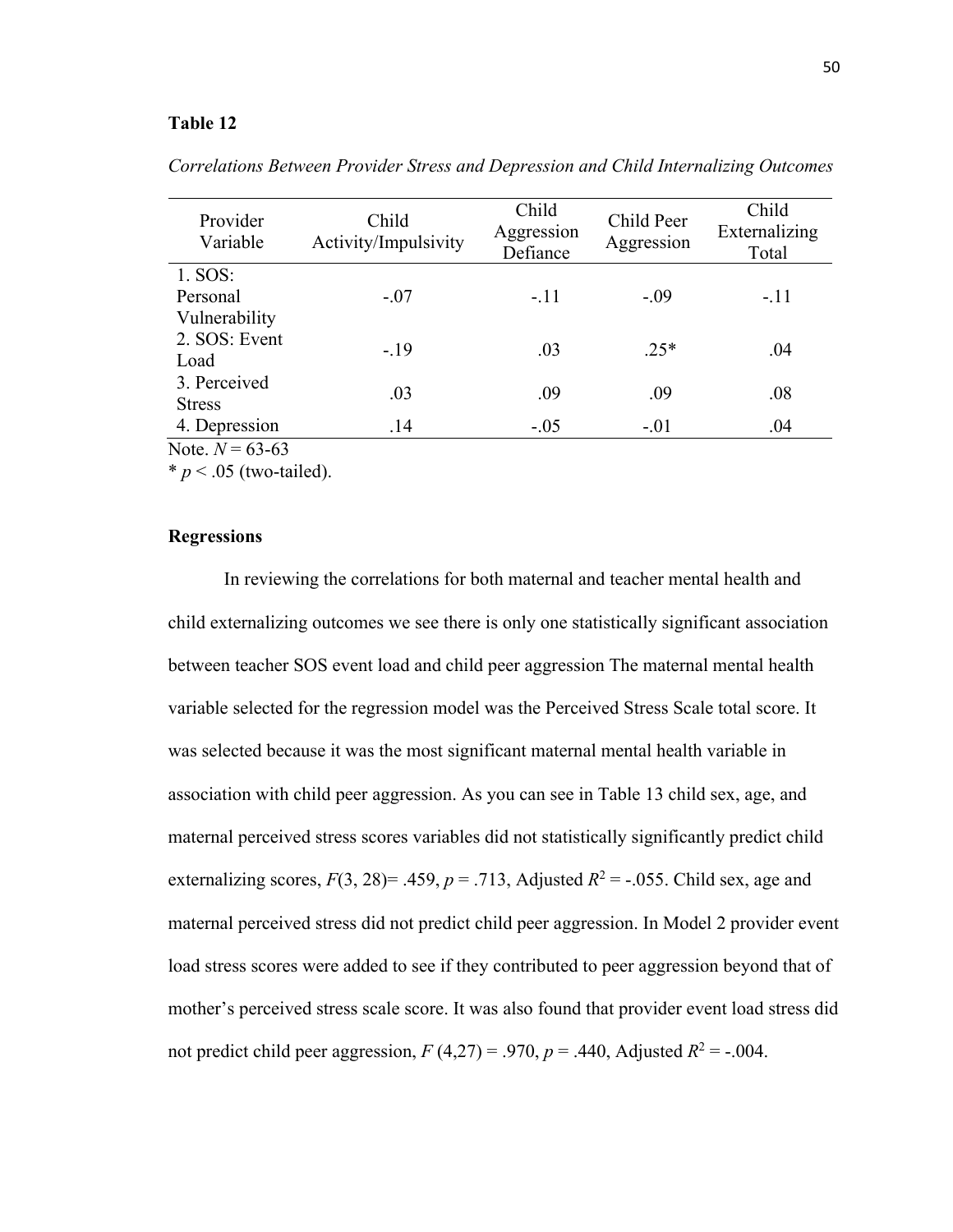|                                                       | Model 1          |      |         |                  | Model 2 |         |  |
|-------------------------------------------------------|------------------|------|---------|------------------|---------|---------|--|
| Variables                                             | $\boldsymbol{B}$ | SE   | Beta    | $\boldsymbol{B}$ | SE      | beta    |  |
| Child Sex                                             | $-.114$          | .160 | $-.139$ | $-.172$          | .160    | $-.208$ |  |
| Child Age                                             | .012             | .011 | .208    | .009             | .011    | .157    |  |
| <b>Maternal Stress</b><br>Scale Sum                   | .002             | .011 | .033    | .001             | .011    | .017    |  |
| Provider SOS:<br>Event Load                           |                  |      |         | .011             | .007    | .298    |  |
| $R^2$                                                 | .047             |      |         | .126             |         |         |  |
| Adjusted $R^2$                                        | .126             |      |         | $-.004$          |         |         |  |
| $F$ Change                                            | .459             |      |         | .970             |         |         |  |
| $\overline{M}_{0.4a}$ $\overline{M}$ $\overline{2}$ 1 |                  |      |         |                  |         |         |  |

*Summary of Hierarchical Linear Regression for Child Peer Aggression*

*Note.*  $N = 31$ 

## **Summary**

There were a number of children who were rated in an area of concern for the aggression defiance, peer aggression, depression withdrawal, and negative emotionality subscales. There was a greater percentage of mothers who scored in the clinical range for stress than for depression. More than 45% of child care providers scored in the clinical range for stress, and the same was true for child care providers who had clinical levels of depression.

Child separation and distress, an internalizing sub-score, was positively associated with family income. It was also shown that child total internalizing scores approached a statistically significant positive relation with child care provider depression. When child internalizing total scores, maternal depression, and child care provider depression were added to the multiple regression model while controlling for age and sex, maternal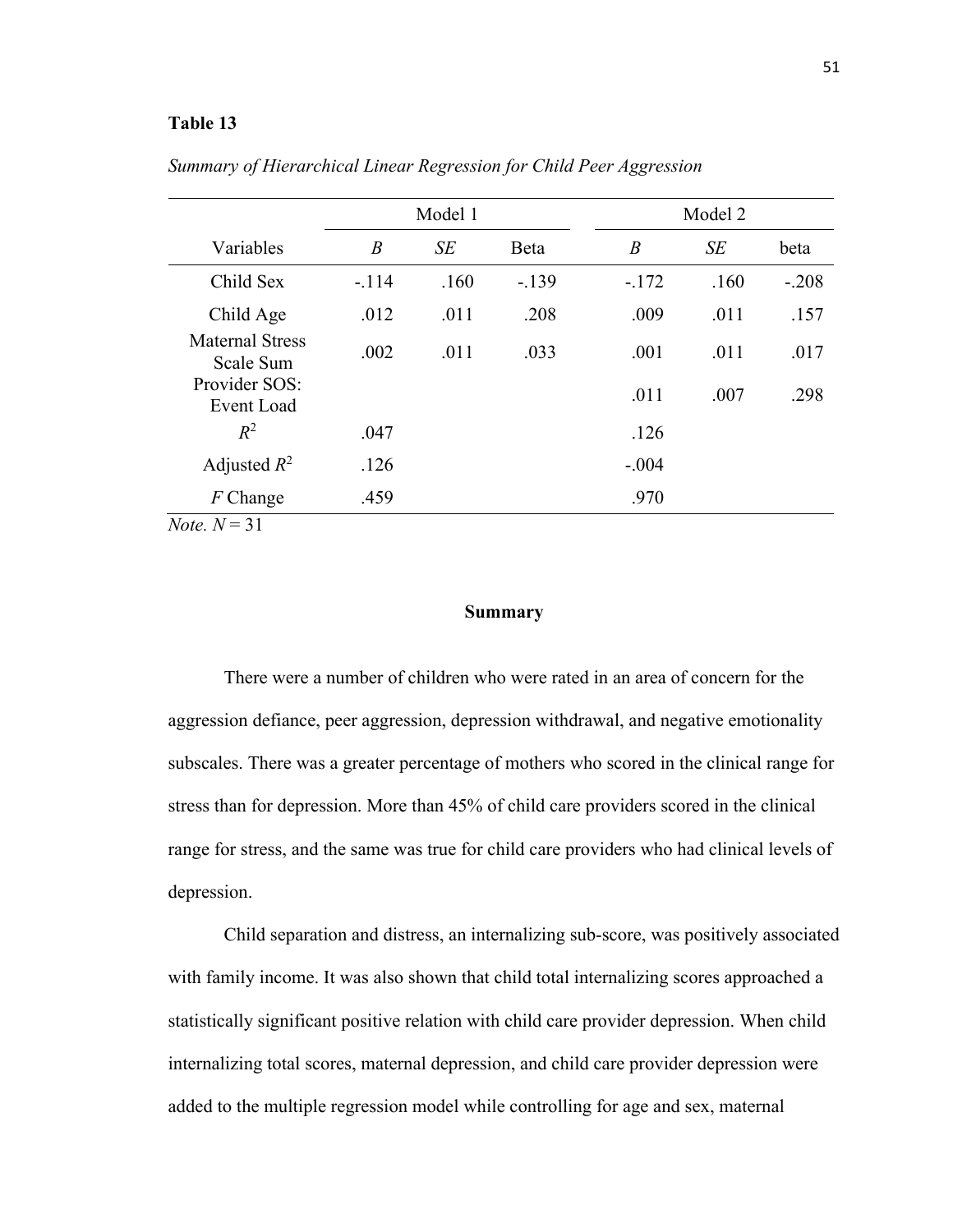depression did not predict child internalizing total scores, and providers depression did not predict internalizing scores beyond that of maternal depression as was hypothesized.

There was an association with children being male and higher scores of activity and impulsivity problem behaviors. Higher family income was associated with higher scores of peer aggression, and approached a significant association with higher levels of aggression/defiance, and total externalizing scores. Another correlation that approached statistical significance was maternal event load stress and child Activity/Impulsivity scores. Child care provider event stress was statistically significantly related to peer aggression. However, it is clear from the regression model that in our sample, maternal perceived stress did not predict child externalizing total scores when controlling for child age and sex. Provider event load stress also did not contribute to child externalizing total scores above and beyond that of maternal perceived stress.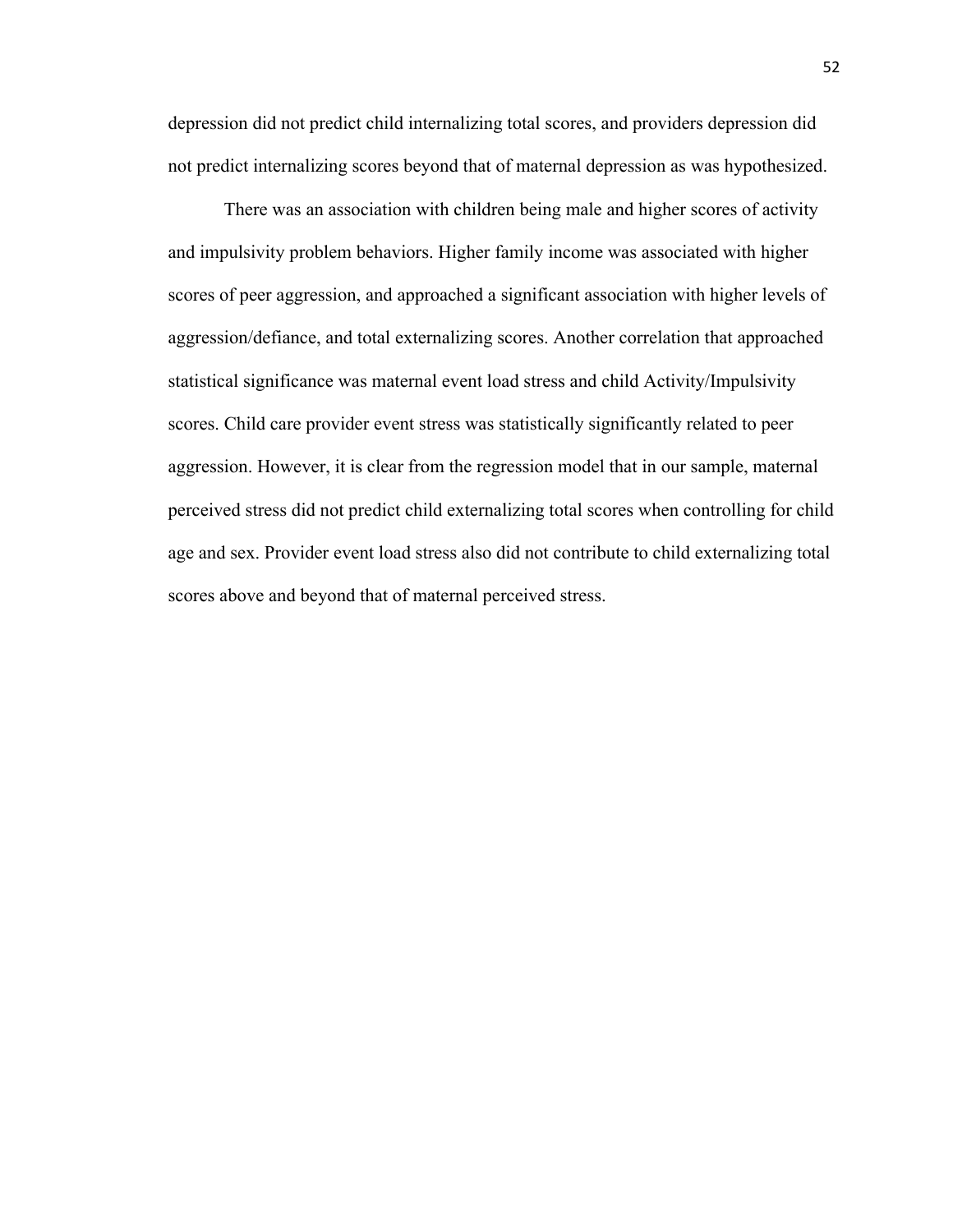## CHAPTER V DISCUSSION

Given the negative outcomes related to early problem behaviors, this research sought to further understand the possible antecedents involved in the development of these behaviors. Urie Bronfenbrenner's Ecological Model of development explains that an individual is influenced by their unique make-up including genes, temperament, and sex. The model then recognizes that a great deal of influence in one's development comes from the direct interactions one has with others, particularly those within an individual's microsystem (Rose & Tudge, 2013). This provides a lens in understanding the strong influence the family plays in development.

Children who spend a great deal of time in child care every week can also be largely impacted by their child care provider with whom they directly interact within that setting. This research recognizes the importance of child care settings in relation to supporting, or in some cases negatively influencing development. Specifically, child care provider stress and depression were examined in association with internalizing and externalizing problem behaviors in children ages 11-35 months.

## **Prevalence of Problem Behaviors**

Internalizing problem behaviors as reported by the 71 child care providers within the current sample, showed that slightly more than a quarter of children were rated as having clinical levels of negative emotionality, and almost 30% showed clinical levels of depression and withdrawal. In comparison to previous research, Mäntymaa et al. (2012), reported 7% of children exhibited internalizing behaviors, and an additional 6% of their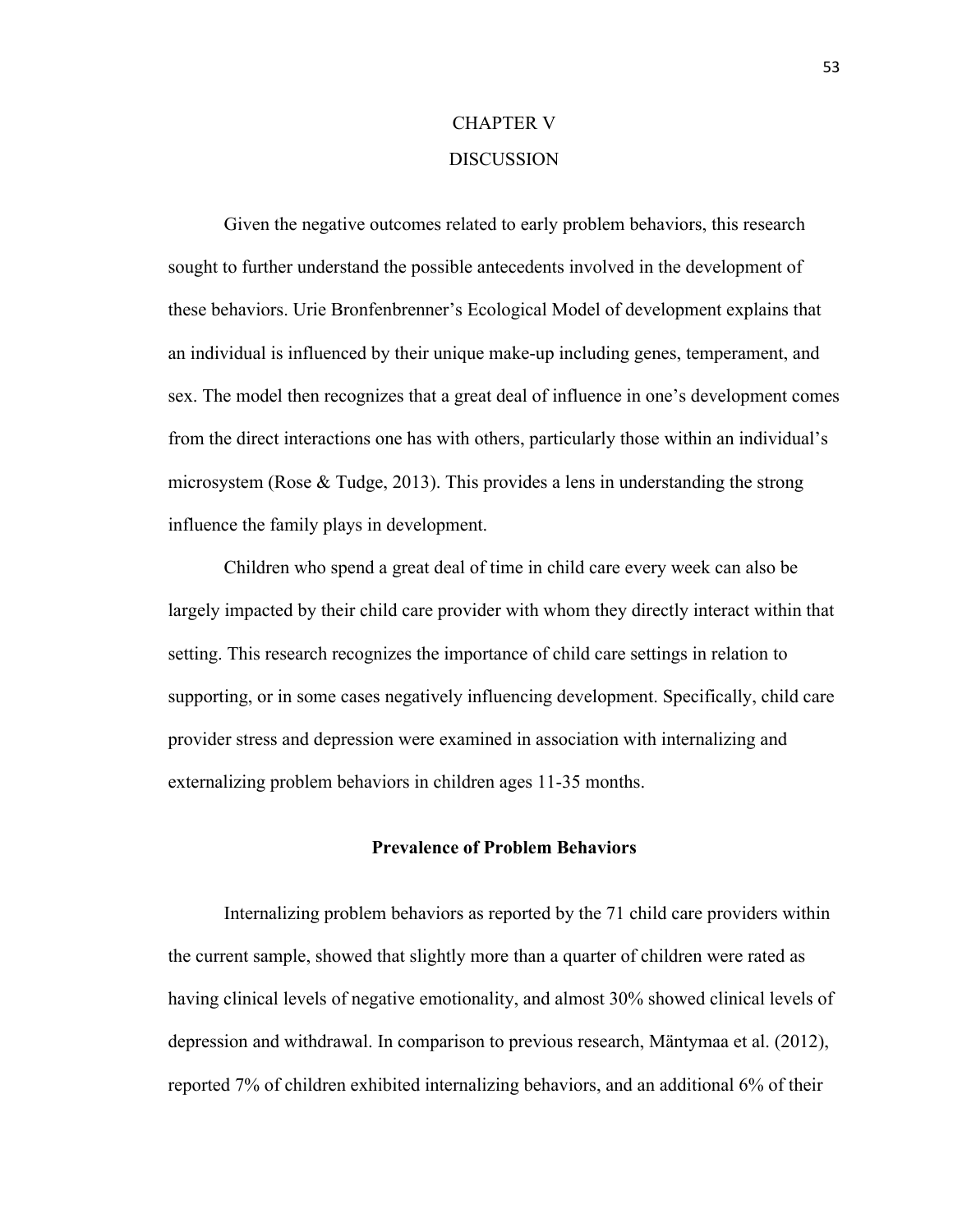study showed both internalizing and externalizing problem behaviors. Edwards and Hans (2015) found that 9% of their sample demonstrated internalizing behaviors, and another 14% demonstrated both internalizing and externalizing behaviors. The current sample was more in line with the rates of problem behaviors in the Edwards and Hans (2015) study and was significantly higher than problem behaviors reported by Mäntymaa et al. (2012).

One possible explanation for the large percentage of internalizing problem behaviors within this sample, could be due to the difference in using child care provider report of problem behaviors instead of parent report, or both. Both Edwards and Hans (2015) and Mäntymaa et al. (2012), used only mother report of problem behaviors. Other researchers including Arace et al. (2021) used provider or teacher report of problem behaviors. Provider report of problem behaviors was chosen for this research because teacher evaluations of behavior had been found to better predict school success (Berg-Nelson et al., 2014; Jeon et al., 2014; Razza et al., 2010). Kwon et al. (2019) mentioned that children could demonstrate having more problem behaviors in school or child care.

For externalizing problem behaviors teachers rated 16.9% of the current sample of children in an area of concern for aggression defiance and peer aggression. This is slightly more than the 14% of toddlers who showed externalizing behaviors in the research conducted by Mäntymaa et al. (2012). In comparison to research by Edwards and Hans (2015), the current sample had lower levels of externalizing problem behaviors. The current sample fits within the range of previous externalizing behaviors found in child care settings. However, the current sample is very different from the Edwards and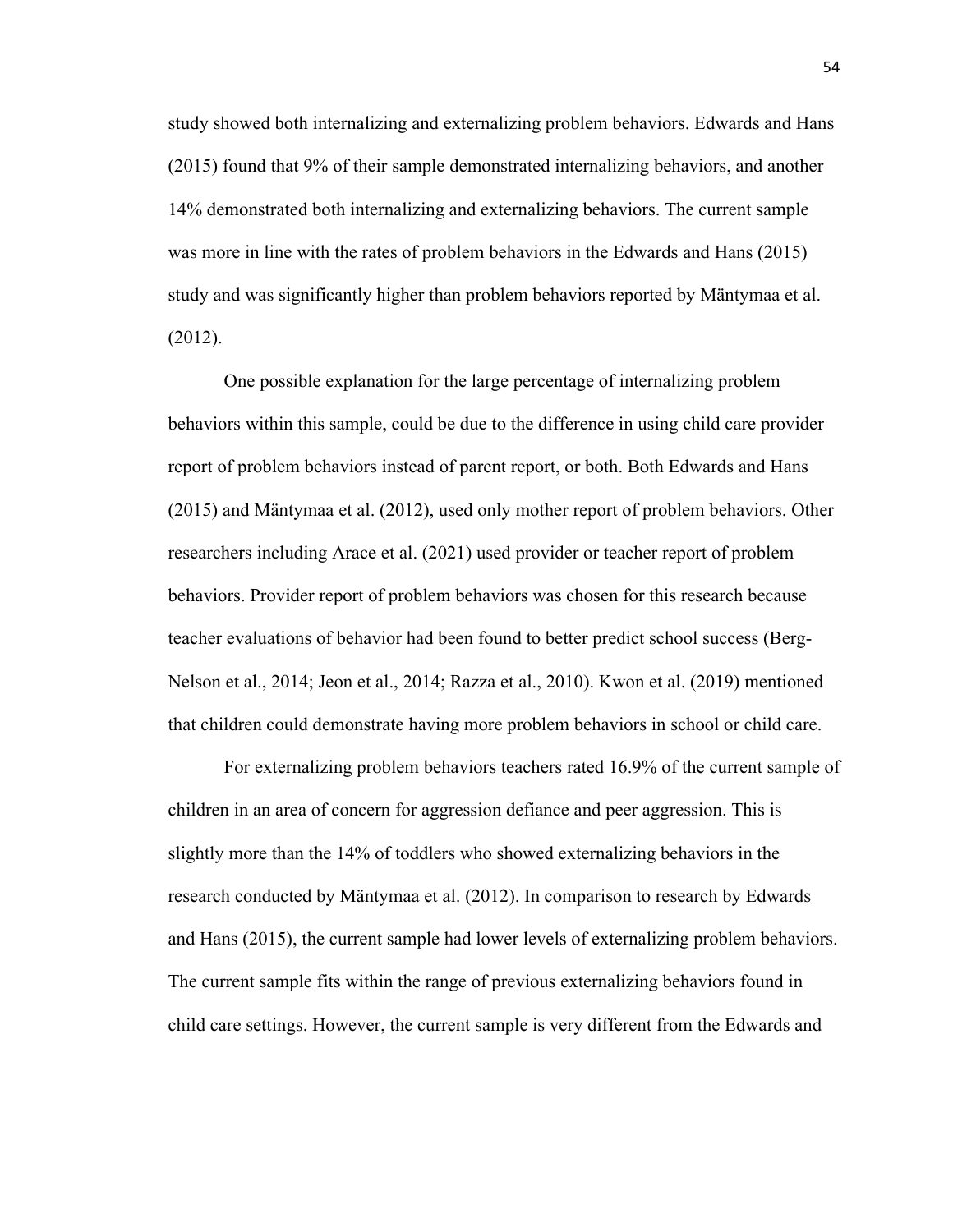Hans (2015) research as the current sample for this research was primarily white, and most of the parent respondents were enrolled as university students.

#### **Maternal and Provider Stress and Depression**

Of the mothers in the current sample, a little less than a quarter of the sample had high levels of stress related to feeling unable to cope with the demands placed on them. The number of mothers who felt an overload of pressures and demands, or overload stress, was slightly more than half of the sample. It is interesting to note that the mothers in this sample had such high rates stress. Most of the mothers were students enrolled in a four-year university program and were considered low-income. Dotterer et al. (2021) discussed the high stress levels of student parents due in part to the multiple stressors that student parents face including lack of time and balancing their school, work, and family responsibilities.

Depression rates in mothers were very low, coming in under 10%. The national average of adults with self-reported depression is 19%, whereas 23% of Utahns reported feeling depressed or having depressive symptoms (Utah Department of Health, 2020). Mothers in this study had lower rates of depression symptoms than the national and state levels. Dotterer et al. (2021) found that resources and support provided to student parents helped them to feel able to continue to keep up with parenting and school demands, and balance school and home roles. Student mothers in the current research were receiving some university resources such as support through the CCAMPIS grant.

Of the child care providers who participated, approximately half of them were rated as having high levels of stress and/or depression. Hamre and Pianta (2004) found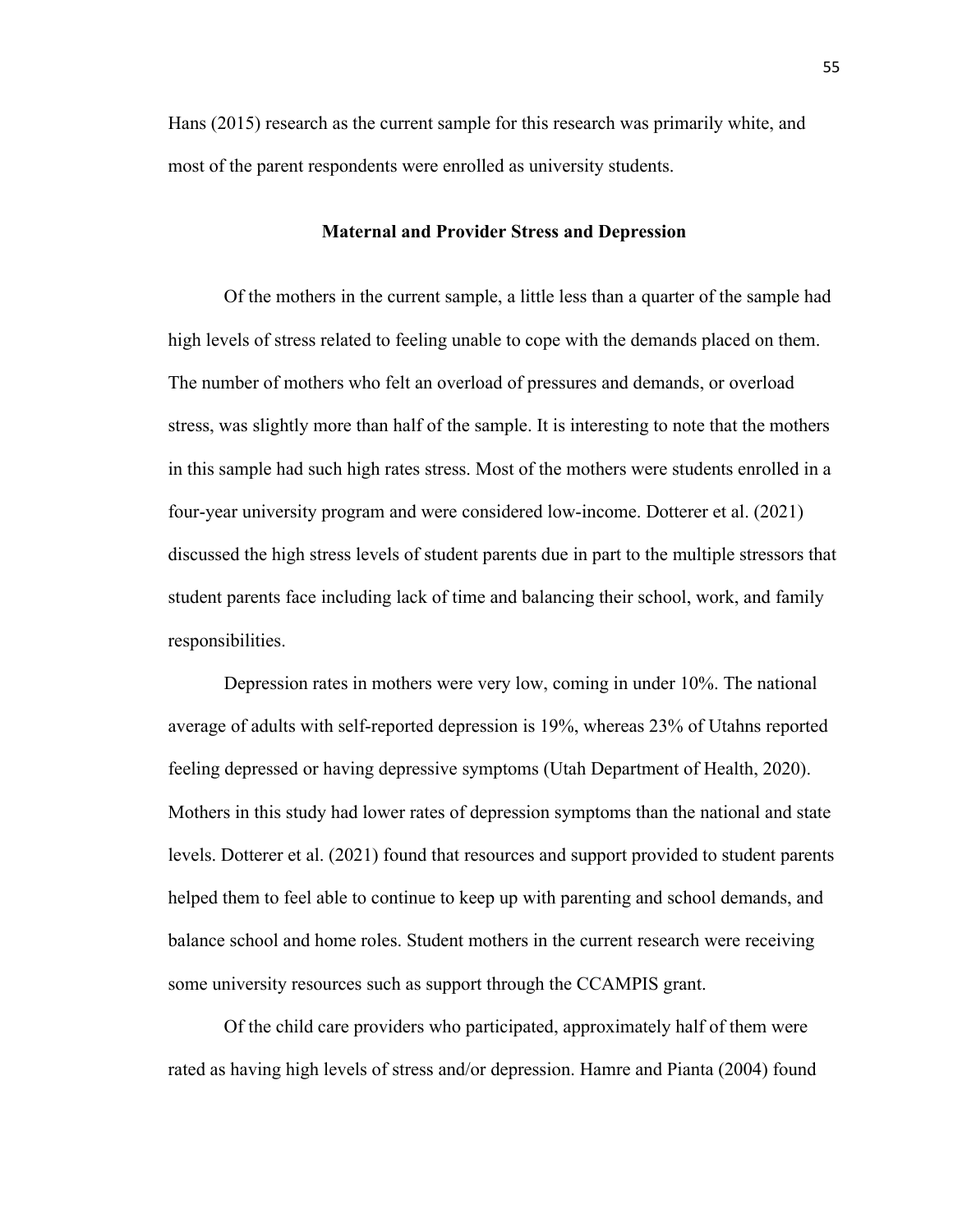that 9.4% of child care providers were considered depressed at a clinical level. This is also significantly higher than both the national and state rates of self-reported depression (Utah Department of Health, 2020). One possible explanation for the larger number of providers showing high levels of symptoms of depression, is that depression and stress measures were filled out online. Researchers have proposed that contact with child care providers may influence how willing providers are to fully express their stressors and depression rates (Hamre & Pianta, 2004; Kwon et al., 2019).

### **Internalizing Behavior**

Of the demographic variables, the association between family income and levels of toddler separation distress approached statistical significance. Children with higher family incomes seemed to have higher rates of separation distress than children of families with low incomes. If this finding were to be supported at a statistically significant level when repeated in a larger sample, it would contradict previous research regarding low-income families and early childhood behaviors (Edwards & Hans, 2015; Holtz et al., 2015).

One possible explanation is that most mothers who participated were also students who referred to the lack of time and balancing responsibilities as the biggest contributors of their stress. Thus, higher income may suggest they may be working as well going to school. School and work together place high demands on a parent's time, and it could mean spending more time away from their children. Dotterer et al. (2021) reported that student parents often cited that time was the biggest stressor they felt while trying to balance their roles as parents and students. Extended child care would most likely be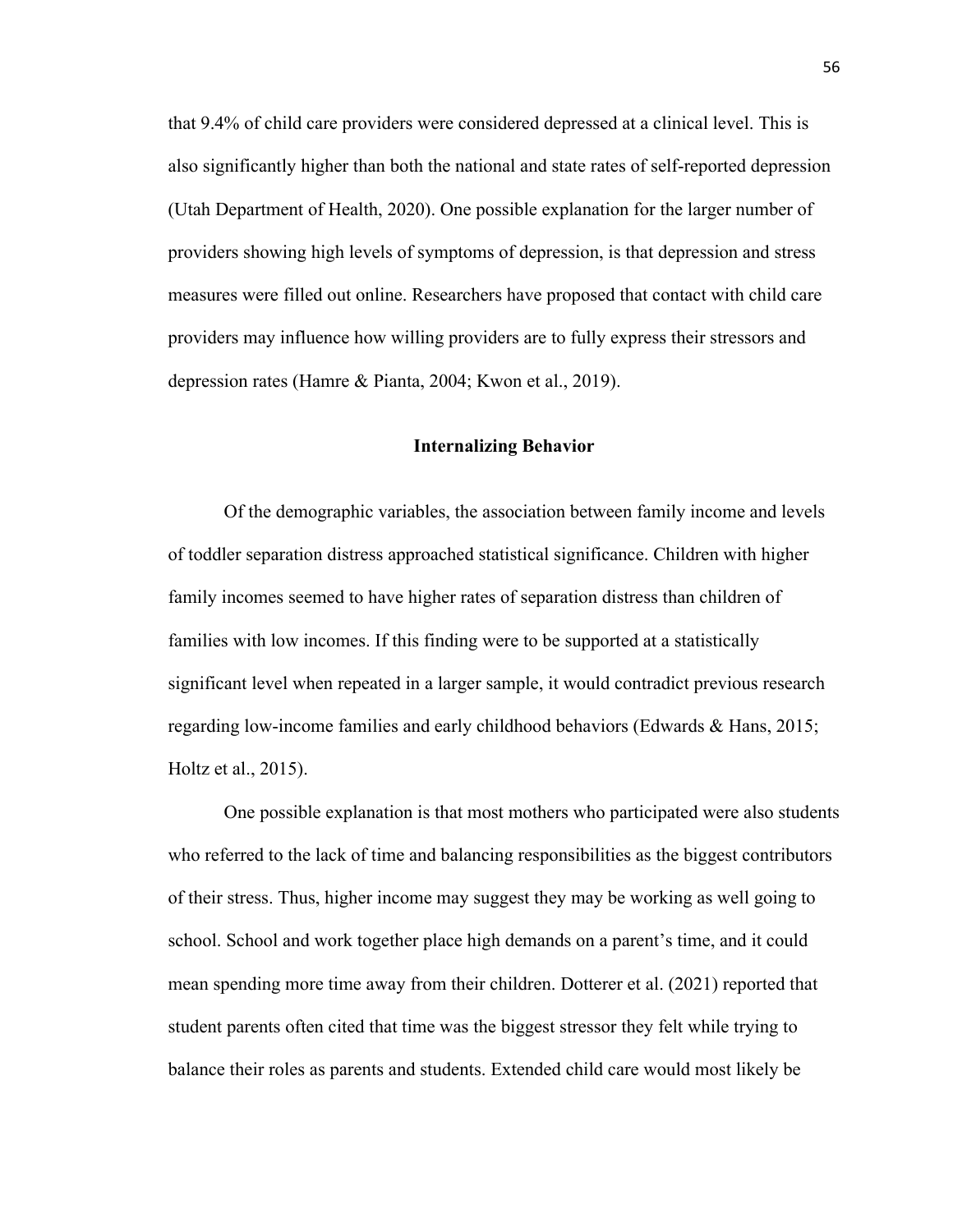needed for their children, and most local programs do not offer extended hours that would be able to accommodate such a schedule. This could mean a great deal of time spent in the child care setting, as well as other non-parental care. Highly sensitive infants and toddlers who were in non-parental child care settings for more than 30 hours per week showed higher levels of internalizing behaviors (Crockenberg, & Leerkes, 2005). Morrisey (2009), explained that multiple care settings could contribute to higher rates of problem behaviors.

Maternal stress and depression were hypothesized to be correlated with toddler internalizing problem behaviors. However, the data and analysis showed that this hypothesis was not supported in the current study. Given that past research has consistently documented the influence of parental depression on internalizing behaviors including anxiety and depression, this finding was very surprising (Cole et al., 2008; Edwards & Hans, 2015; Mäntymaa et al., 2012). One possible explanation is that child care providers did not accurately evaluate child problem behaviors. Rusby et al. (2013) discussed that child care providers with high levels of depressive symptoms could be more likely to view behaviors negatively. Mothers in this research had low levels of depression which could help explain the finding that these variables were not associated. Maternal depression levels and related to reports of increased child problem behaviors (Rusby et al., 2013). Another possible explanation is that despite the difficulty student parents face such as those in this sample, such as subsidies to offset the cost of child care, directed at assisting this unique group of students are effective (Dotterer et al., 2021).

It was hypothesized that provider stress and depression would be correlated with toddler internalizing problem behaviors. There was not a statistically significant between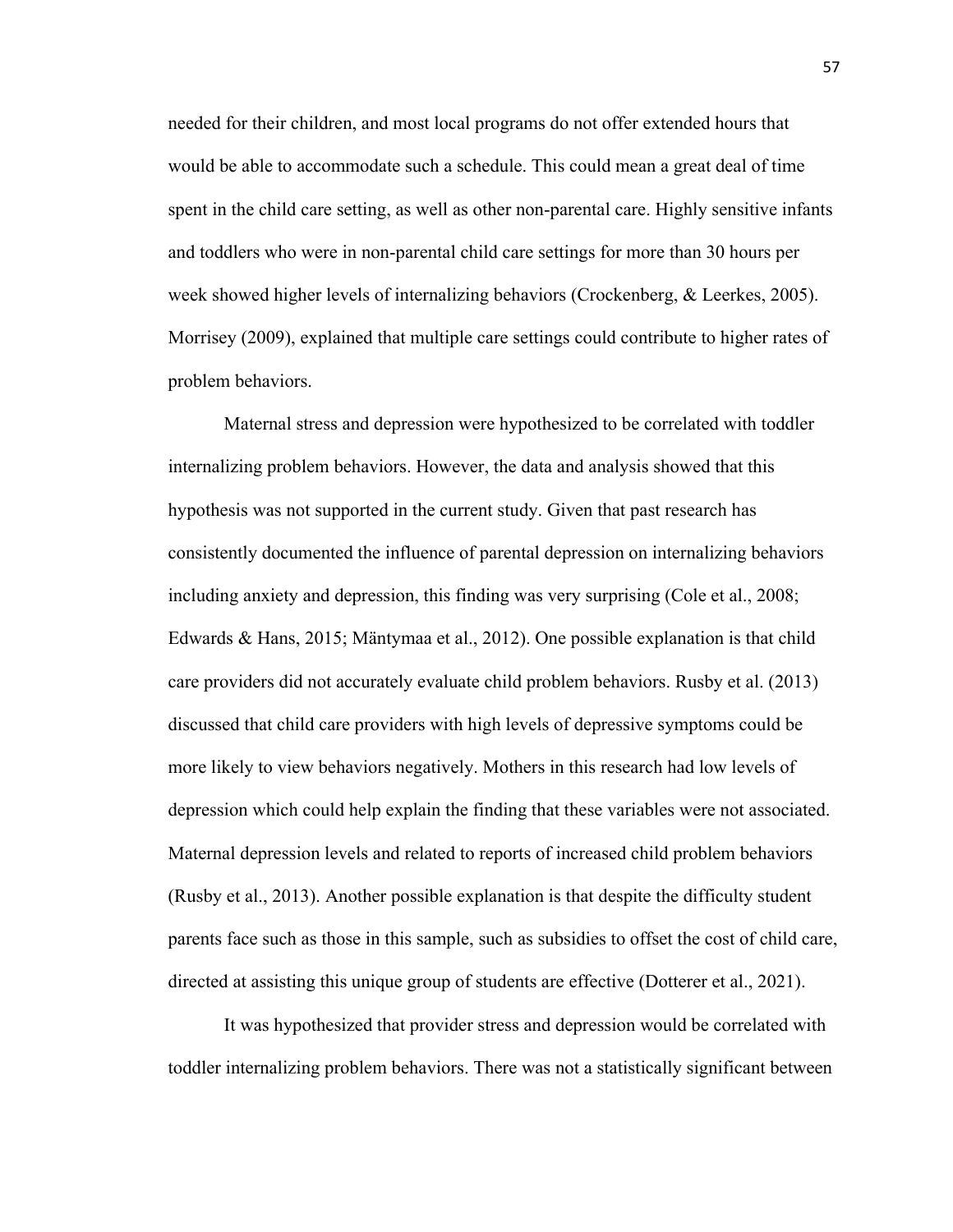these variables. However, the association between child care provider depression and child total internalizing behaviors approached a statistically significant relation and should be researched further. If supported it may be the case that, adults who have higher levels of stress and depression, may not provide positive examples and supports that help young children to explore and learn in social situations and handle disappointment. This is supported by Kwon et al. (2019), who discusses that child care providers with high levels of depression may be more negative in their interactions with children, cope poorly with difficult situations, and provide less positive support to the young children in their program.

Further, it was hypothesized that child care provider depression would contribute to the development of internalizing problem behaviors above and beyond that of maternal depression. However, the regression models in Table 9 were clear that parent and provider depression did not contribute to the internalizing behaviors in this sample. There are several possible explanations mentioned previously that could have impacted the findings including: limited report of child behaviors and the uniqueness of the student parent population. The small sample size may have made it difficult to determine the extent to which mothers and providers influence the development of internalizing behaviors.

## **Externalizing Behaviors**

Externalizing problem behaviors can be extremely difficult for caregivers to handle, as these behaviors are directed towards others or objects. Early behaviors can continue to be stable for these young children and can contribute to negative outcomes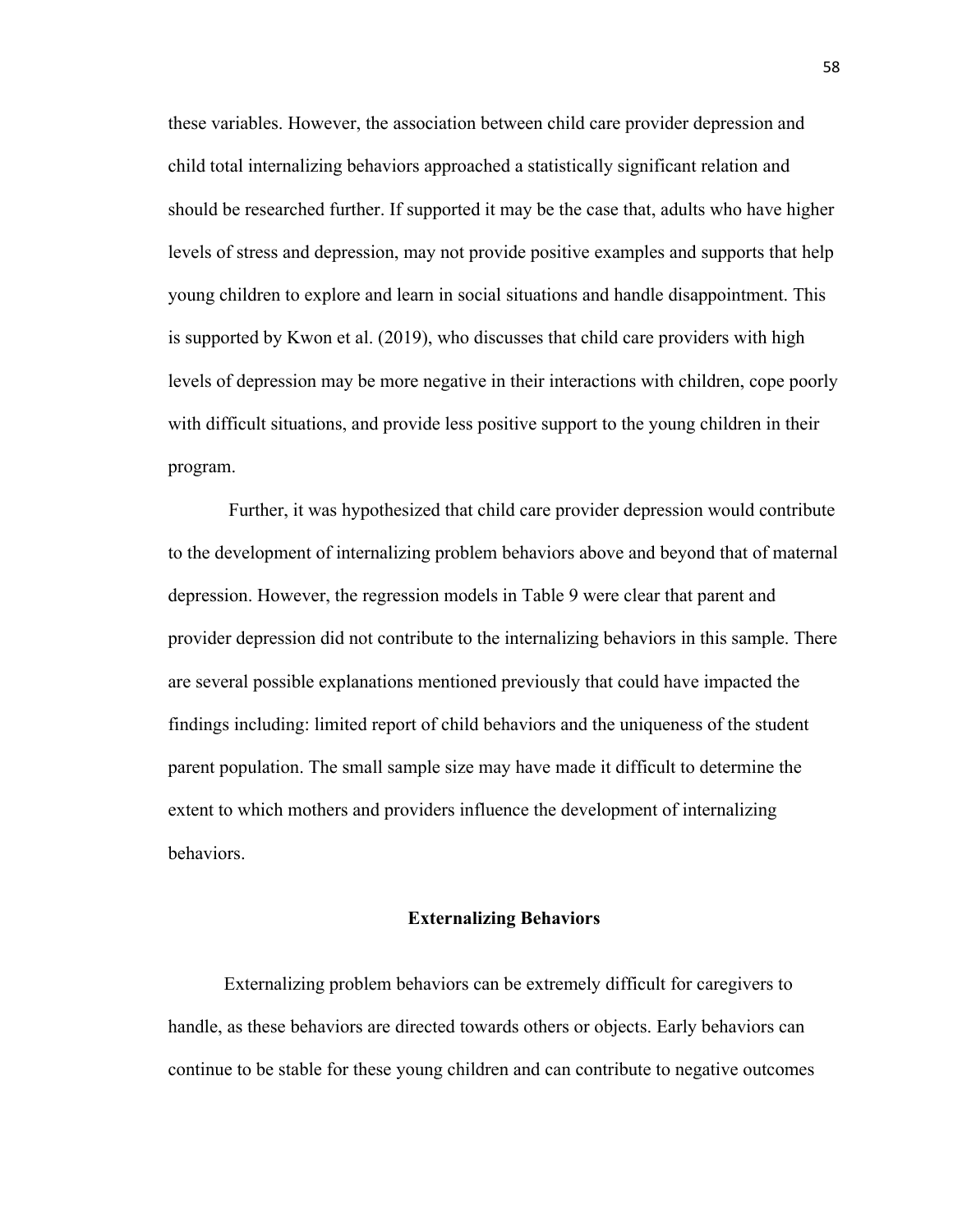such as juvenile delinquency, difficulty making and keeping friends, psychopathology, and so on (Mäntymaa et al., 2012).

This study found that child sex was related to activity and impulsivity problem behaviors, at a statistically significant level. Specifically, males had higher rates of activity and impulsivity. This finding is consistent with current research that shows that males have higher rates of impulsivity and struggle to attend to tasks (Arace et al., 2021). According to bioecological theory, individual traits are central to the developing child, but they can influence how other systems interact and influence development. In this sense bioecological theory supports the idea that a child's sex can directly be responsible for the behaviors we see, or their sex can influence the interactions they may have within their microsystems, mesosystem, and the macrosystem. Within the macrosystem, there is also the expectation that boys are and should be more active.

Family income was related to externalizing problem behaviors in the current sample. Specifically, increased family income was statistically significantly associated with higher levels of peer aggression, and total externalizing problem behaviors. This was in contradiction with several research studies that found that more problem behaviors were reported for children in families with lower incomes than those with higher incomes (Edwards & Hans, 2015; Holtz et al., 2015; Morrissey, 2009). As mentioned previously, the unique set of mothers in this research who are attending school, could be spending more time away from their children than the parents in other samples. Perhaps they may be less involved with their children, even when they are home with their children, as they may be attending to homework. Dotterer et al. (2021) found that student parents often mentioned that balancing time between their different roles was difficult. Another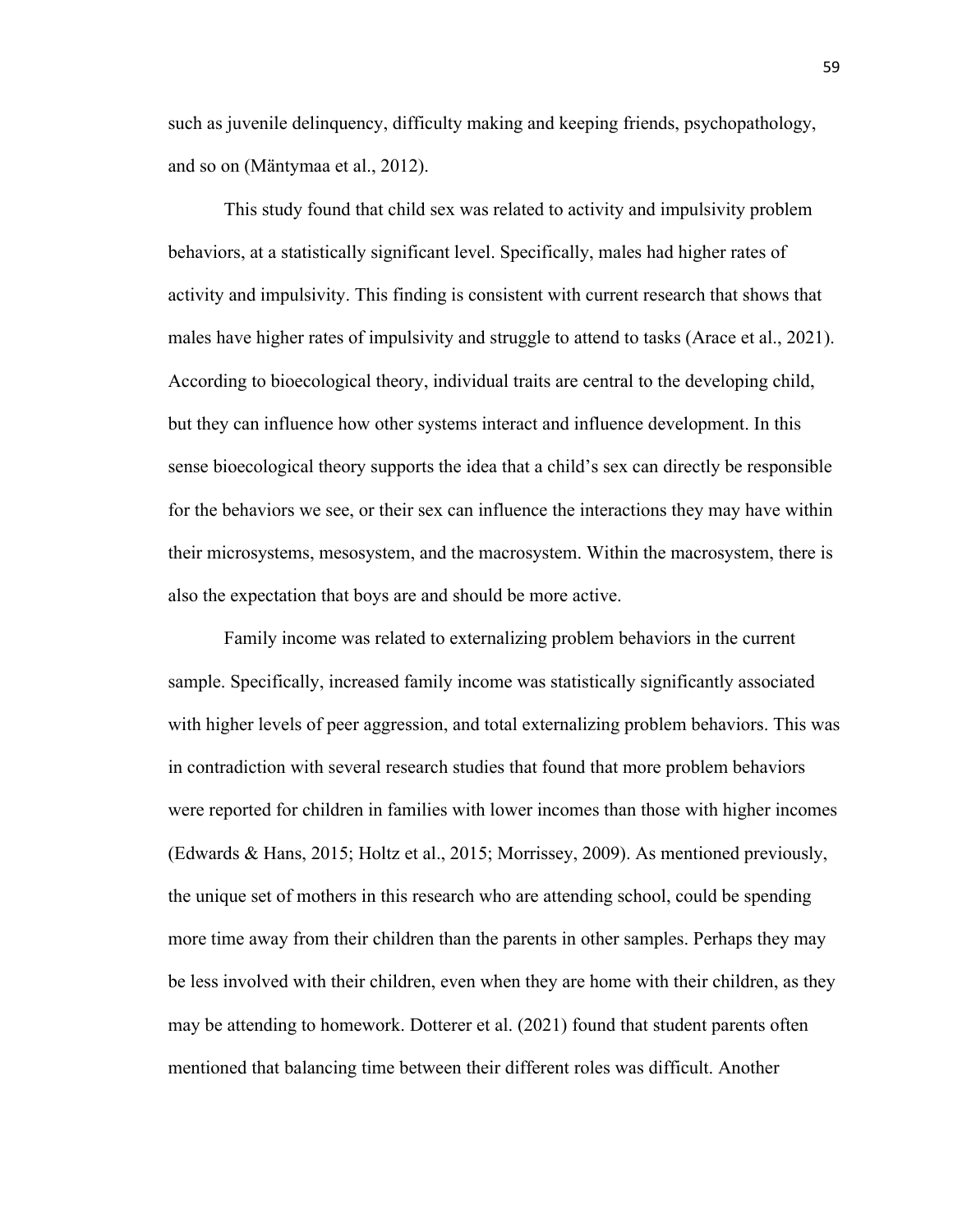possible explanation could be that long hours, over 30 hours, in child care centers was connected to higher levels of externalizing problem behaviors in children with sensitive temperaments even when controlling for reported quality of care (Crockenberg  $\&$ Leerkes, 2005).

The correlation between maternal mental health and child externalizing problem behaviors was not statistically significant as was hypothesized. One possible explanation as mentioned earlier was that problem behaviors were assessed by the child care provider in this study. Problem behaviors including externalizing behavior can be different at home in comparison to other settings such as the child care program (Arace et al., 2021; Kwon et al., 2019).

High rates of parental stress overload seemed to be associated with higher levels of activity and impulsivity, as the relationship approached statistical significance. If this relation is investigated further and found to be statistically significant, it could indicate that mothers who experience an overload of stress may interact with their children differently than if they were not as stressed. Ecological theory postulates that because an individual is impacted by the direct and indirect interactions between the different systems, stress from schooling can influence their development. This is supported by Dotterer et al. (2021) who found that student parents who have high level of stress, report negative impacts on the relationships they have with their children (Dotterer et al., 2021).

When externalizing behaviors were correlated with child caregiver stress and depression a significant relationship was found. Higher stress for child care providers was found to be associated with higher toddler peer aggression at a significant level. This result is consistent with parent research found that maternal stress is associated with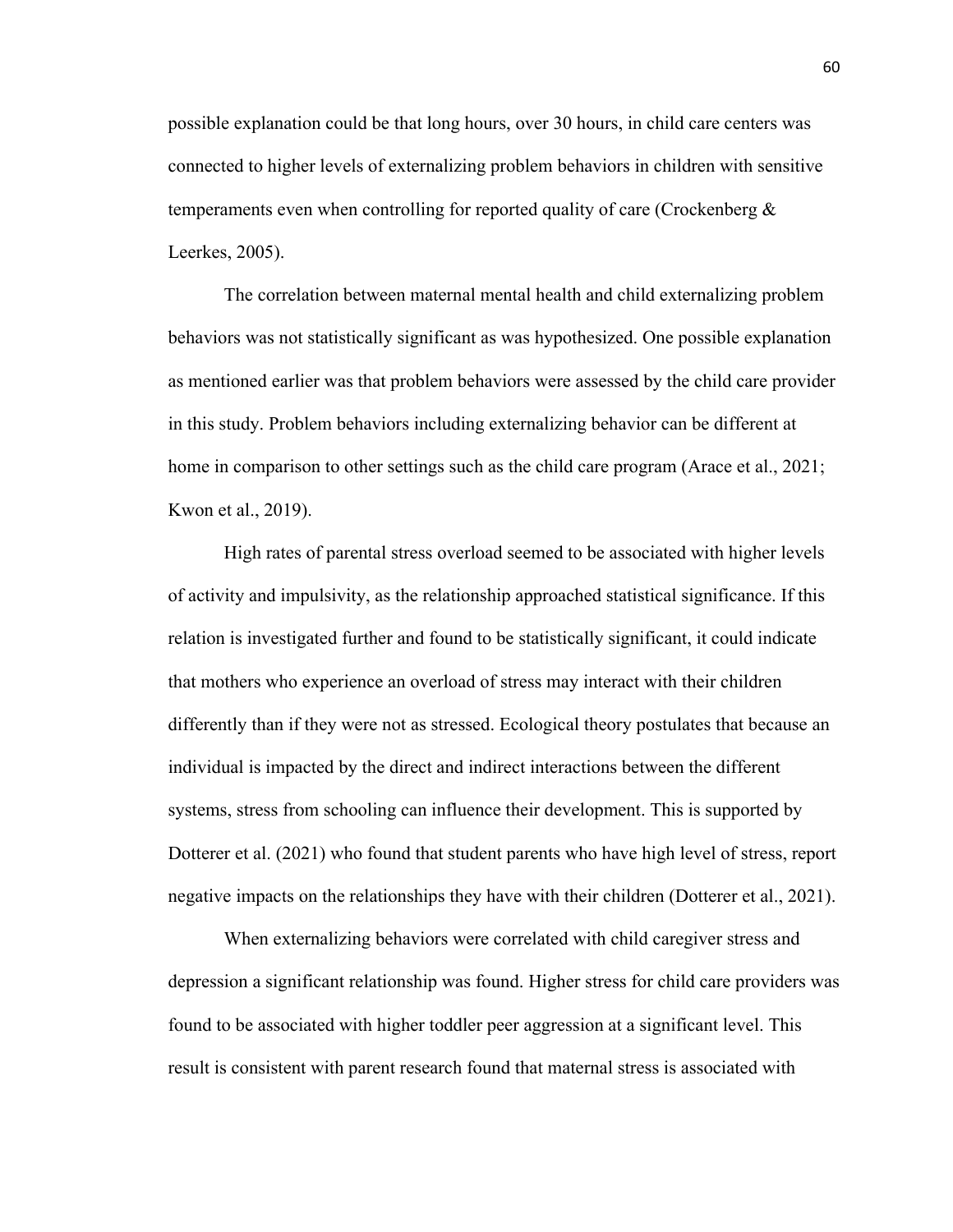higher level of problem behaviors in children (Mäntymaa et al., 2012). Child care providers experiencing high levels of stress may show lower quality interactions and care (Kryzer et al., 2007; Lemay et al., 2014; Rusby et al., 2013; Vandell et al., 2010; Watamura et al, 2011). For children in family child care settings, this can be particularly important, because family childcare providers who have higher levels of stress showed lower levels of positive interactions (Groeneveld et al., 2012).

When maternal and provider stress overload levels were analyzed in the regression models while controlling for child age and sex, neither variable predicted child peer aggression. This is in contrast to previous research examining both parent mental health, and teacher mental health in preschools (Jeon et al., 2014; Mäntymaa et al., 2012). Possibly there are other confounding or mediating variables at work. Dotterer et al. (2021) reported several student parents mentioning that supports and resources aimed at student parents helped them to feel they could handle the stress that they felt. The same may be true of child care providers, though it was not explored within this research.

## **Limitations**

The largest limitation of this research is the small sample size. This may have contributed to the inability to see patterns and significant relationships among the key variables. Efforts were made to increase the sample size, specifically with local family child care providers as they are an under researched population. The multiple stage recruitment process made recruiting parents difficult. Childcare providers needed to be the ones to contact the parents to get permission for the researcher to contact the parents. Providers seemed to be more receptive to the study because the information was sent out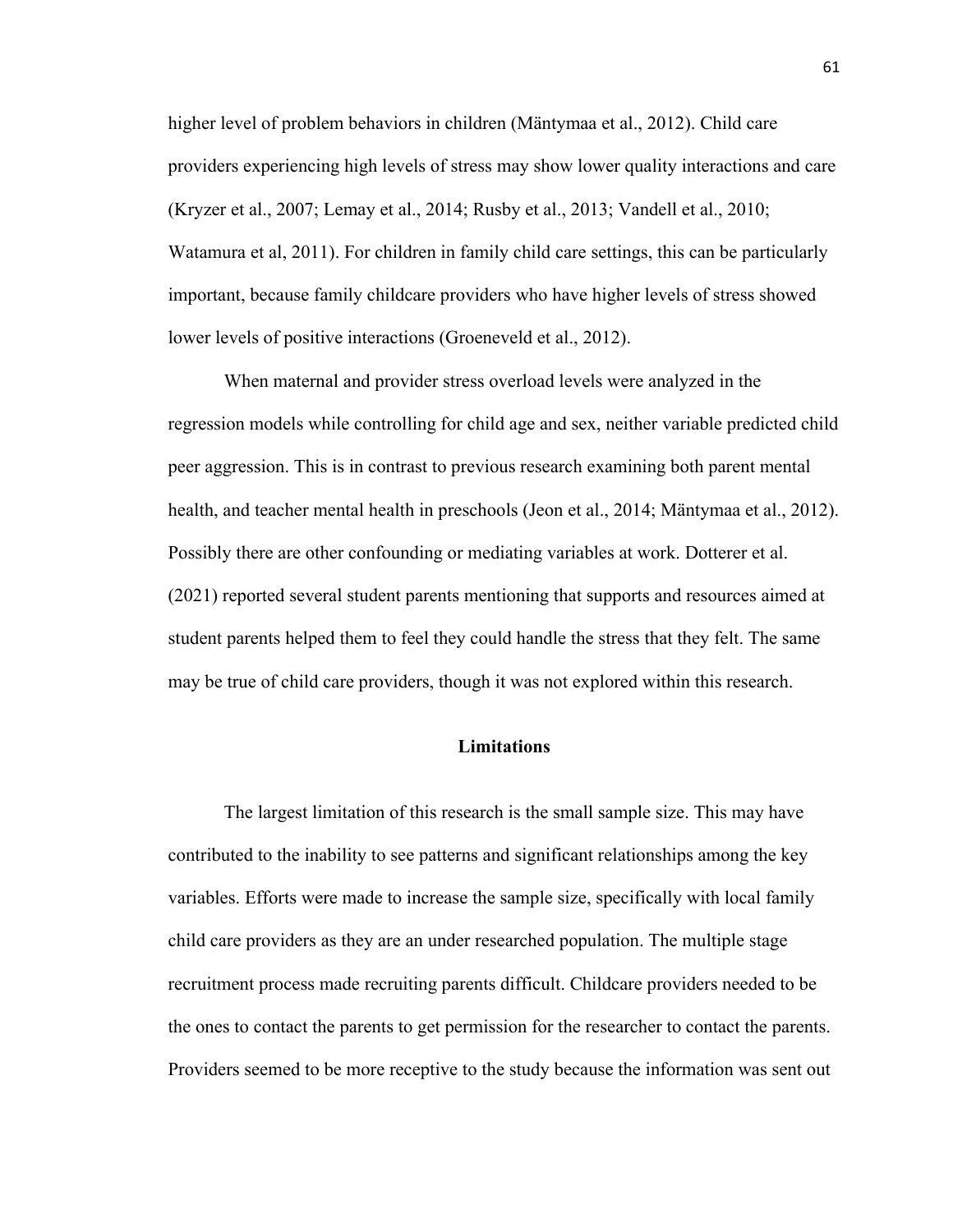through the email list of the local resource and referral agency, Care About Child Care. The process of recruiting parents was not as well received. In one case, once parent permission was received the child no longer fit in the age group.

Continued efforts to obtain the number of cases to achieve the power needed included expanding recruitment to include all family child care providers in the state of Utah, and finally local center child care providers were added to the recruitment efforts. At that point research was interrupted and impacted largely due to unforeseen circumstances of the COVID-19 pandemic. The impact of COVID-19 on child care is still being felt in so many ways. Some child care programs closed in order to prevent spreading the illness, or out of fear for caregiver health. Child care programs were encouraged to stay open, but the number of children dropped (Child Care Aware [CCAofA], 2020). Given the confounding variables, the needed cases of both parents and providers were not obtained.

The descriptive and exploratory nature of this research make it impossible to make inferences regarding causal relationships between child care provider stress and depression and child internalizing and externalizing problem behaviors. Directionality of the relations between toddler internalizing problem behaviors and child care provider stress and depression also could not be determined. For example, since child care providers rated child problem behaviors, there is no way to know if behaviors were rated higher because child care providers were experiencing high levels of stress and depression. In opposition, child care providers could experience more stress and depression when children who have high rates of internalizing and externalizing problem behaviors are in their programs. Another limitation presented by using only teacher rated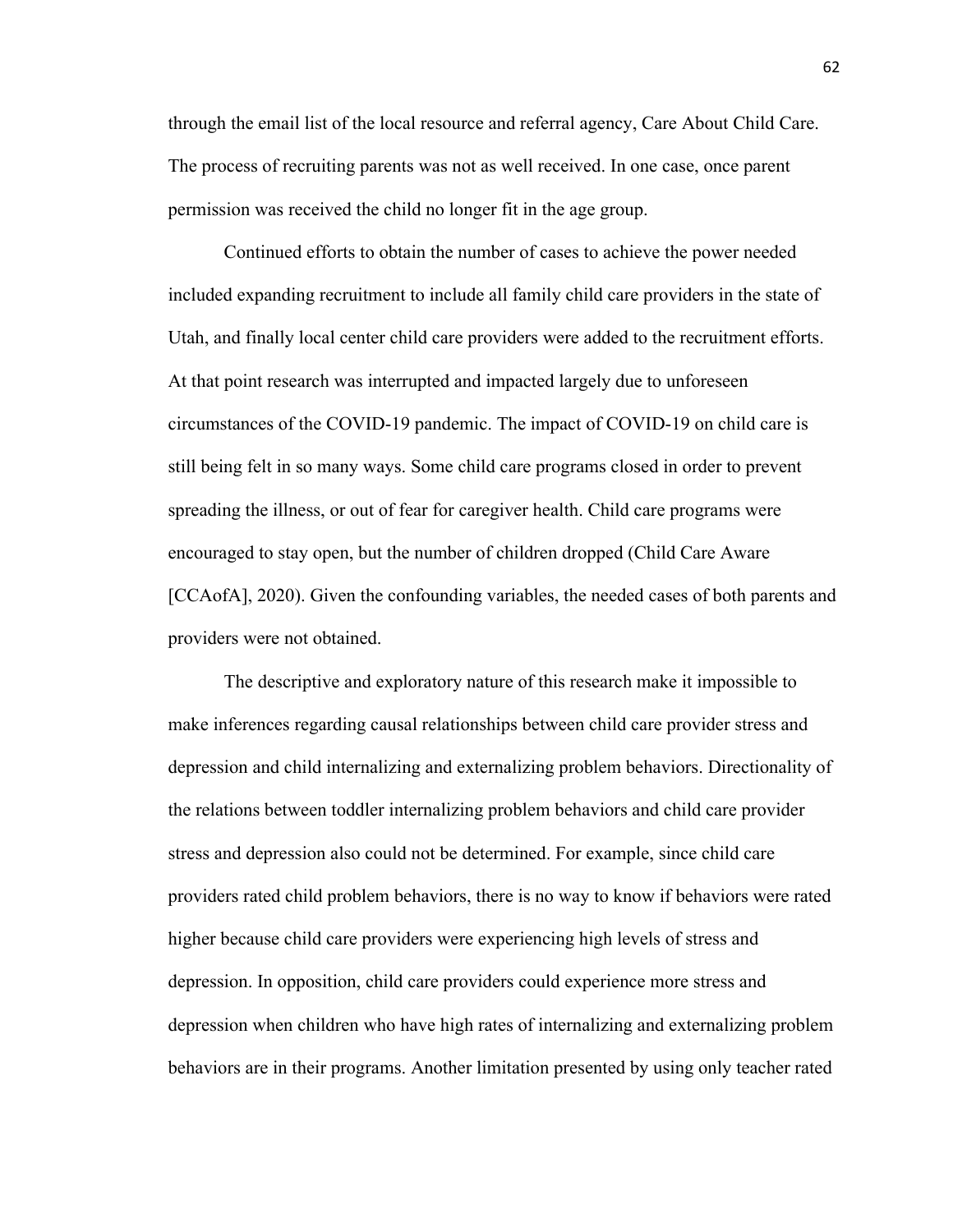child behavior, is care that must be taken in interpreting the prevalence of the internalizing and externalizing behaviors.

In addition to a lack of sufficient number of participants, the data is not generalizable. Most of the parent participants were student parents enrolled at a four-year university. Next, parents and child care providers were all female. Fathers were not represented in this research, as only mothers chose to participate. According to Dotterer et al. (2021) mother and father student parents differ in their stress. Male child care providers are also not represented in this research. Though, not as common in the child care field, they do hold positions within the field, and do impact the development of the children they serve. Last, the sample was not diverse in regard to race and ethnicity.

There were several other limitations to this research including the lack of information collected regarding the number of hours and the number of care settings a week that a child participates in. This would have made it possible to control for this variable in the analyses. Additionally, protective factors or resources for child care providers and mothers were not evaluated, which could have provided more context when interpreting the findings.

Another factor that may have limited the number of participants could have been the number of measures and time commitment that was needed in order to participate in this research. Mothers needed to answer demographic questions as well as complete three mental health measures. Child care providers completed all the same measures as the parents, but they also were asked to complete the ITSEA on the child. The ITSEA contains 166 items and is extensive and time consuming. The Brief Infant Toddler Social Emotional Assessment (BITSEA) has been developed as a screening version of the

63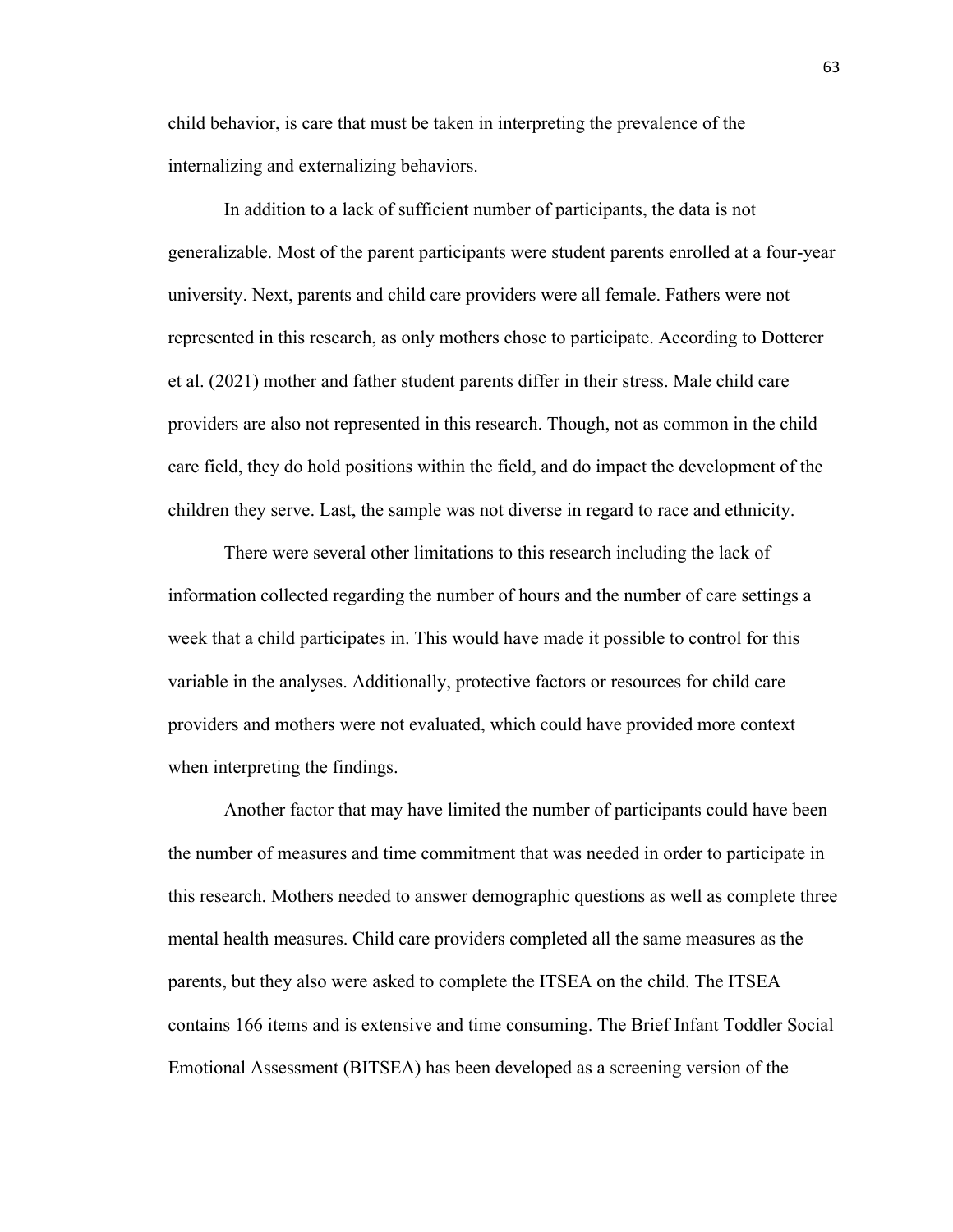ITSEA. The BITSEA contains only 43 items verses the 166 items in the ITSEA. This change would exponentially lower the time burden on participants, and it may be possible to have both parent and provider complete the assessment. This would allow the researcher to control for the variability between different responders.

This research sought to obtain a comprehensive view of toddler internalizing and externalizing problem behaviors in relation to child caregiver stress and depression. Given the difficulty of obtaining the needed participants, future research should focus on more intensive recruitment strategies and incentives.

## **Implication for Practice and Future Directions**

This study sought to add to the research base regarding the possible connections between child care provider stress and depression and toddler internalizing and externalizing problem behaviors. As this research was not able to determine the impact of child care provider stress and depression and toddler internalizing and externalizing problem behaviors further research in this area is needed. Specifically, the correlations between some of the variables such as child care provider depression and child internalizing behaviors, and child care provider stress and peer aggression should be explored further with a larger sample. Researchers should also continue to explore possible antecedents and protective factors that could be used to guide interventions for toddler aged children. It is important to support children directly, and through those who interact with them daily.

Child care provider stress and depression was very high compared to past research. This is concerning as it has been found that provider stress and depression can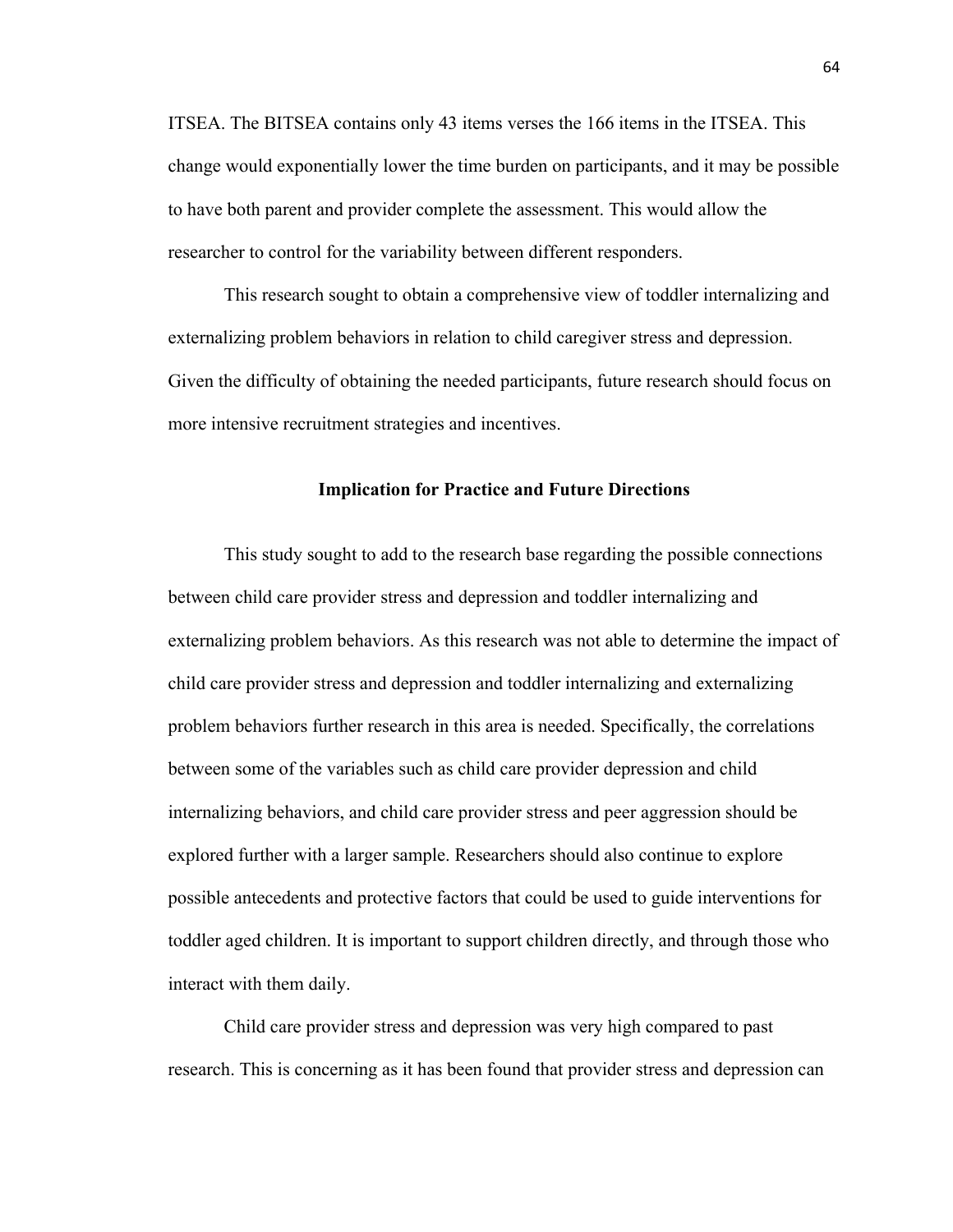impact the quality of care of the program or classroom, and preschoolers internalizing and externalizing problem behaviors (Groeneveld et al., 2012; Hamre & Pianta, 2004; Jeon et al., 2014). Practitioners such as resource and referral agencies could use this information to support child care providers' ability to cope with stress, and to provide access to mental health resources. Perhaps a mental health specialist could be available through the resource and referral agencies. Researchers could focus on developing interventions strategies and determine their effectiveness using a pre-post design or using a control group.

Further research should focus on improving recruitment methods to be more clear, concise, and to be relevant to parent and child care provider interests. Future research could benefit from a more hands-on recruitment effort, such as having a member of the research team visit child care programs to meet with parents. If funding was available to pursue this type of recruitment, it could be helpful in more than one way. For example, the research assistant who visited the program could bring along a tablet that would allow parents to complete the research quickly. Providers could also complete their portion using the tablet. The research assistant would need to remind the parents and the providers that the responses will be separated from their personal information as to provide anonymity. Incentives could be given at that time as well, providing that instant recognition for their participation.

No matter the recruitment style, it would be good to reduce the amount of time participants have to spend completing the measures. If participants need to complete the child problem behavior measures, selecting a shorter measure may be less daunting. In addition, future research should focus on one general stress measure for the participants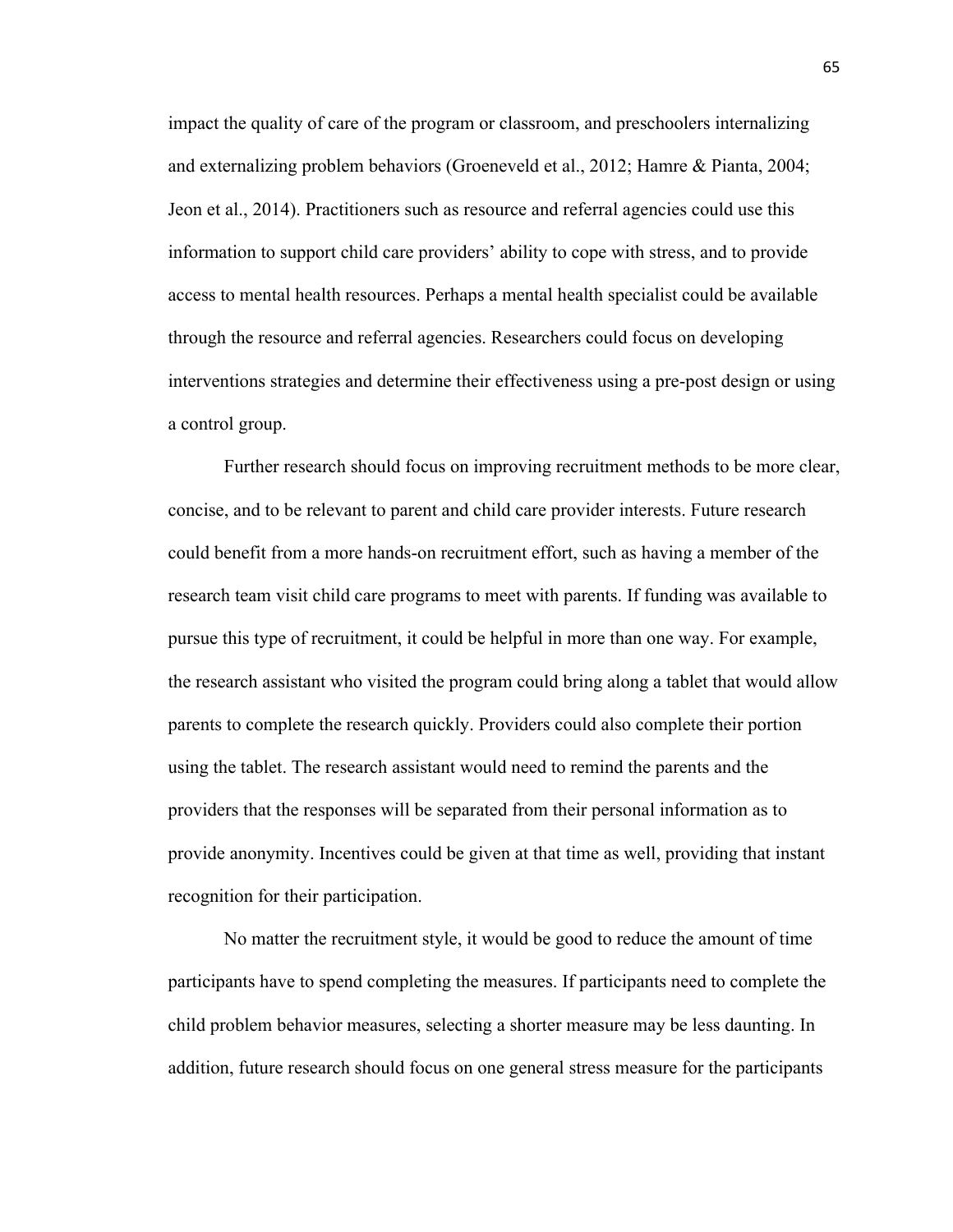instead of two different measures. This may help to reduce the burden on participants and make time for other pertinent information. Another way to expand knowledge related to stress and child outcomes, would be choosing a stress measure that is more specific to the participants. For example, child care providers have a lot of responsibilities related to running a classroom or program. Future researchers could include job related stress which could provide a better understanding child care providers stress levels and unique stressors.

A few variables that should be considered in future data collection would be the number of hours that the child in question spends in the caregivers' class or program each week, and a measure of program quality. This is important information that could help in providing a clearer view of the level of impact, if any, child care provider mental health has on the development of toddler problem behaviors. For example, researchers can use this information in the analyses to determine if the amount of time a child spends in care mediates the relationship among child care provider mental health and toddler problem behaviors. Bronfenbrenner's Ecological Model suggests that time plays a role in an individual's development. In this situation it would be the consistency and frequency of the child's interactions with their provider that could possibly provide further understanding. This information could be used along with other data including how many child care providers a child is with during the hours they are in care, how many hours a child care provider works per day, caregiver fatigue throughout the day, and others to inform policies and practices in child care settings.

Children of student parents could be focused on entirely on their own regarding their mental health and the problem behaviors that their children may exhibit. Schooling

66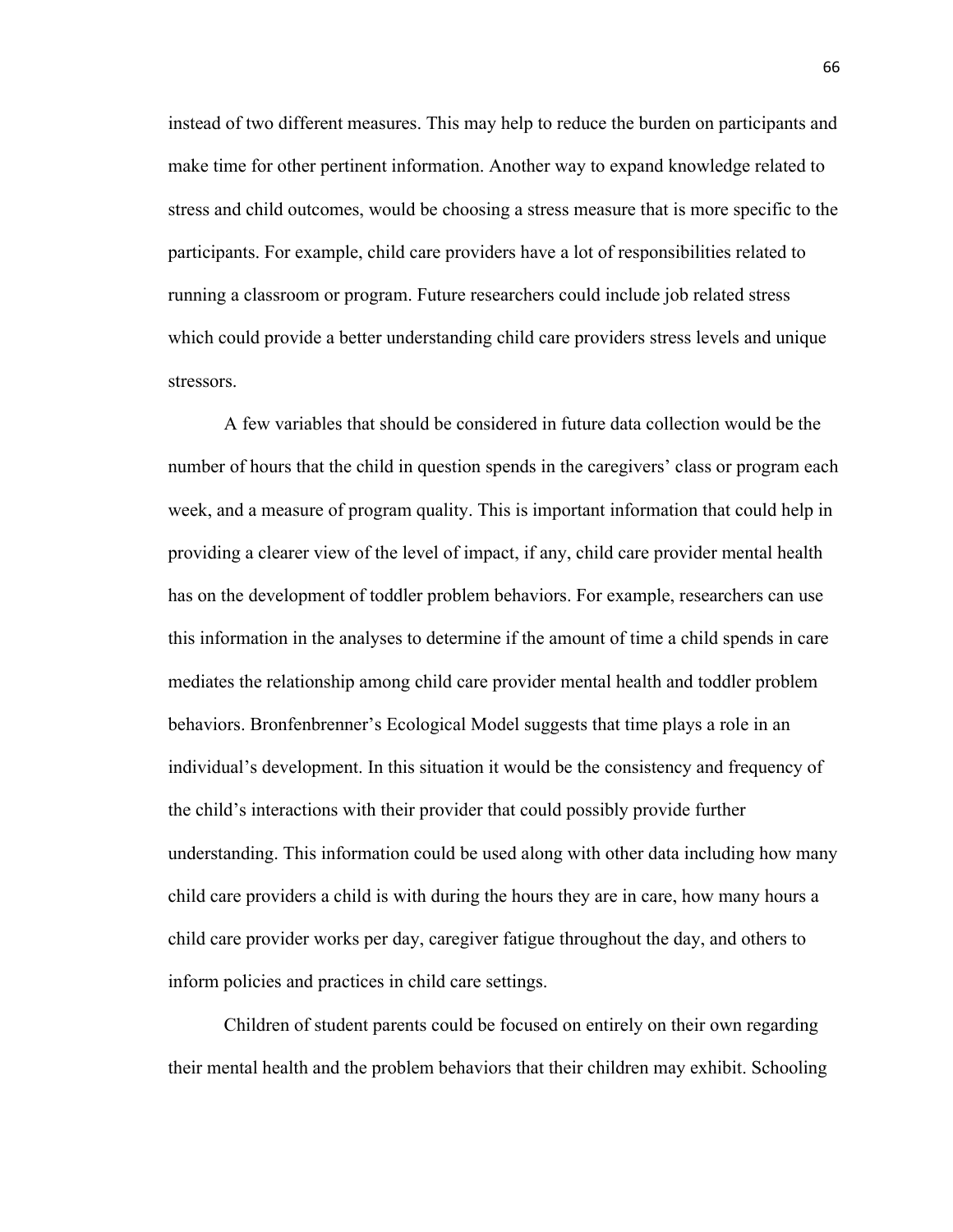is a temporary situation for families so it would be important to view the mental health and problem behaviors longitudinally to determine how stable they remain following the conclusion of the parents' schooling. Information gained in this type of focused research could help to provide resources specific to student parents and their children.

In conclusion, early internalizing, and externalizing problem behaviors can have long lasting negative outcomes for children. It is important to understand what factors may be related to both negative and positive outcomes. Young children spend a great deal of time in child care, making child care providers a vital part of early development including social and emotional development. Child care providers experience stress and depression just as parents do, and sometimes at very high rates. Given the large amount of time they spend with the children in their care, it is important to understand to the extent their mental health impacts the children they care for.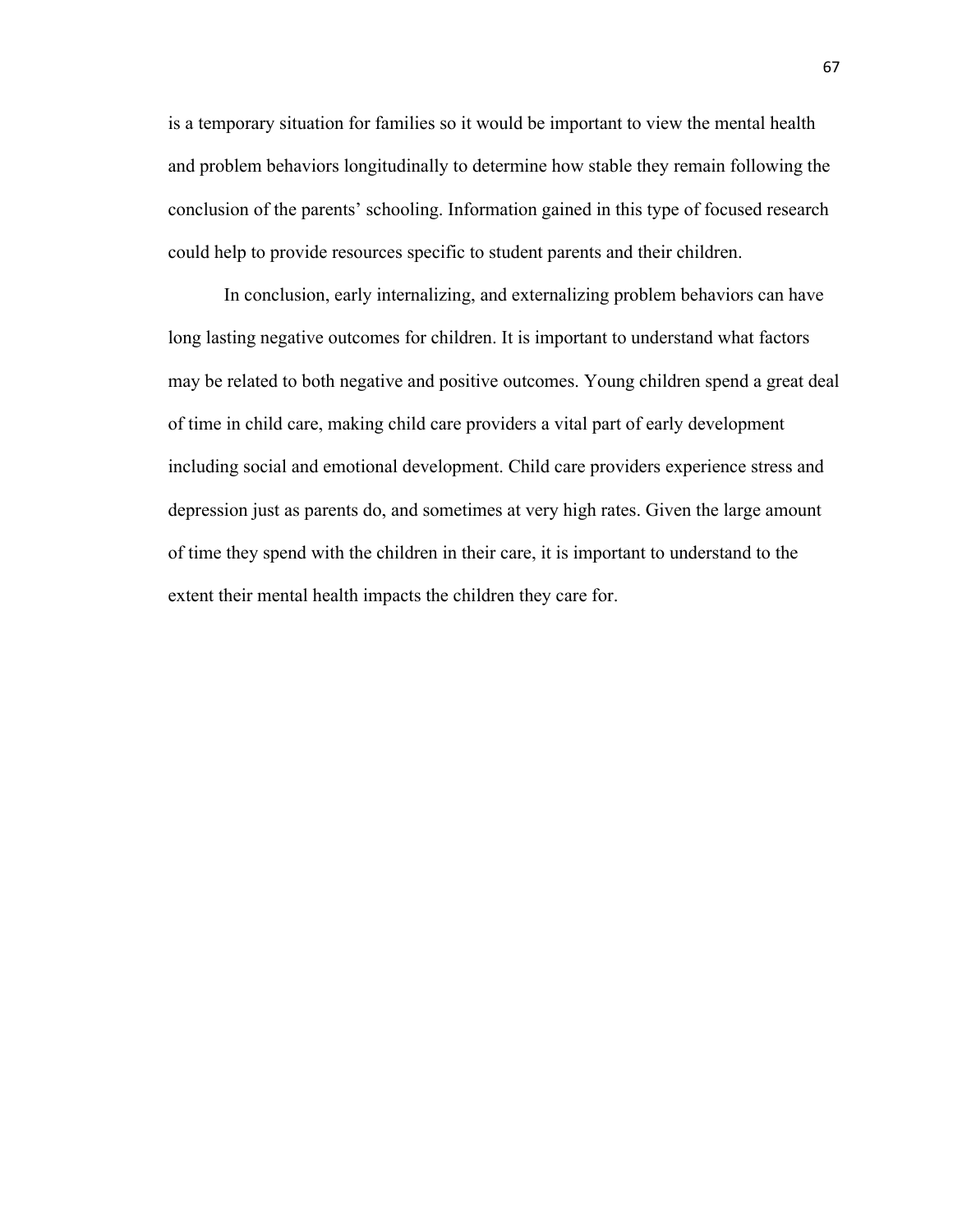## REFERENCES

Amirkhan, J. H. (2012). Stress overload: A new approach to the assessment of stress. *American journal of community psychology*, *49*(1), 55-71. https://doi.org/10.1007/s10464-011-9438-x

Andreou, E., Alexopoulos, E. C., Lionis, C., Varvogli, L., Gnardellis, C., Chrousos, G. P., & Darviri, C. (2011). Perceived Stress Scale: Reliability and validity study in Greece. *International Journal of Environmental Research and Public Health*, *8*(8), 3287–3298. http://dx.doi.org/10.3390/ijerph8083287

- Arace, A., Scarzello, D., Zonca, P., & Agostini, P. (2021). Early childhood experiences and individual differences: The role of sex and temperament in social skills and problem behaviours in Italian toddlers. *Early Childhood Development and Care, 191*(6), 977-989. https://doi.org/10.1080/03004430.2019.1655736
- Beijers, R., Riksen-Walraven, M., Putnam, S., & Jong, M. D. (2013). Early non-parental care and toddler behaviour problems: Links with temperamental negative affectivity and inhibitory control. *Early Childhood Research Quarterly, 28*(4), 714-722. http://dx.doi.org/10.1016/j.ecresq.2013.06.002
- Berg-Nelson, T. S., Solheim, E., Belsky, J., & Wichstrom, L. (2012). Preschoolers' psychosocial problems: In the eyes of the beholder? Adding teacher characteristics as determinants of discrepant parent—teacher reports. *Child Psychiatry, 43*(3), 393-413. https://doi.org/10.1007/s10578-011-0271-0
- Briggs-Gowan, M. J., Carter, A. S., Bosson-Heenan, J., Guyer, A. E., & Horwitz, S. W. (2006). Are infant-toddler social-emotional and behavioral problems transient?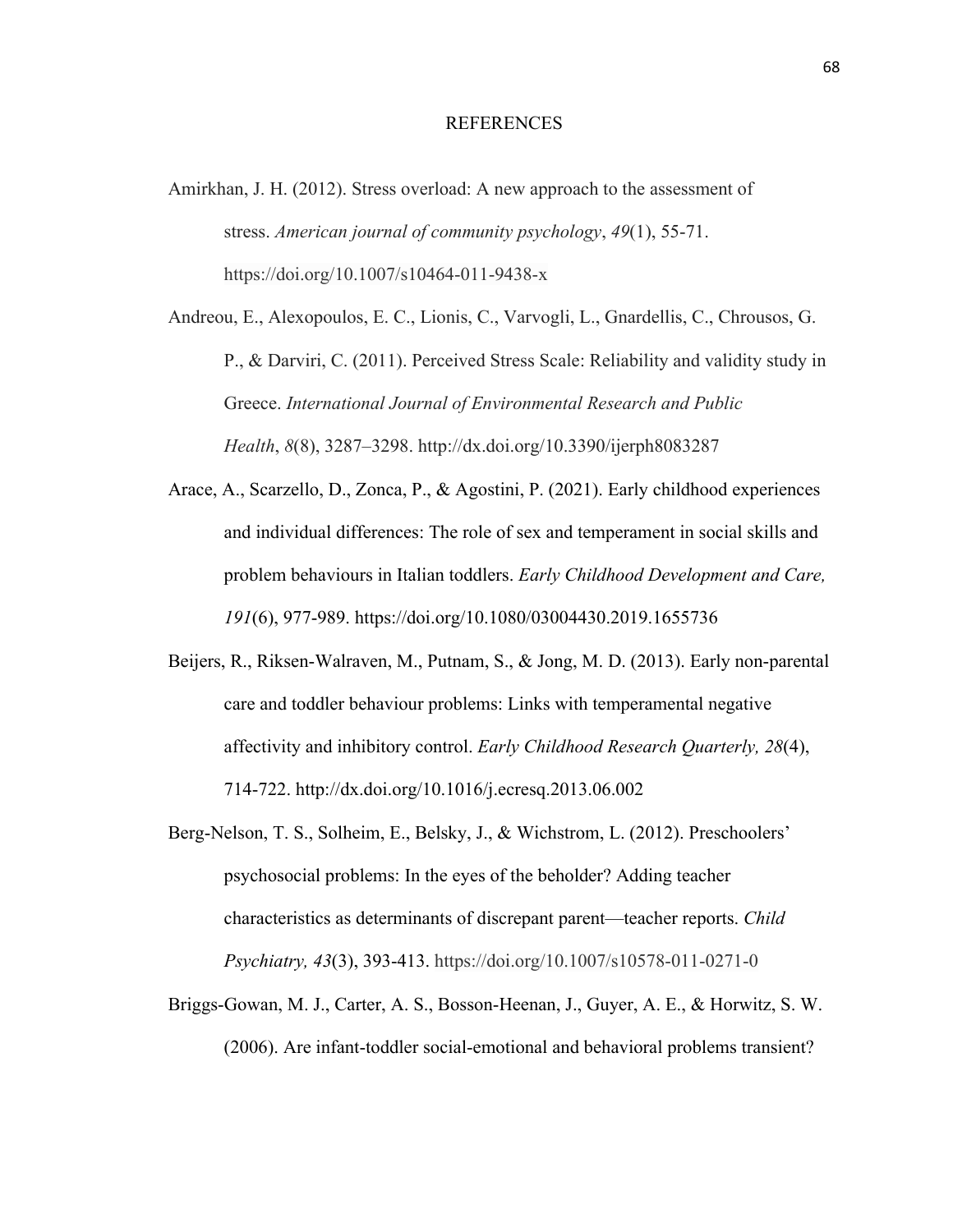*Journal of the American Academy of Child and Adolescent Psyciatry, 45*(7), 849- 858. https://doi.org/10.1097/01.chi.0000220849.48650.59

Briggs-Gowan, M. J. & Carter, A. S. (2007). Applying the infant-toddler social  $\&$ emotional assessment (ITSEA) and brief-ITSEA in early intervention. *Infant Mental Health Journal, 28*(6), 564-583. https://doi.org/10.1002/imhj.20154

Bjӧrgvinsson, T., Kertz, S. J., Bigda-Peyton, J. S., McCoy, K. L., & Aderka, I. M. (2013). Psychometric properties of the CES-D-10 in a psychiatric sample. *Assessment*, *20*(4), 429-436. https://doi.org/10.1177%2F1073191113481998

- Bronfenbrenner, U. (1994). Ecological models of human development. In T. Husen & T. N. Postlethwaite (EDS.), *International Encyclopedia of Education* (2<sup>nd</sup> ed., Vol. 3, pp. 1643-1647). Oxford, UK: Pergamon Press and Elsevier Science.
- Bronfenbrenner, U., & Morris, P. A. (2006). *The bioecological model of human development.* In W. Damon (Series Ed.) & R.M. Lerner (Vol. Ed.), *Handbook of child psychology: Theoretical models human development* (pp. 793-828). New York, NY: Wiley.
- Carter, A.S., Briggs-Gowan, M.J., Jones, S.M., & Little, T.D. (2003). The infant-toddler social emotional assessment (ITSEA): Factor structure, reliability, and validity. *Journal of Abnormal Child Psychology, 31(1), 495-514.*  https://doi.org/10.1023/A:1025449031360
- Carter, A.S., & Briggs-Gowan, M.J. (2006). ITSEA infant-toddler social emotional assessment: Examiner's Manuel. San Antonio, TX: Pearson.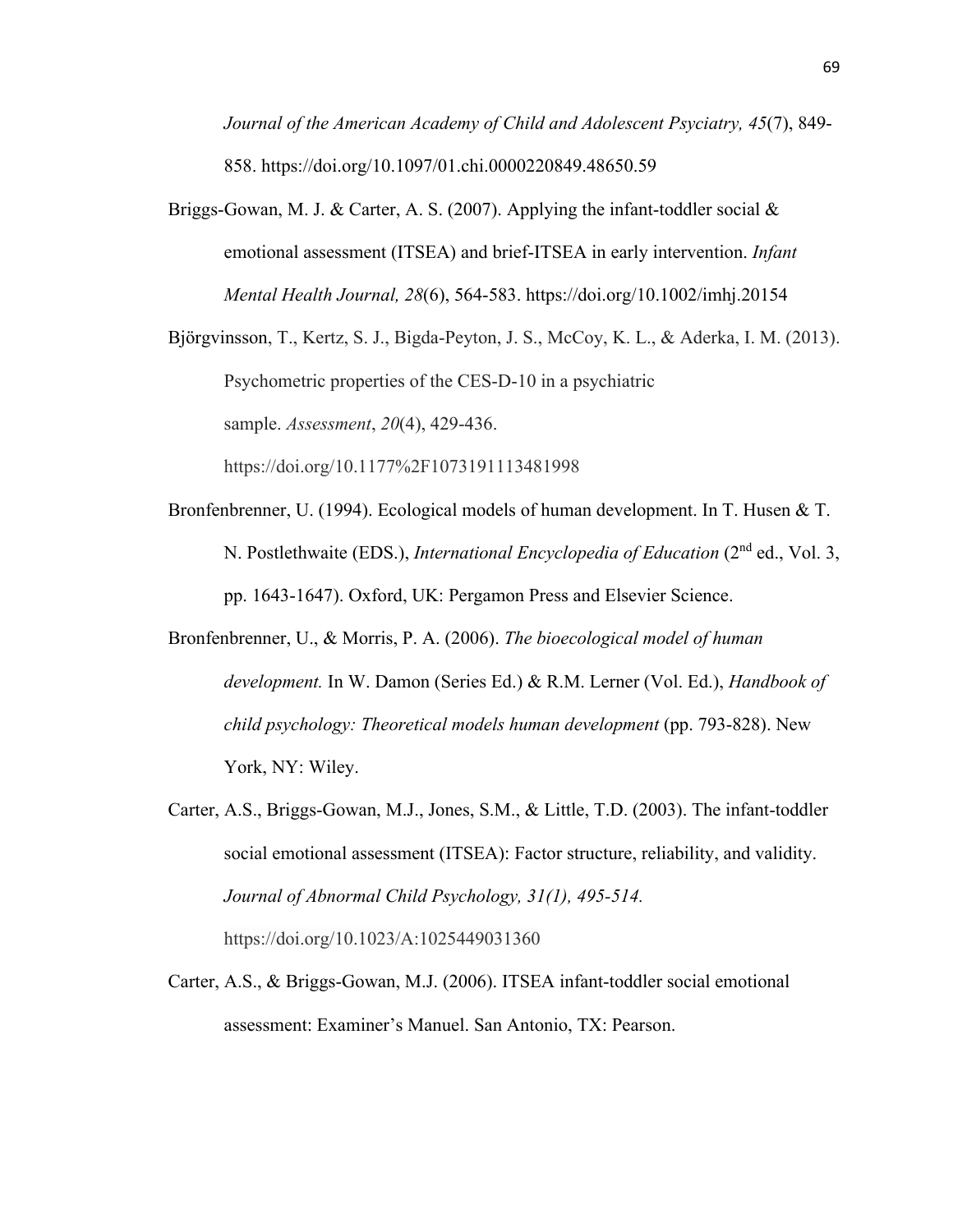- Child Care Aware of America [CCAofA] (2014). Parents and the High Costs of Child Care. Arlington, VA: Child Care Aware of America. https://www.ncsl.org/documents/cyf/2014 Parents and the High Cost of Child \_Care.pdf
- Child Care Aware of America [CCAofA] (2022, April 1). *Types of Child Care.*  https://www.childcareaware.org/families/types-child-care/
- Choe, D. E, Samerofff, A. J., & McDonough, S. C. (2013). Infant functional regulatory problems and sex moderate bidirectional effects between externalizing behavior and maternal depression. *Infant Behavior and Development, 36*(3), 307-318. https://doi.org/10.1016/j.infbeh.2013.02.004
- Cohen, S., Kamarck, T., & Mermelstein, R. (1983). A global measure of perceived stress. *Journal of Health and Social Behavior,* 385-396*.* https://doi.org/2136404
- Corr, L., Davis, E., LaMontagne, A. D., Waters, E., & Steele, E. (2014). Childcare providers' mental health: a systematic review of its prevalence, determinants and relationship to care quality. *International Journal of Mental Health Promotion, 16*(4), 231-263. https://doi.org/10.1080/14623730.2014.931067
- Cole, P. M., Luby, J., & Sullivan, M. W. (2008). Emotions and the development of childhood depression: Bridging the gap. *Child Development Perspectives, 2*(3), 141-148. https://doi.org/10.1111/j.1750-8606.2008.00056.x
- Crockenberg, S. C., & Leerkes, E. M. (2005). Infant temperament moderates associations between child care type and quantity and externalizing and internalizing behaviors at 2 ½ years. *Infant Behavior and Development 28*(1), 20-35. https://doi.org/10.1016/j.infbeh.2004.07.002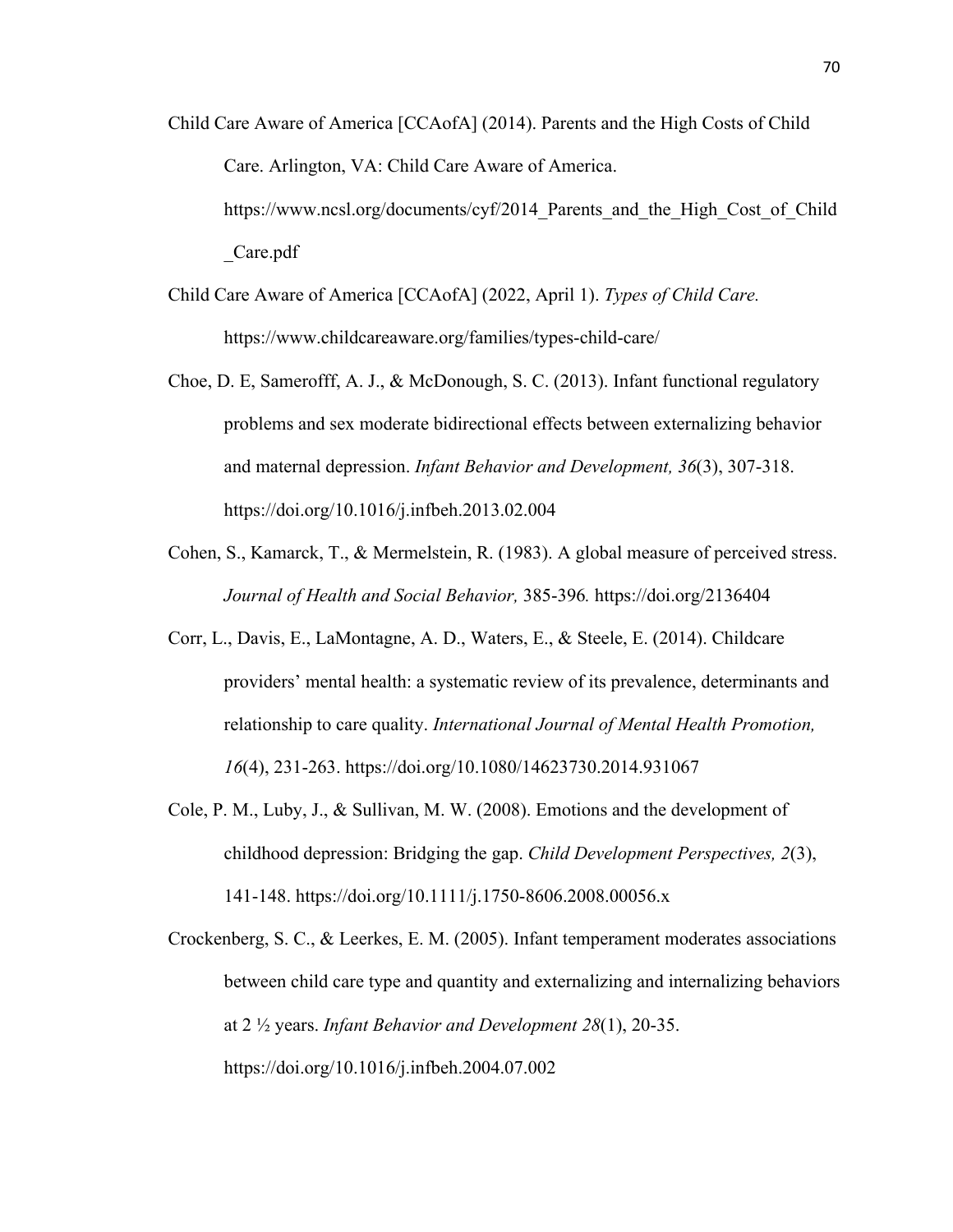- Cui, J. & Natzke, L. (2021). *Early Childhood Program Participation: 2019*. National Center for Education Statistics, Institute of Education sciences, U.S. Department of Education. http://nces.ed.gov/pubsearch/pubsinfo.asp?pubid=2020075REV
- Dotterer, A. M., Juhasz, A. C., Murphy, K. N., & Boyce, L. K. (2021). Stress and family relationships among college student parents: A mixed methods study. *Journal of Social and Personal Relationships, 38*(3), 888-911. https://doiorg.dist.lib.usu.edu/10.1177/0265407520975198
- Edwards, R. C., & Hans, S. L. (2015). Infant risk factors associated with internalizing, externalizing, and co-occurring behavior problems in young children. *Developmental Psychology, 51*(4), 489-499. http://dx.doi.org/10.1037/a0038800
- Eisenberg, N., Cumberland, A., Spinrad, T. L., Fabes, R. A., Shepard, S. A., Reiser, M., … Guthrie, I. K. (2001). The relations of regulation and emotionality to children's externalizing and internalizing problem behavior. *Child Development, 72*(4), 1112-1134. https://doi.org/10.1111/1467-8624.00337
- Gao, W., Paterson, J., Abbott, M., Carter, S., & Iusitini, L. (2007). Maternal mental health and child behaviour problems at 2 years: Findings from the Pacific Islands Families Study. *Australian and New Zealand Journal of Psychiatry, 41*(11), 885- 895. https://doi.org/10.1080%2F00048670701634929
- Gerstenblatt, P., Faulkner, M., Lee, A., Doan, L., & Travis, D. (2014). Not babysitting: Work stress and well-being for family child care providers. *Early Childhood Education Journal, 42*(1), 67-75. https://doi.org/10.1007/s10643-012-0571-4
- Goelman H., Zdaniuk, B., Boyce, W.T., Armstrong, J.M., & Essex, M.J. (2014). Maternal mental health, child care quality, and children's behavior. *Journal of*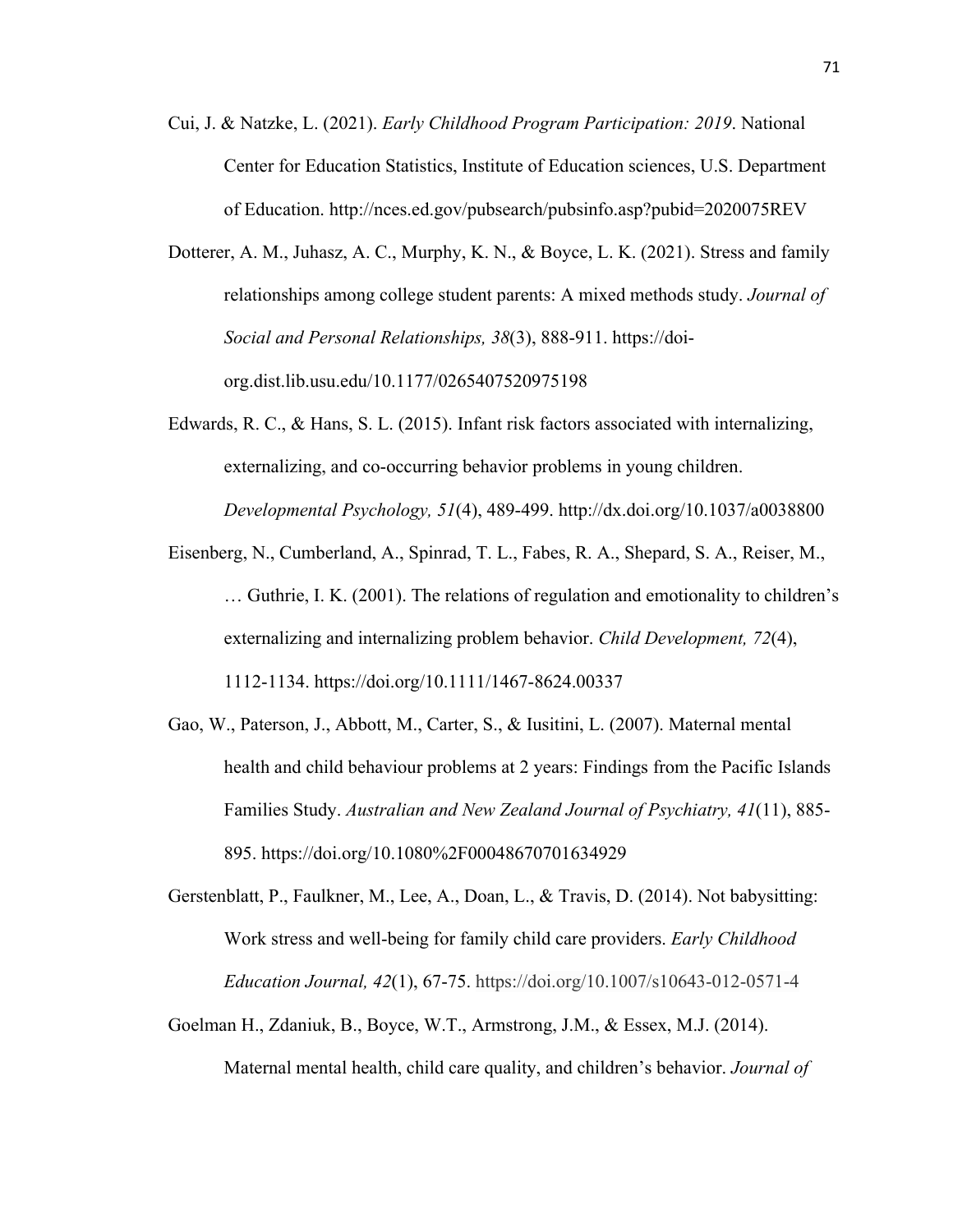*Applied Developmental Psychology, 35*(4), 347-356.

https://doi.org/10.1016/j.appdev.2014.05.003

- Gokiert, R.J., Georgis, R., Tremblay, M., Krishnan, V., Vandenberghe, C., & Lee, C. (2014). Evaluating the adequacy of social-emotional measures in early childhood. *Journal of Psychoeducational Assessment, 32*(5), 441-454. https://doi.org/10.1177/0734282913516718
- Gravener, J. A., Rogosch, F. A., Oshri, A., Narayan, A. J., Cicchetti, D., & Toth, S. L. (2012). The relations among maternal depressive disorder, maternal expressed emotion, and toddler behavior problems and attachment. *Journal of Abnormal Child Psychology, 40*(5), 803-813. https://doi.org/10.1007/s10802-011-9598-z
- Groeneveld M. G., Vermeer, H. J., Ijzendoorn, M. H., & Linting, M. (2012). Caregivers' cortisol levels and perceived stress in home-based and center-based child care. *Early Childhood Research Quarterly, 21*(1), 166-175. https://doi.org/10.1016/j.ecresq.2011.05.003
- Gunner, M. R., Kryzer, E., Ryzin, M. J. V., & Phillips, D. A. (2010). The rise in cortisol in family day care: Associations with aspects of care quality, child behavior, and child sex. *Child Development, 81*(3), 851-869. https://doi.org/10.1111/j.1467- 8624.2010.01438.x

Hamre, B. K. & Pianta, R. C. (2004). Self-reported depression in nonfamilial caregivers: Prevalence and associations with caregiver behavior in child-care settings. *Early Childhood Research Quarterly, 19*(1), 297-318. https://doi.org/10.1016/j.ecresq.2004.04.006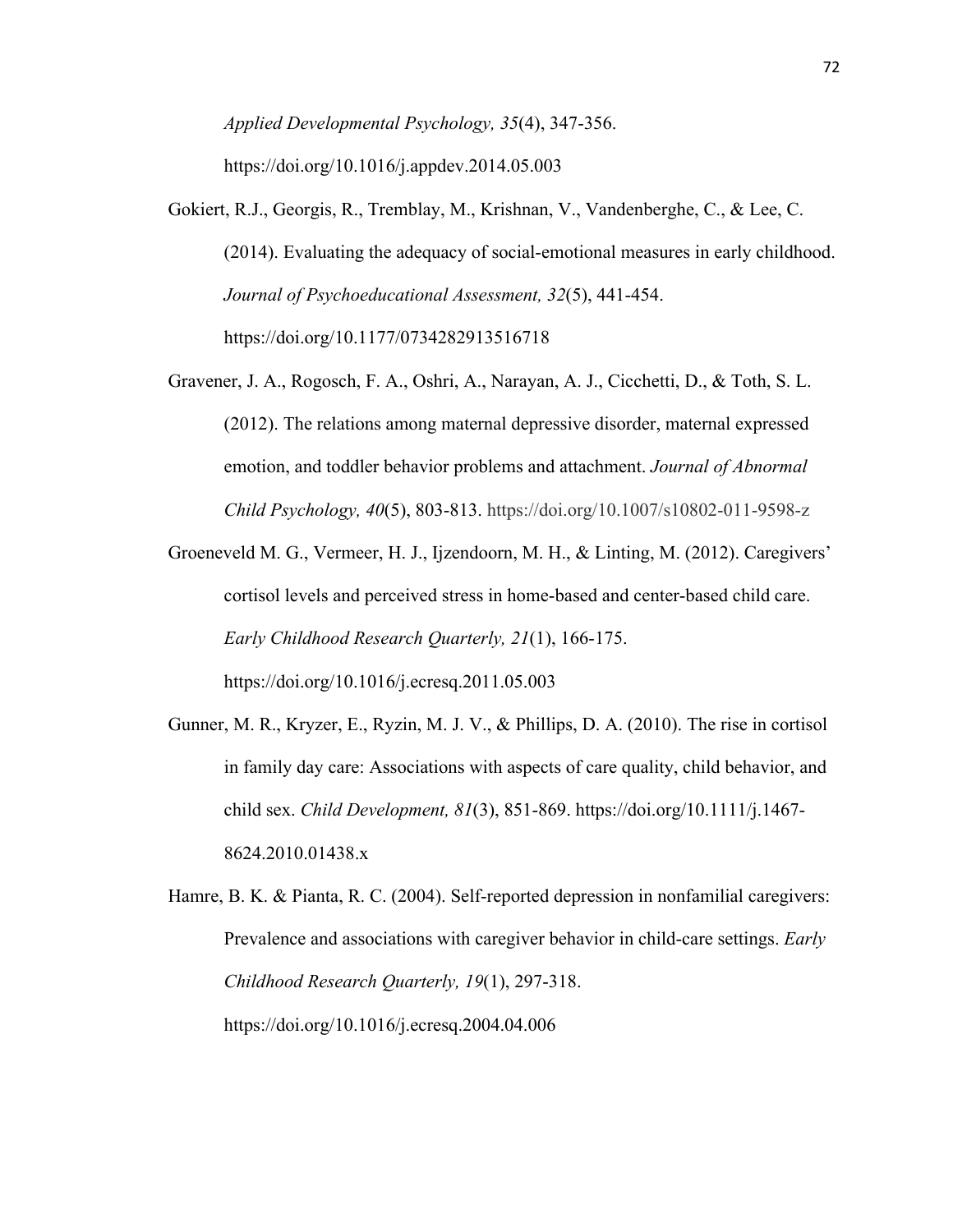- Henniger, W. R., & Luze, G. (2014). Poverty, caregiver depression and stress as predictors of children's externalizing behaviours in a low-income sample. *Child & Family Social Work, 19*(4), 467-479. https://doi.org/10.1111/cfs.12046
- Holtz, C. A., Fox, R. A., & Meurer, J. R. (2015). The incidence of behavior problems in toddlers and preschool children from families living in poverty. *The Journal of Psychology: Interdisciplinary and Applied, 149*(2), 161-174. https://doi.org/10.1080/00223980.2013.853020
- Jeon, L., Buettner, C. K., & Snyder, A. R. (2014). Pathways from teacher depression and child-care quality to child behavioral problems. *Journal of Consulting and Clinical Psychology, 82*(2), 225-235.

https://psycnet.apa.org/doi/10.1037/a0035720

- Kryzer, E. M., Koven, N., Phillips, D. A., Domagall, L. A., & Gunnar, M. R. (2007). Toddlers' and preschoolers' experience in family day care: Age differences and behavioral correlates. *Early Childhood Research Quarterly, 22*(4), 451-466. https://doi.org/10.1016/j.ecresq.2007.08.004
- Kwon, K.-A., Jeon, S., Jeon, L., & Castle, S. (2019). The role of teachers' depressive symptoms in classroom quality and child developmental outcomes in Early Head Start programs. *Learning and Individual Differences, 74*(1), 101748. https://doi.org/10.1016/j.lindif.2019.06.002
- Lemay, L., Bigras, N., & Bouchard, C. (2014). Relating child care during infancy to externalizing and internalizing behaviors in toddlerhood: How specific features of child care quality matter depending on a child's sex and temperament.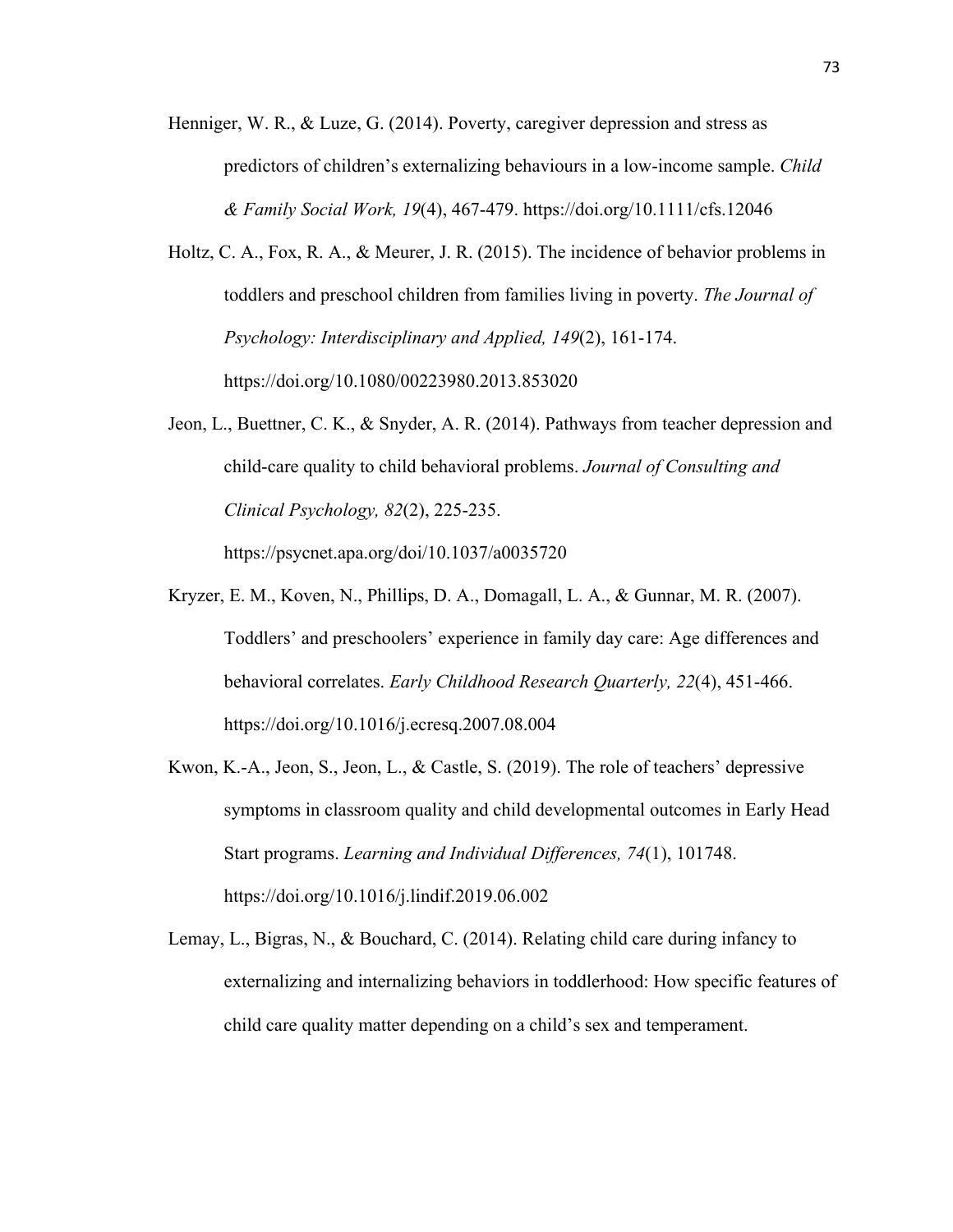*International Journal of Early Childhood, 46*(2), 143-170.

https://doi.org/10.1007/s13158-014-0107-8

- Mäntymaa, M., Puura, K., Luoma, I., Salmelin, R. K., & Tamminen T. (2004). Early mother-infant interaction, parental mental health and symptoms of behavioral and emotional problems in toddlers. *Infant Behavior & Development, 27*(2), 134-149. https://doi.org/10.1016/j.infbeh.2003.09.006
- Mäntymaa, M., Puura, K., Luoma, I, Latva, R., Salmelin, R. K., & Tamminen T. (2012). Predicting internalizing and externalizing problems at five years by child and parental factors in infancy and toddlerhood. *Child Psychiatry & Human Development, 43*(2), 153-170. https://doi.org/10.1007/s10578-011-0255-0
- Masten, A. S., Roisman, G. I., Long, J. D., Burt, K. B., Obradović, J., Riley, J. R., … Tellegen, A. (2005). Developmental cascades: Linking academic achievement and externalizing and internalizing symptoms over 20 years. *Developmental Psychology, 41*(5), 733-746. https://psycnet.apa.org/doi/10.1037/0012- 1649.41.5.733
- McCabe, P. C. & Altamura, M. (2011). Empirically valid strategies to improve social and emotional competence of preschool children. *Psychology in the Schools, 48*(5), 513-540. https://psycnet.apa.org/doi/10.1037/0012-1649.41.5.733

Miller, W. C., Anton, H. A., & Townson, A. F. (2008). Measurement properties of the CESD scale among individuals with spinal cord injury. *Spinal cord*, *46*(4), 287- 292. https://doi.org/10.1038/sj.sc.3102127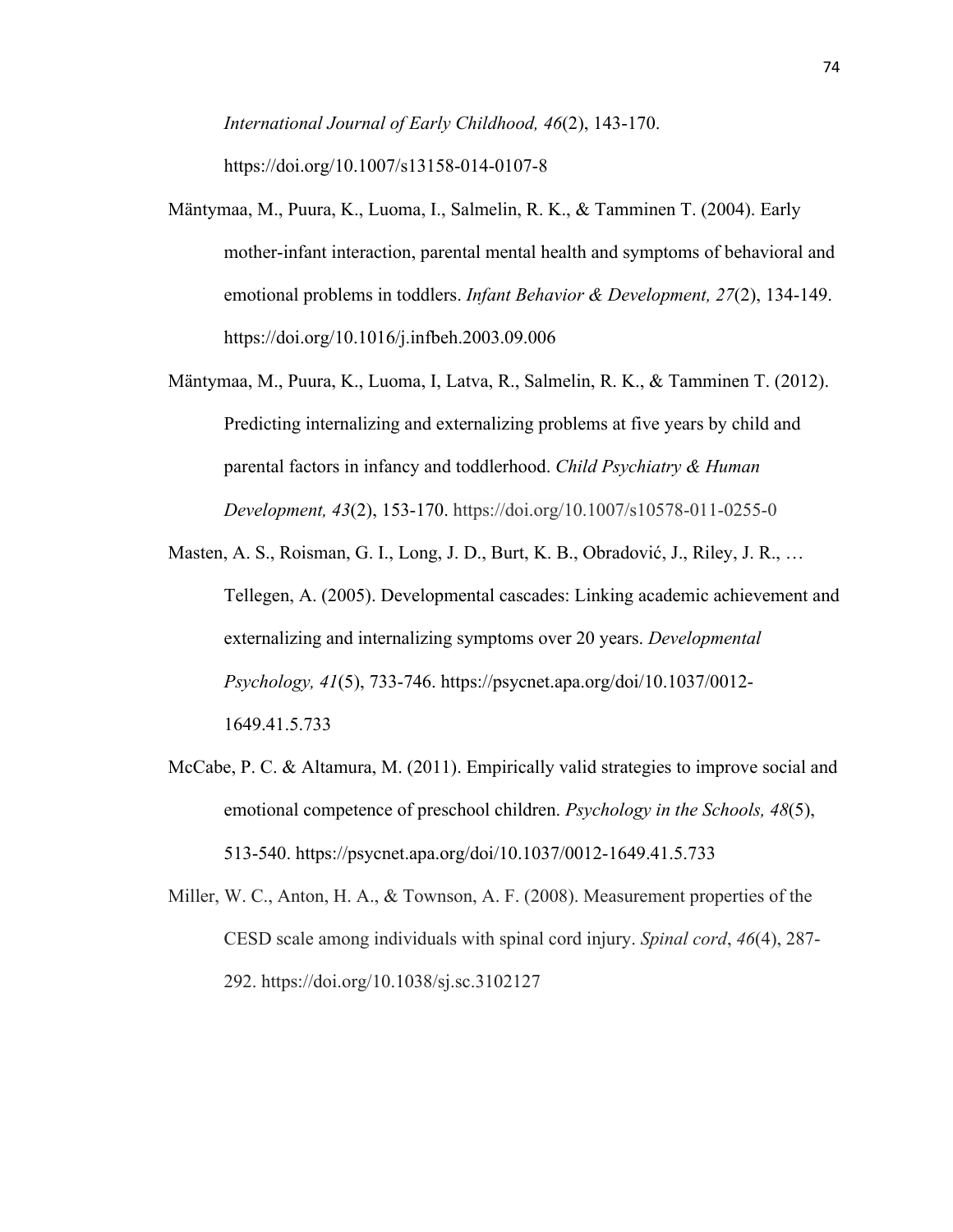- Morrissey, T. W. (2009). Multiple child-care arrangements and young children's behavioral outcomes. *Child Development, 80*(1), 59-76. https://doi.org/10.1111/j.1467-8624.2008.01246.x
- Murray, J., Irving, B., Farrington, D. P., Colman, I., & Bloxsom, C. A.J. (2010). Very early predictors of conduct problems and crime: Results from a national cohort study. *Journal of Child Psychology and Psychiatry, 51*(11), 1198-1207. https://doi.org/10.1111/j.1469-7610.2010.02287.x
- Radloff, L. S. (1977). The CES-D scale a self-report depression scale for research in the general population. *Applied Psychological Measurement, 1*(3), 385-401. https://doi.org/10.1177%2F014662167700100306
- Razza, R. A., Martin, A., & Brooks-Gunn, J. (2010). Associations among family environment, sustained attention, and school readiness for low-income children. *Developmental Psychology, 46*(6), 1528-1542. https://psycnet.apa.org/doi/10.1037/a0020389
- Rose, E. M., & Tudge, J. (2013). Urie Bronfenbrenner's theory of human development: Its evolution from ecology to bioecology. *Journal of Family Theory & Review, 5*(4), 243-258. https://doi.org/10.1111/jftr.12022
- Rusby, J. C., Jones, L. B., Crawley, R., & Smolkowski, K. (2013). Associations of caregiver stress with working conditions, caregiving practices, and child behavior in home-based child care. *Early Child Development and Care,* 183(11), 1589- 1604. https://doi-org.dist.lib.usu.edu/10.1080/03004430.2012.742992